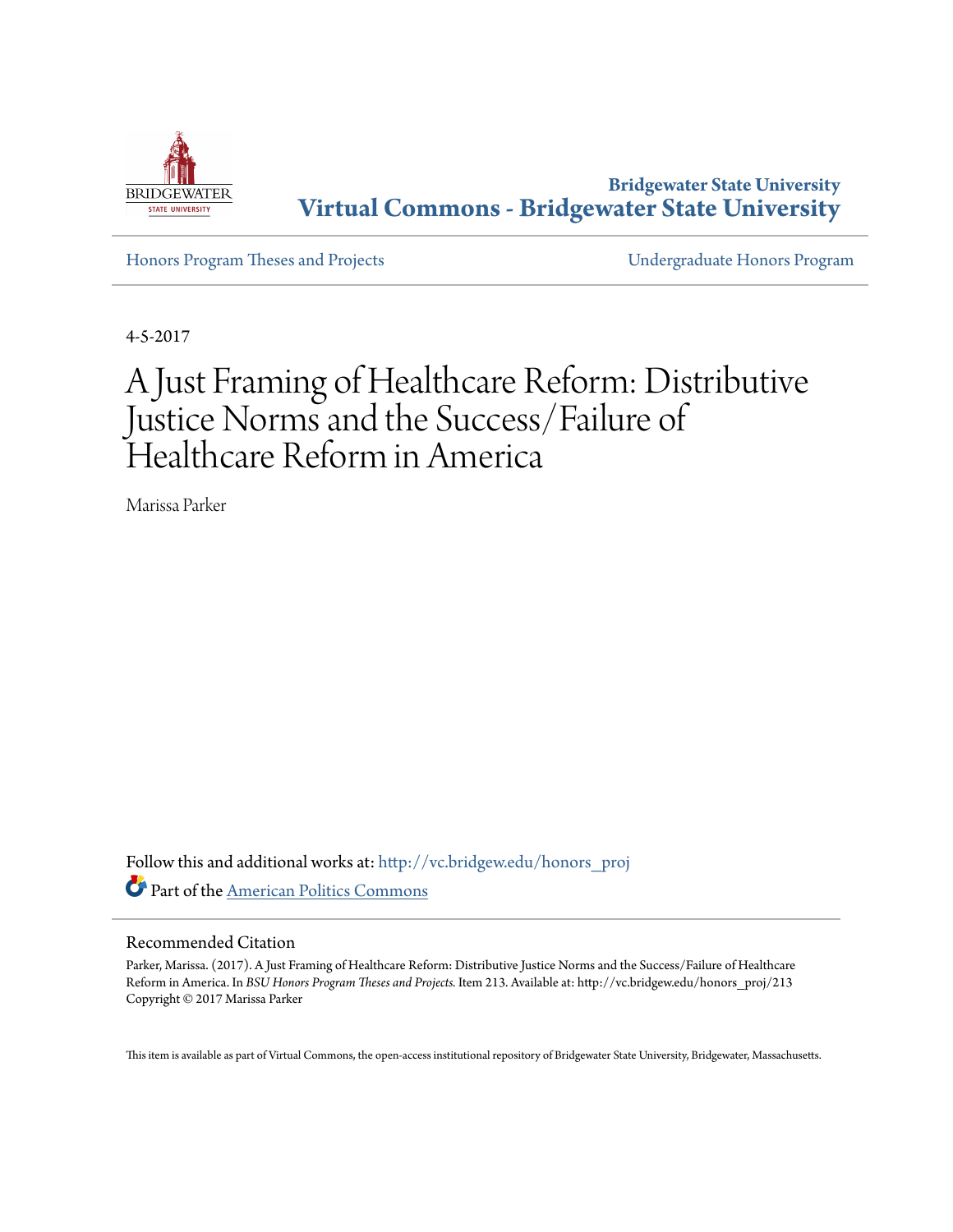A Just Framing of Healthcare Reform: Distributive Justice Norms and the Success/Failure of Healthcare Reform in America

Marisa Parker

Submitted in Partial Completion of the Requirements for Commonwealth Honors in Political Science

Bridgewater State University

April 5, 2017

Dr. Jordon B. Barkalow, Thesis Director Dr. Melinda Tarsi, Committee Member Dr. Inkyoung Kim, Committee Member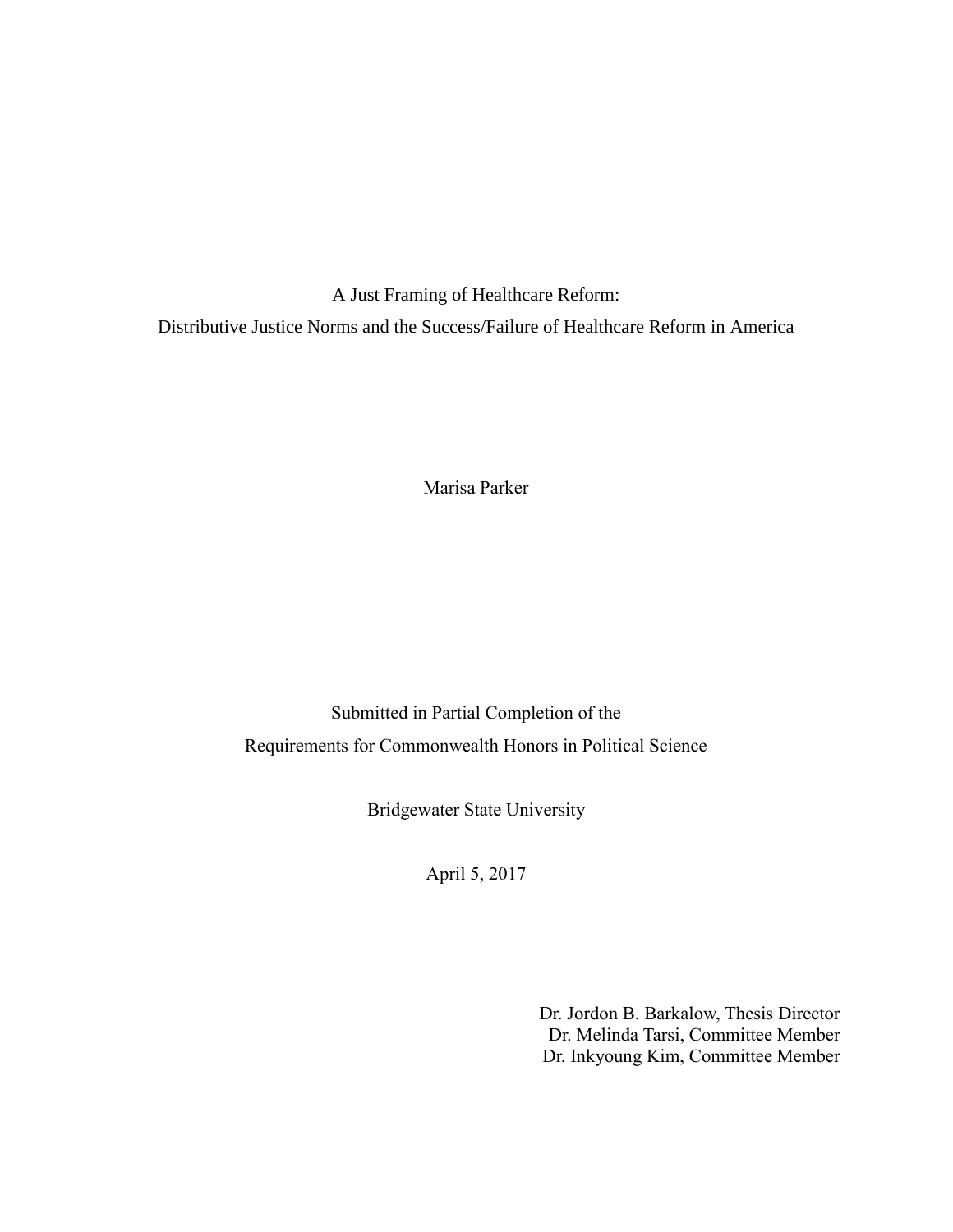## **Abstract**

In 2010 President Obama did the politically unthinkable: he passed healthcare reform that has the effect of providing healthcare to all Americans. What makes this feat so impressive is that other presidents (Franklin Roosevelt, Harry Truman, Lyndon Johnson, Richard Nixon, and Bill Clinton) all tried and failed in their efforts. Why did Obama succeed and these other presidents fail? Using agenda setting and issue framing theories, this study explores how each of these presidents framed their healthcare reform efforts. In particular, this study focuses on how each president framed reform in terms of distributive justice and the four principles of allocation (equality, merit, need, and efficiency) available to them. Content coding major policy addresses of each president in order to generate frequency distributions, the analysis presented here demonstrates that President Obama was successful because he framed healthcare reform in terms consistent with the American public's distributive justice preferences. Unlike previous presidents who attempted to combine the principles of need and equality, President Obama combines need and efficiency in a policy frame that not only captures the preferences of the American public, but undermines the argument of his political opposition. The analysis and argument advanced here speak to the power of marrying language and politics in the rhetorical presidency and the ability of presidents to pursue political change. Future efforts in healthcare policy development created by the Trump administration and subsequent presidential administrations should attempt to follow President Obama's lead in creating policies that accord with Americans' understanding of distributive justice.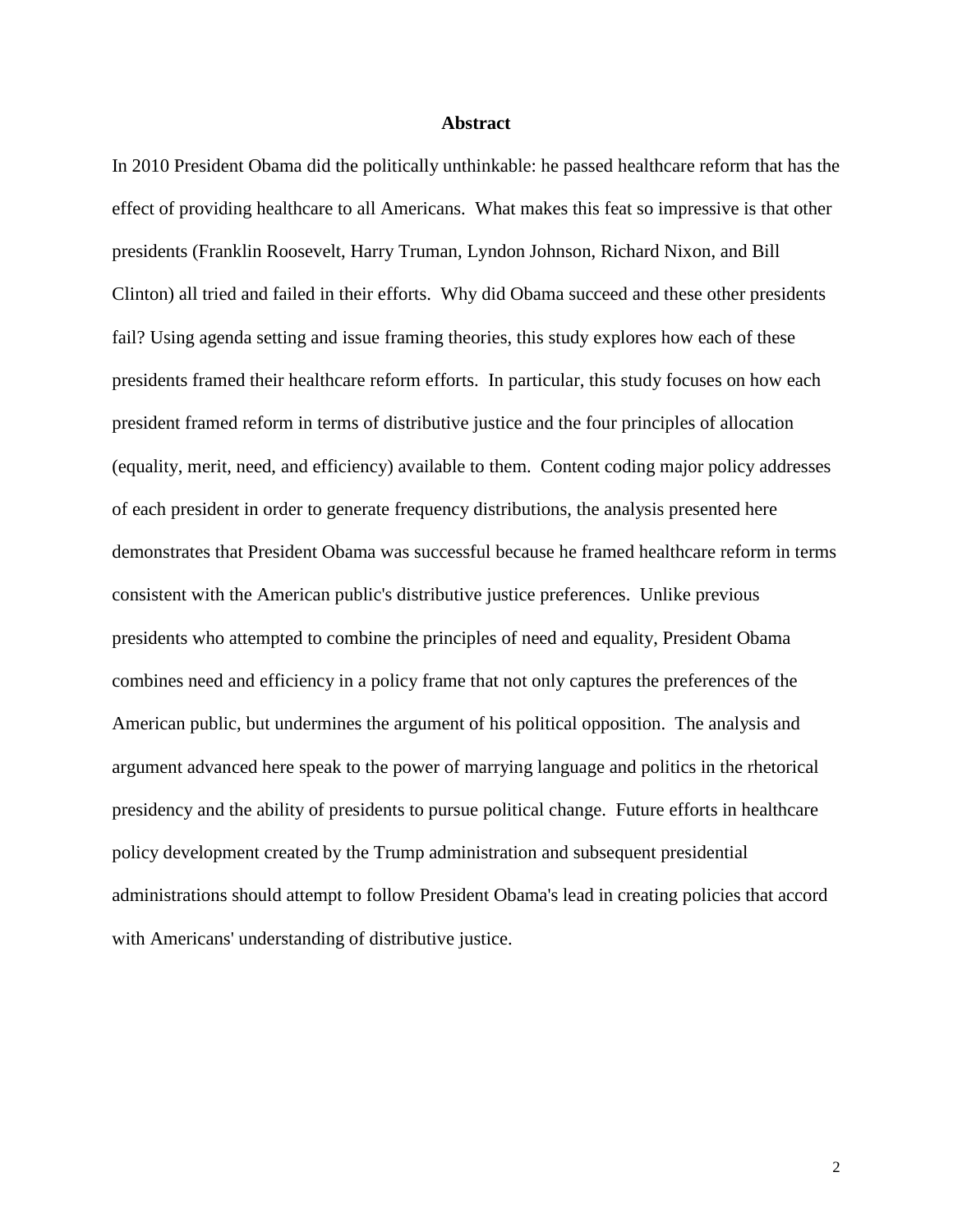#### **Chapter One**

## **Introduction**

On March 23, 2010 President Barack Obama signed into law the Affordable Care Act (ACA). The centerpiece of this legislation is the requirement that all Americans are required to have healthcare. Leaving aside the debate that continues over this landmark piece of legislation, a more fundamental question emerges when one considers the ACA: Why was President Obama able to pass significant healthcare reform and move the United States towards achieving universal healthcare coverage for all American citizens when other presidents who tried to enact universal healthcare coverage in the past have failed?

Prior to President Obama, five presidents--FDR, Truman, Nixon, Johnson, and Clinton- tried and failed to pass significant pieces of healthcare legislation which would ultimately provide a form of universal healthcare coverage to the American people. In the 1930s, FDR attempted to place a provision for publicly funded healthcare into the Social Security Act but this piece of healthcare policy legislation never made it onto the legislative agenda largely due to the lobbying efforts of the American Medical Association (AMA). Truman, moving past FDR, actively sought to propose and support universal healthcare reform as part of his 1949 Fair Deal Program. Johnson, taking a more pragmatic approach, succeeded in passing both Medicaid and Medicare legislation which aided both low-income and disabled American citizens. Johnson's efforts to move the United States any further toward universal coverage were not as successful. Looking to build on this success, Nixon (in February 1971) proposed an employer mandate and called for federal Medicaid for dependent children; Nixon sought to extend this proposal to effectively provide all American citizens with healthcare. Nixon's efforts ultimately proved to be unsuccessful. In February 1974, Nixon tried and failed to significantly expand health insurance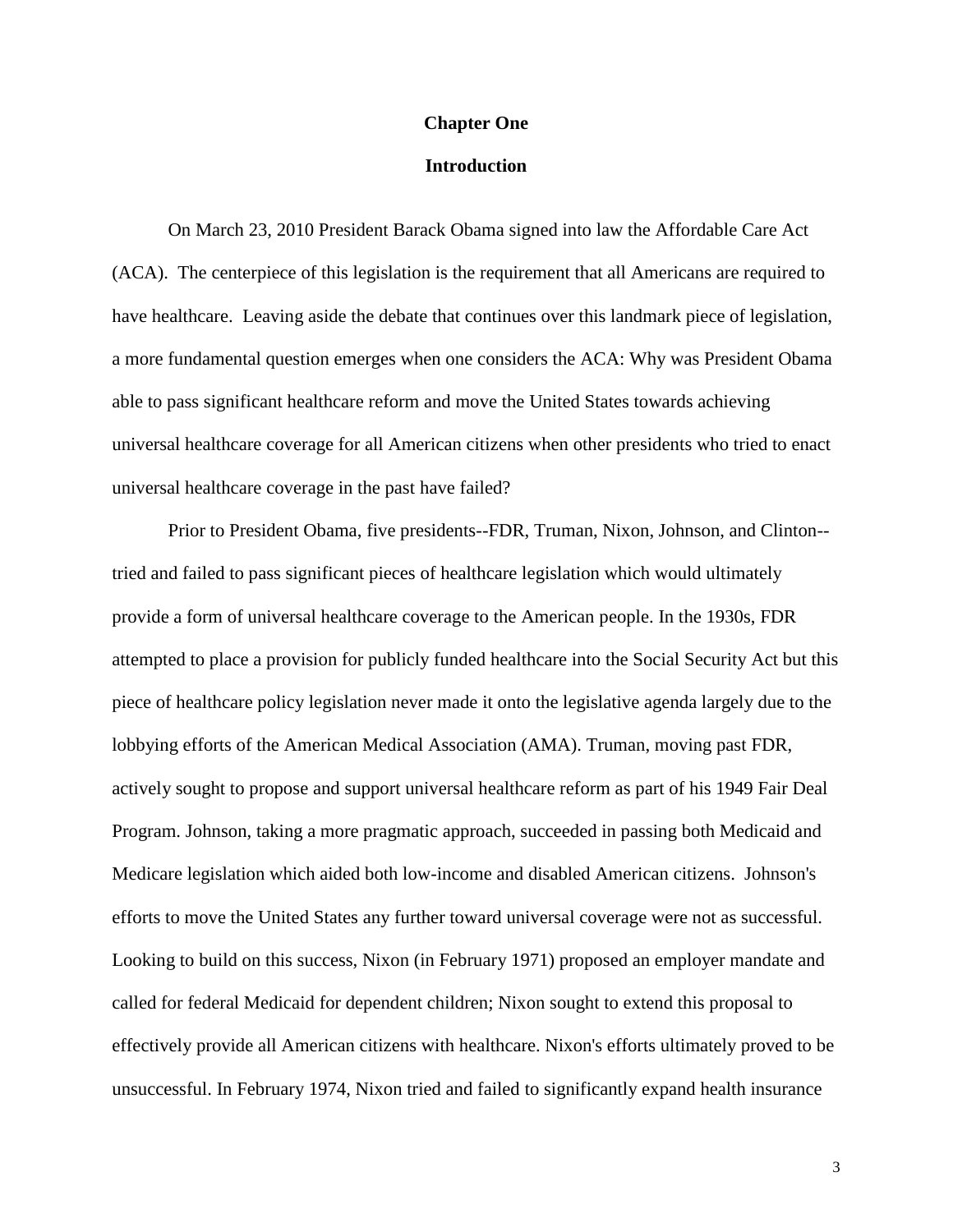with his CHIP recommendation which sought to build on and adopt many of the ideas and strategies found in the proposals of FDR, Truman, and Johnson. Clinton's attempt at healthcare reform continues the trend of failure as he failed to persuade Americans that they would not have to rely on subscribing to purely government-subsidized health insurance and that they could keep the same primary care physician that they had always gone to. Like all previous efforts, Clinton was unable to overcome the opposition provided by many from within the healthcare sector: nurses, the AMA, primary care physicians, and medical insurance providers. Given this historical track record of previous healthcare reform efforts, a betting person would have felt very confident that Obama's reform efforts would enjoy a similar fate. This person would have lost a great deal of money. The question which remains to be answered is: How was Obama able to accomplish what many believed to be politically impossible? The answer provided here is that Obama succeeded because he was able to frame the issue of healthcare reform correctly and in such a way that his argument for reform accorded with the distributive justice principles of the American public.

This chapter begins by reviewing the scholarly literature on agenda setting, issue framing, and the rhetorical presidency. All three of these areas of scholarship bring politics and language together and speak to how attempts to change public policy both succeed and fail. This section also reviews relevant scholarship on distributive justice and the allocation principles of need, efficiency, equality, and merit. The second section discusses the date used in this study and the content coding methodology employed. Finally, the chapter concludes with an overview of the chapters that follow.

#### **Literature Review**

The intersection of politics and language is best understood in terms of agenda-setting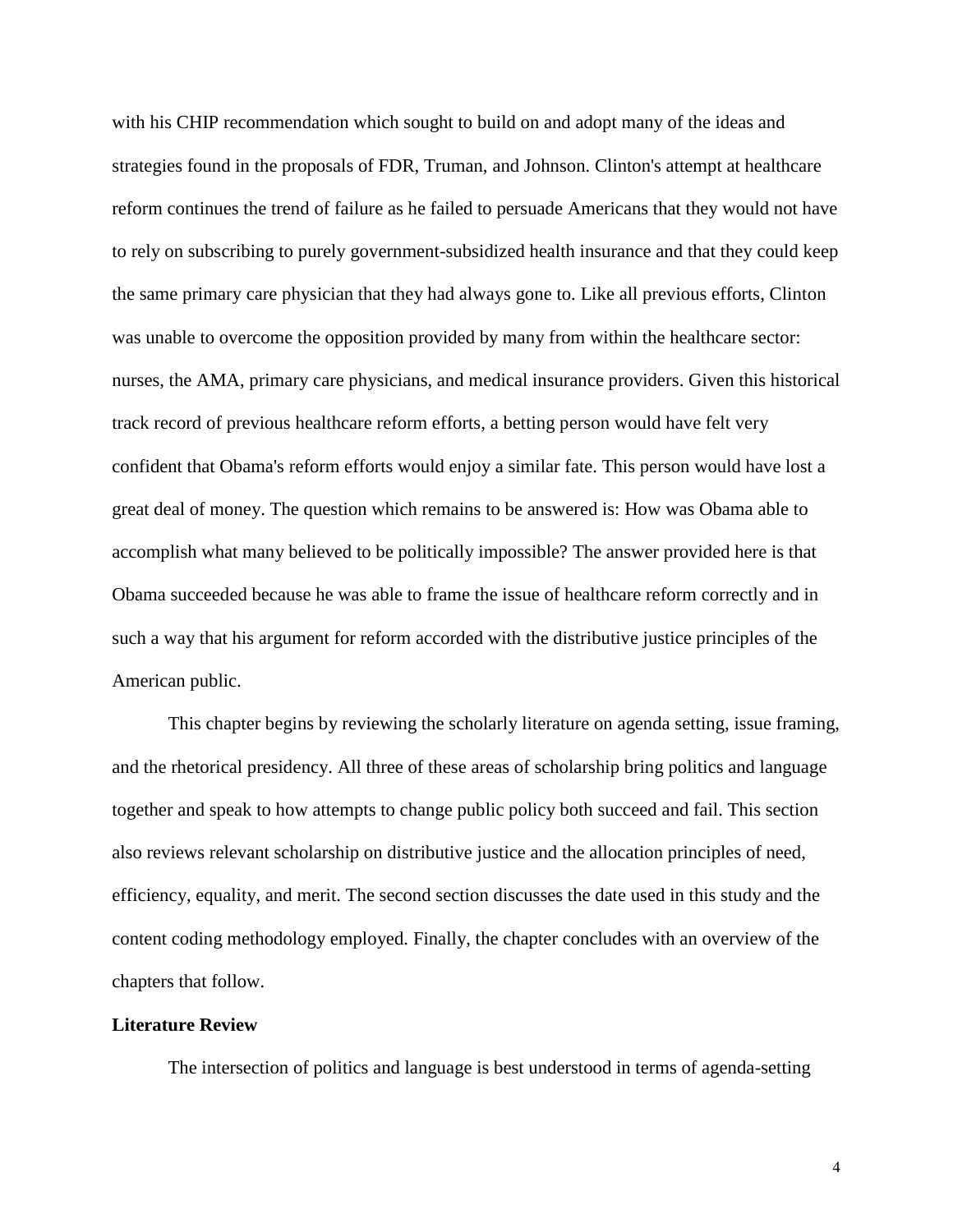and issue framing. Public policy scholars use the theory of agenda setting to explain not only how issues move from private to public concerns, but why some policies succeed where others fail.<sup>1</sup> One school of thought (Kingdon 1980) contends that the three streams of politics, problems, and policy come together at critical times. At these moments solutions are joined to problems and both are joined to favorable political forces/circumstances (Kingdon 1980, 100). When this coupling occurs, a policy window opens and it becomes possible for a politician, in this case President Obama, to push through his legislative solution. According to this theory, Obama succeeded where other presidents did not largely because he was the right person in office at the right time. Another school of thought focuses on the internal quality of political systems to explain policy change (Baumgartner and Jones 1993). Generally speaking, there is not a great deal of policy change because of the presence of policy monopolies. Only when something alters a policy image is there an opportunity for policy change, as the policy equilibrium has been altered or punctuated (Baumgartner and Jones 1993, 200). Again, this understanding suggests that Obama achieved healthcare reform largely because of factors outside of his control. Either explanation by itself is problematic due to the fact that these explanations do not allow for the ability of political actors to fundamentally shape political discourse. While both theories allow for the importance of language and the efforts of political actors to move both public discourse and public policy in their desired direction, the explanations they offer for

 $\overline{a}$ 

 $<sup>1</sup>$  The focus on agenda setting and framing taken here should not be taken as evidence that other</sup> factors and understandings of the policy process are incorrect or do not help one to understand why the ACA was passed. As Jacobs and Skocpol (2012) remind their reader, President Obama's ability to pass the ACA depended on a myriad of factors including, but not limited to, the following: 1) electoral politics and the key roles played by congressional leaders; 2) interest group pressures; 3) congressional procedures (reconciliation and the filibuster in particular); 4) the precedent of a mandate-based program in Massachusetts; and 5) changes in public opinion. The narrowness of the focus taken here reflects the primary concern with the use of normative principles in healthcare reform efforts.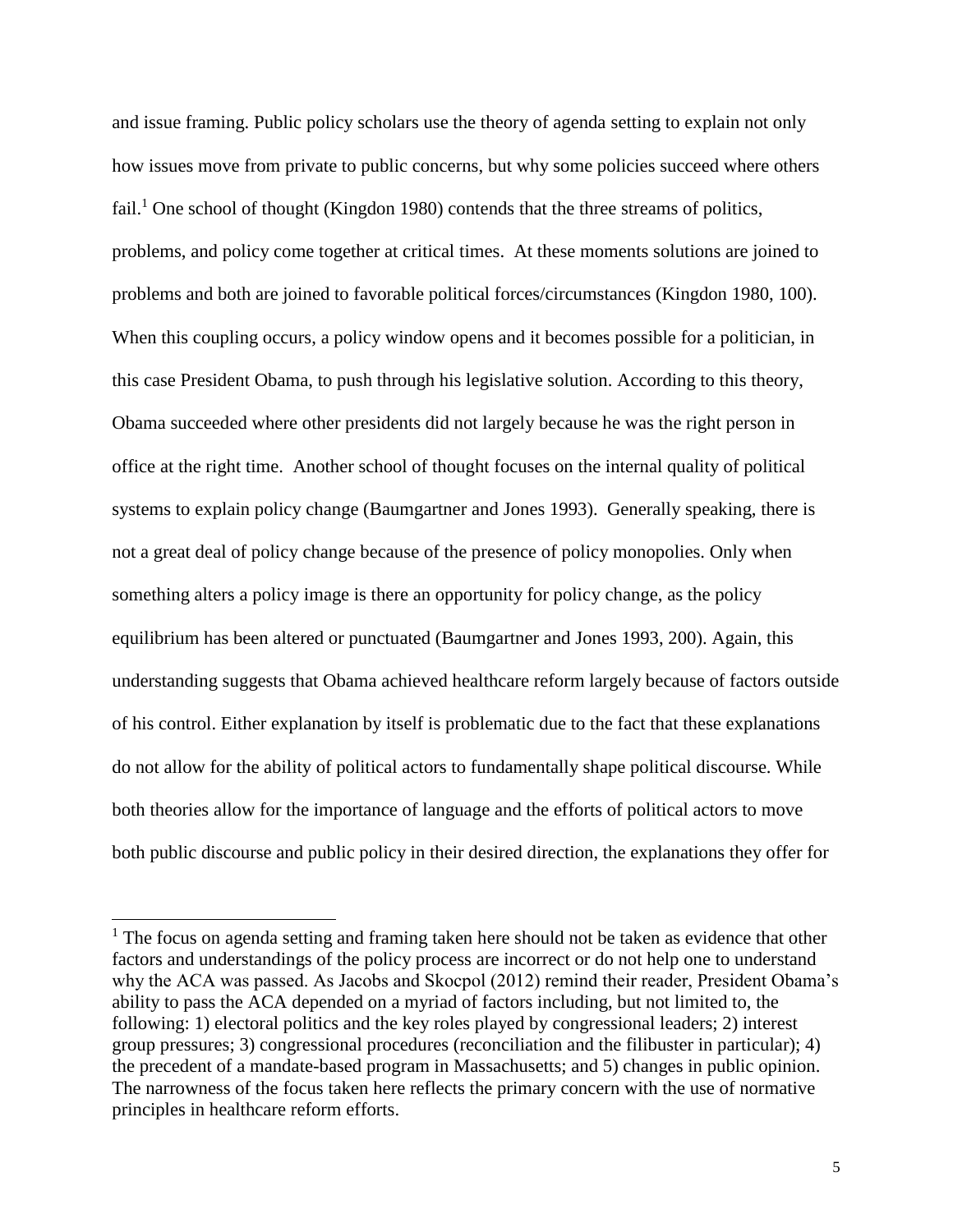success and failure are largely dependent on factors outside of the control of these political actors. For this reason, it is necessary to supplement these understandings of agenda setting with an understanding of issue framing.

The origin of issue framing can be found in the seminal work of E. E. Schattschneider, *The Semi-Sovereign People* (1960). Focusing on the centrality of conflict to political action, Schattschneider concluded that the way an issue defines and describes a conflict is actually more important than the conflict itself (see also Rochefort and Cobb 1994). Defined as "the effects of presentation on judgment and choice," framing fundamentally has to do with the shaping of political reality with an aim to making it more comprehensible (Iyengar 1996, 61). Encompassing the ideological as well as the cultural elements of conflict (Lakoff 2002, 375), successful framing requires political actors to define problems and provide policy alternatives/solutions that are publicly salient (Entman 1993, 51). Failing to do this explains, in part, and helps one to understand why some issues get on the political agenda where others do not (Rochefort and Cobb 1994, 24) and why some policies succeed where others fail (Stone 2002, 200).

The ability of a president to place an issue on the political agenda and frame it in such a way as to pass the proposed legislation comes together in the idea of the rhetorical presidency (Tullis 1987, 179). Tullis argues that the rhetorical presidency is a large part of America's national political culture and the key to how presidents operate on a political level. He writes, "Today it is taken for granted that presidents have a duty constantly to defend themselves publicly, to promote policy initiatives nationwide, and to inspire the population. And for many, this presidential 'function' is not one duty among many, but rather the heart of the presidency- its essential task" (Tullis 1987, 4). Looking to the presidency for leadership and assurance, a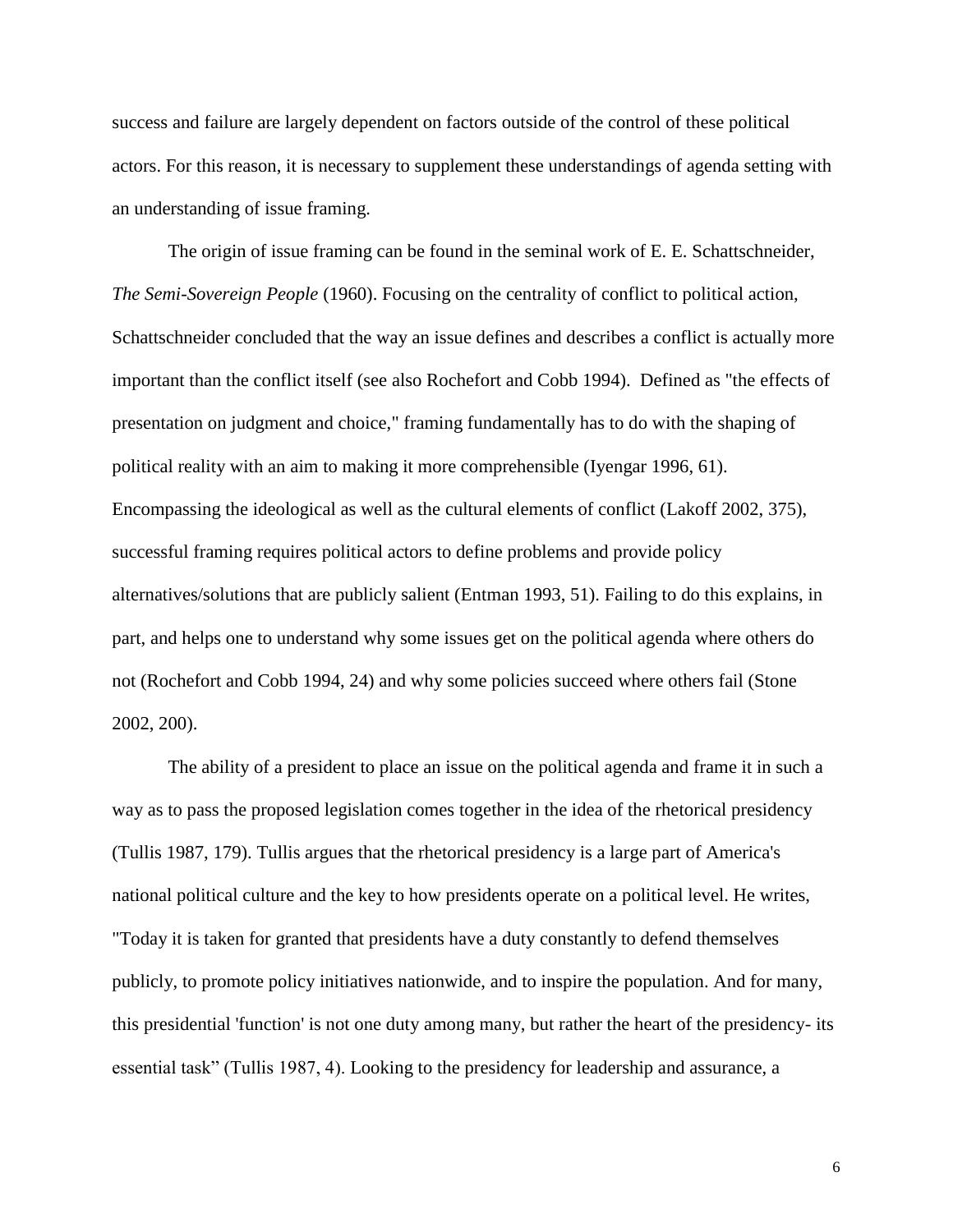president's ability to marry politics and language is not only key to popular understandings of leadership, but resides "at the core of dominant interpretations of our whole political order, because such leadership is offered as the antidote for 'gridlock' in our pluralistic constitutional system, the cure for the sickness of 'ungovernability'" (Tullis 1987, 4). Given this view of the political order, Tullis argues that "The rhetorical presidency makes change, in its widest sense, more possible. Because complex arrangements of policies are packaged and defended as wholes (e.g., the New Freedom, New Deal, Great Society, New Federalism, War on Poverty, etc.), they are more likely to be rejected as wholes" (Tullis 1987, 178). Presidents are able to do this by "… reshaping the political world in which that policy and future policy is understood and implemented. By changing the meaning of policy, rhetoric alters policy itself and the meaning of politics in the future" (Tullis 1987, 179).

As agenda setting, issue framing, and the rhetorical presidency make clear, language matters a great deal in politics. Throughout this paper it is my contention that President Obama succeeded where other presidents before him failed because he framed healthcare reform in a manner that was consistent with how Americans understand justice. In other words, President Obama spoke to Americans about healthcare reform in their own terms. To test for this possibility, this paper focuses on the use of the language of distributive justice in framing healthcare reform. Any public policy can be understood in terms of justice; distributive justice is particularly relevant for healthcare reform. Generally speaking, distributive justice refers to how a good (in this case healthcare) should be allocated. While philosophers can agree on what distributive justice is, there is considerable disagreement over the question of what the principle of allocation should be (see Rawls 1971; Walzer 1983; and Miller 1999). A reading of the history of political thought indicates that there are four principles of allocation that can be used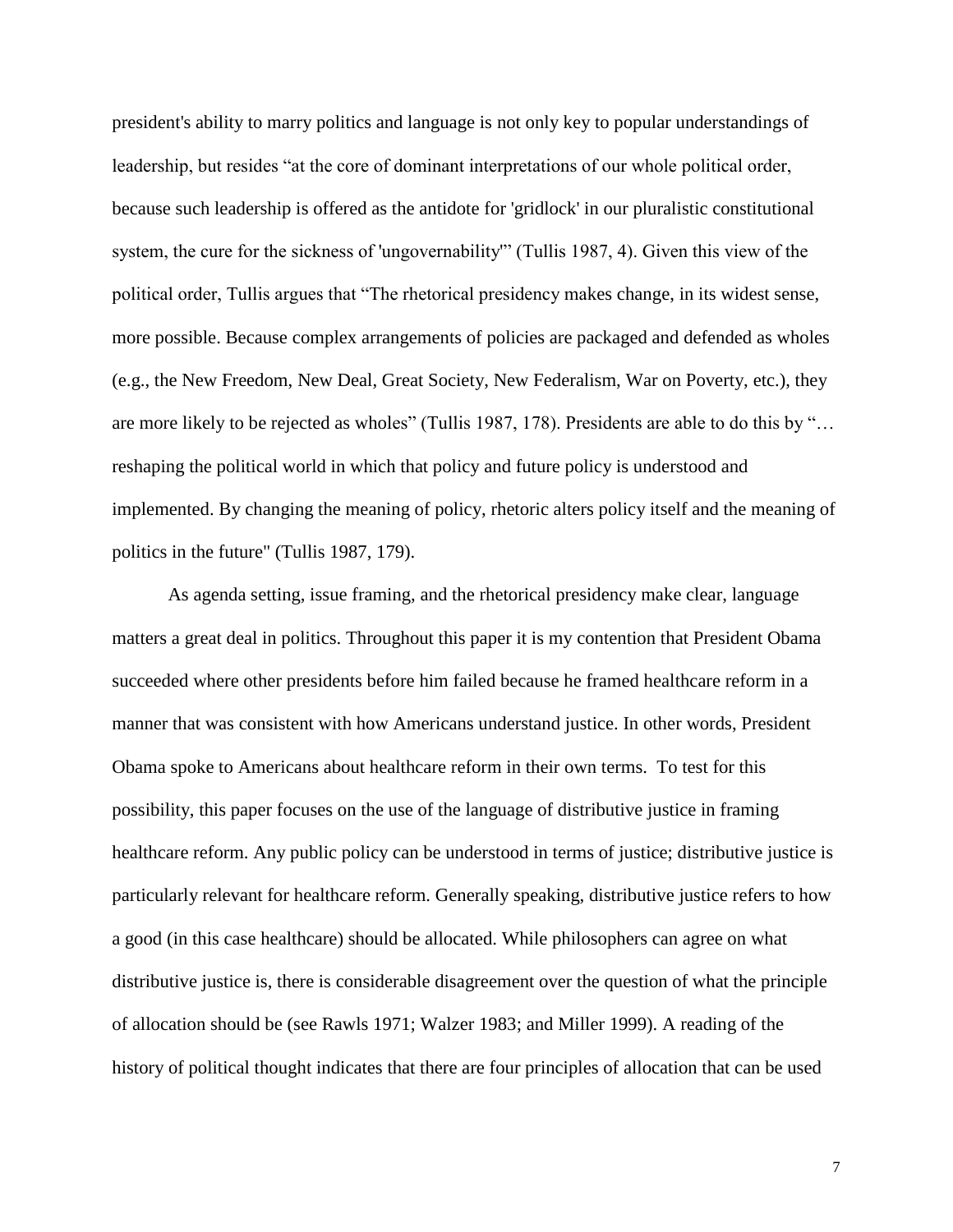as frames for public policy. They are as follows:

- Equality in an absolute sense. While initial understandings of equality focused on equality of rights, the understanding of equality is currently understood in terms of the equality of conditions. It is thus standard in empirical studies of distributive justice to operationalize equality as absolute equality of outcome (Scott et al. 2001, 750).
- Merit. With its origins in Aristotle's understanding of equity, allocation on merit contends that goods should be distributed in proportion to the contribution one makes where that contribution is due to qualities or activities thought to deserve reward (Scott et al. 2001, 751).
- Need. While need can be closely related to equality (equal need can be seen as a criterion for equal distribution), the standard is to treat need as an entirely different allocation principle (Miller 1999, 203-230). As such, need can be viewed as placing limits on inequalities. In particular, need is commonly conceptualized and operationalized in terms of meeting a minimum level of necessary social goods and this way of thinking is increasingly influential in both democratic theory and justification for social welfare programs in the United States and abroad (Marmor, Machaw, and Harvey 1990).
- Efficiency. Unlike the other three allocation principles, efficiency is not itself a normative principle. The argument for efficiency, however, raises normative questions thus justifying it inclusion here. Efficiency is an allocation principle used to justify inequalities in terms of aggregate benefit (Nozick 1974, Hayek 1976). Arguing for wealth maximization, proponents of efficiency argue that a greater amount of overall goods for the same amount of input is preferred because of the net aggregate benefit.

Using these principles of allocation, political scientists have devoted considerable attention to determining how people think about distributive justice. The general conclusion one draws from looking at the survey results is that the public has conflicting views of these principles (see McCloskey and Zaller 1984; Verba and Orren 1985). In contrast, experimental research suggests that people have complex rather than conflicting ideas about justice (see Miller 1999; Elster 1995; Frohlich and Oppenheimer 1992; Scott et al. 2001). These studies show that distributive justice behavior is complex but structured; they involve several distinct allocation principles and are influenced in predictable ways by independent factors. Comparative studies of distributive justice indicate that both the American public and elite members of society view distributive justice in terms of need and merit (Kluegel and Smith 1986).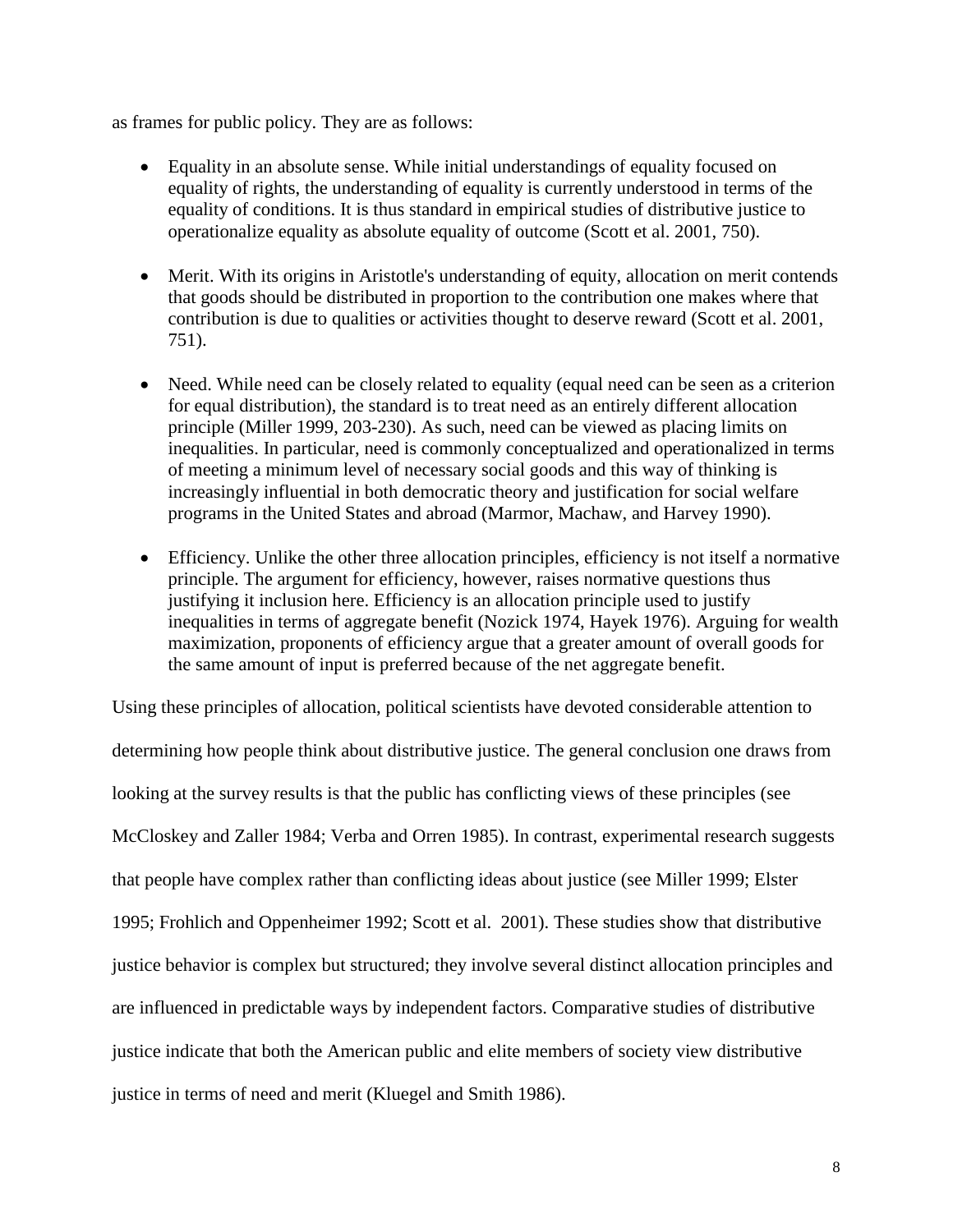## **Data and Methodology**

 $\overline{a}$ 

Using the operational definitions of the four principles of allocation above, this study identifies key speeches which deal with healthcare reform from Presidents Obama, Clinton, Nixon, Johnson, Truman, and Franklin Roosevelt as well as arguments made by Republicans against the healthcare reform efforts of Presidents Clinton and Obama. <sup>2</sup> Each of these speeches was content coded for how they framed the issue of healthcare reform by the author and an outside reader. This was done in order to ensure the accuracy of the coding process in terms of whether or not a relevant piece of text within each speech should be coded and, if it should be coded, what allocation principle it should be coded as. Every individual reference to a particular allocation principle is counted as a single frame which allows for the counting of multiple frames within a single sentence. The more a president has recourse to a particular principle suggests that this particular principle is more important to his efforts to successfully frame healthcare reform. Approaching the framing of healthcare reform in this way is supported by Entman's (1993) understanding of the relationship between issue framing and saliency. Frames highlight pieces of information and in highlighting them the framer hopes to make this information more noticeable,

 $2$  The analysis presented in Chapter Three focuses on the following presidential addresses: 1) Franklin D. Roosevelt's "Message to Congress on the National Health Program (January 23, 1939) and supplement this address with his "State of the Union Message to Congress" (January 11, 1944); 2) Harry Truman's "Special Message to the Congress Recommending a Comprehensive Health Program" (November 19, 1945); 3) Lyndon B. Johnson's "Remarks with President Truman at the Signing in Independence of the Medicare Bill" (July 30, 1965); 4) Richard Nixon's "Special Message to the Congress Proposing A Comprehensive Health Insurance Plan" (February 6, 1974); 5) Bill Clinton's "Address on Healthcare Reform" (September 22, 1993); and 6) Barack Obama's "Remarks by the President to a Joint Session of Congress on Health Care" (September 9, 2009). Chapter Four's analysis of Republican opposition to the healthcare reform efforts of Presidents Clinton and Obama looks at William Kristol's (1993) "Defeating President Clinton's Healthcare Proposal" which was published by the Project for a Republican Future, a memo entitled "Healthcare Memo" published by the Heritage Foundation, and Presentative Charles Boustany (R-LA) official Republican response to the Obama remarks studied in Chapter Three.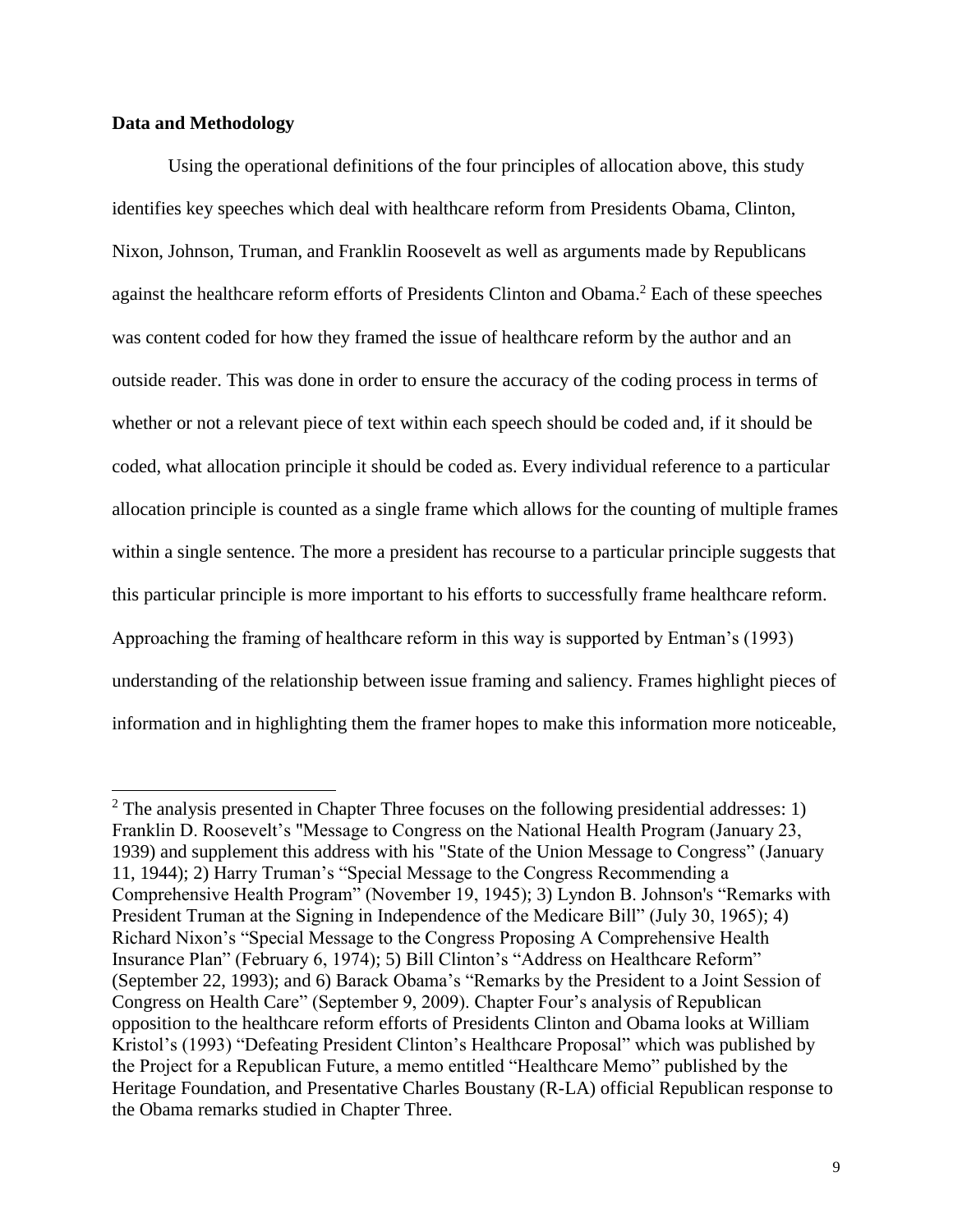meaningful, and memorable to the audience. In short, making this information more salient through repetition. By increasing the salience of particular distributive justice allocation principles in arguments for and against healthcare reform, the arguments examined here can be seen as satisfying the four requirements of issue frames: 1) defining a problem; 2) diagnosing the causes of the problem; 3) making a moral evaluation about the problem and its causes; and 4) suggesting a solution (Entman 1993, 53).

| Merit: equity of distribution based on one's            | Need: minimal level of necessary social goods |
|---------------------------------------------------------|-----------------------------------------------|
| contribution                                            |                                               |
|                                                         | Requirement<br>٠                              |
| Equity/Equitable<br>٠                                   | Essential<br>٠                                |
| Excellence<br>٠                                         | Necessary/Necessity<br>٠                      |
| Distinction                                             | Want<br>٠                                     |
|                                                         | Poverty<br>٠                                  |
|                                                         | Deprived<br>٠                                 |
|                                                         | Hardship<br>٠                                 |
|                                                         | Destitute                                     |
|                                                         |                                               |
|                                                         |                                               |
|                                                         |                                               |
|                                                         |                                               |
|                                                         |                                               |
| Efficiency: inequality justifiable as long as justified | Equality: absolute equality of outcomes       |
| if there is aggregate net benefit                       |                                               |
|                                                         | Fairness<br>٠                                 |
| Effective<br>٠                                          | <b>Equal Rights</b><br>$\bullet$              |
| Ordered                                                 | <b>Equal Opportunity</b><br>$\bullet$         |
| Profitable                                              | Egalitarianism<br>٠                           |
| Productive<br>٠                                         | Unbiased<br>٠                                 |
| Proficient<br>٠                                         | Comparability<br>٠                            |
| Expertise<br>٠                                          |                                               |
|                                                         |                                               |
|                                                         |                                               |
|                                                         |                                               |

## **Table 1: Allocation Principles of Distributive Justice: Indicators**

Table 1 contains a partial list of indicators for each of the allocation principles. Merit's connections with equity speaks to excellence and distinction. Appeals to this principle should be to the excellence of the healthcare system. The fact that this study focuses on arguments for healthcare reform suggests that one would not expect to find frequent appeals to this concept by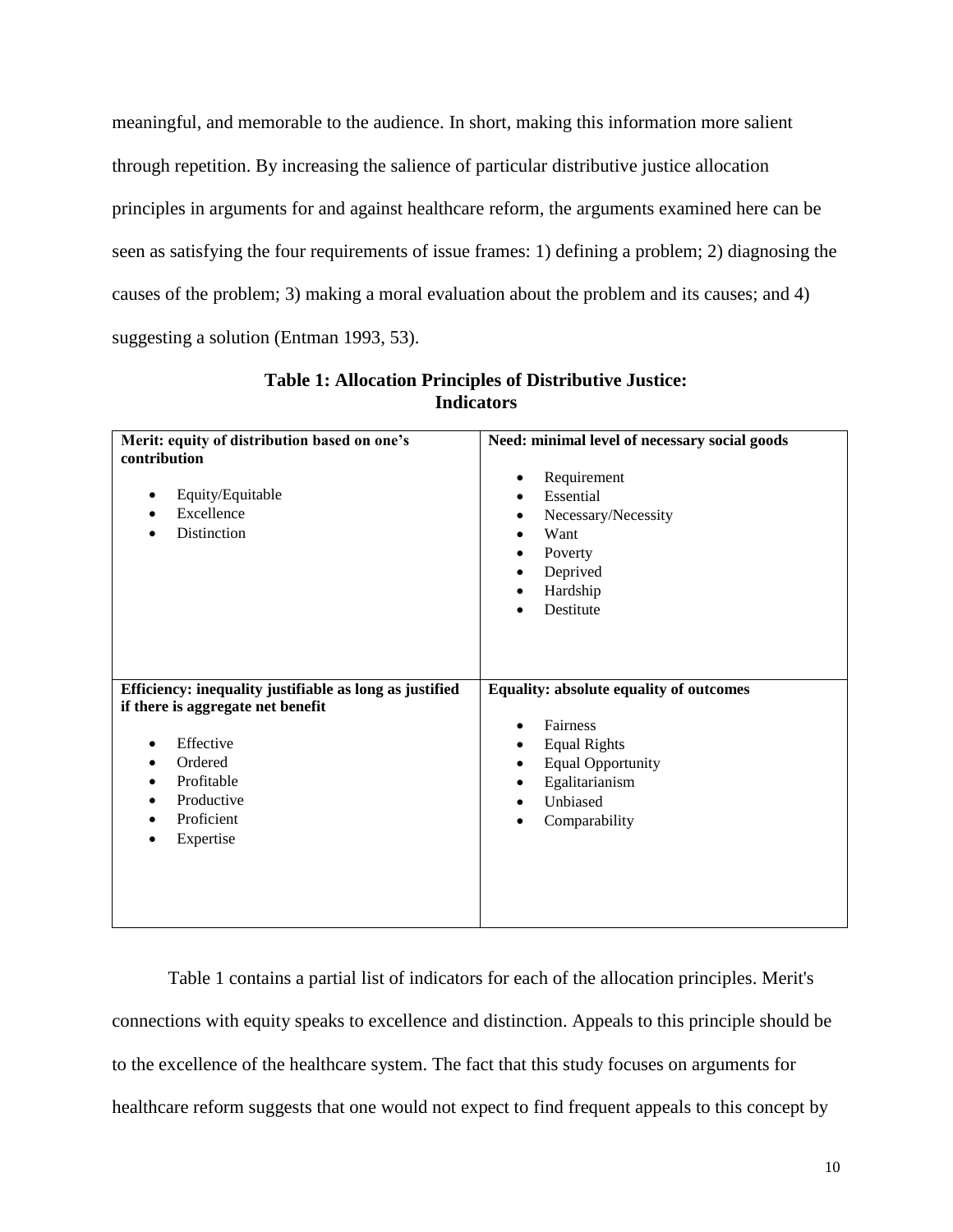those arguing in favor of reform. This, however, does present a complication for the argument made here as Americans generally view distributive justice as a combination of need and merit. The poor fit of merit for the argument in favor of healthcare reform suggests that an alternative principle should be incorporated into the issue frame and, as discussed below, there is good reason to believe that efficiency comes to perform this task. This does not present a problem for opponents of reform as one would expect this argument to employ merit against reform on the grounds that reform will result in a decrease in the quality of healthcare available to Americans.

The second concept in Table 1 is need and this should be the concept that those in favor of reform have the greatest recourse to in making their arguments. Not only is need a constituent aspect of the American conception of distributive justice, but establishing need would seem to be the foundation for the argument that America's healthcare system requires reform in the first place. It is very likely that efficiency is connected to need in these addresses. Anyone who has dealt with the forms at the doctor's office or hospital and the challenge of dealing with health insurance companies understands that the system is far from efficient. These facts suggest a symbiotic connection between need and efficiency that can be used to effectively shape the political conversation surrounding healthcare reform. That efficiency will replace merit is also suggested by the fact that citizens tend to make political decisions based on performance and not policy (Lenz 2003). One should thus expect two things in the presidential use of efficiency. First, one should see the current system characterized as inefficient and, second, that the reformed system of healthcare would be more efficient. For opponents of healthcare reform, one expects their frame to emphasize the loss of efficiency associated with greater government involvement in the area of healthcare. In other words, Republican opposition to the Clinton and Obama proposals should emphasize the inefficiency of these proposals.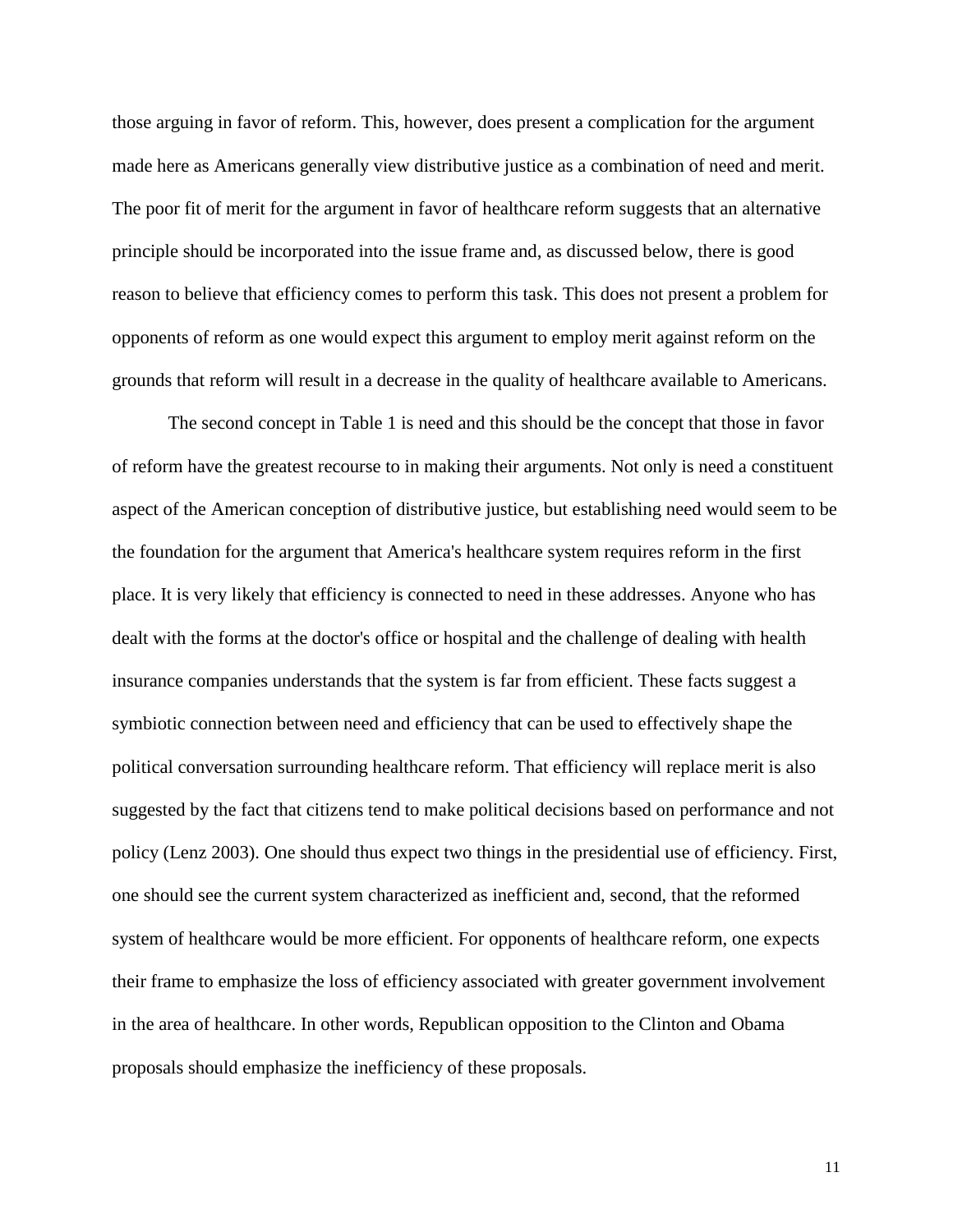Finally, Table 1 contains a series of possible indicators for equality of outcome. Concepts like fairness and comparability speak to a fundamental concern with equality. The problem with equality of outcome is that Americans are generally not in favor of this allocation principle (Verba and Orren 1985, 5, 124). This is especially the case in discussing the principles of allocation of distributive justice theory as they relate to the policy areas of economics and social welfare. Americans do believe in equal political rights (but generally do not view healthcare as a political right) and in equality of opportunity. Thus, to the extent that any of the frames analyzed here contain references to equality of outcome one would expect this argument to not be respected and valued given the American public's distaste for equality of outcome. If anybody wants to frame healthcare reform in terms of equality that appeal to American sensibilities, they should conceptualize equality in terms of the equality of opportunity.

## **Chapter Overview**

Chapter Two provides the reader with a historical overview of mostly unsuccessful healthcare reform efforts in the United States (ca. 1900-2010). The chapter opens with an outline of the various healthcare reforms efforts that were developed but failed to be passed during the presidential administrations of Theodore and Franklin Delano Roosevelt. The chapter then proceeds to provide an overview of the healthcare reform efforts that were developed and failed during the Truman and Johnson administrations as well as the Nixon administration. This discussion is then followed by a detailed description of President Clinton's failed attempt at healthcare reform and President Obama's successful passage of the Affordable Care Act. Throughout the chapter, the analysis highlights the important political opposition provided by interest groups, Republicans, and members of the presidents' own party.

Chapter Three provides the content analysis of the six presidential addresses that were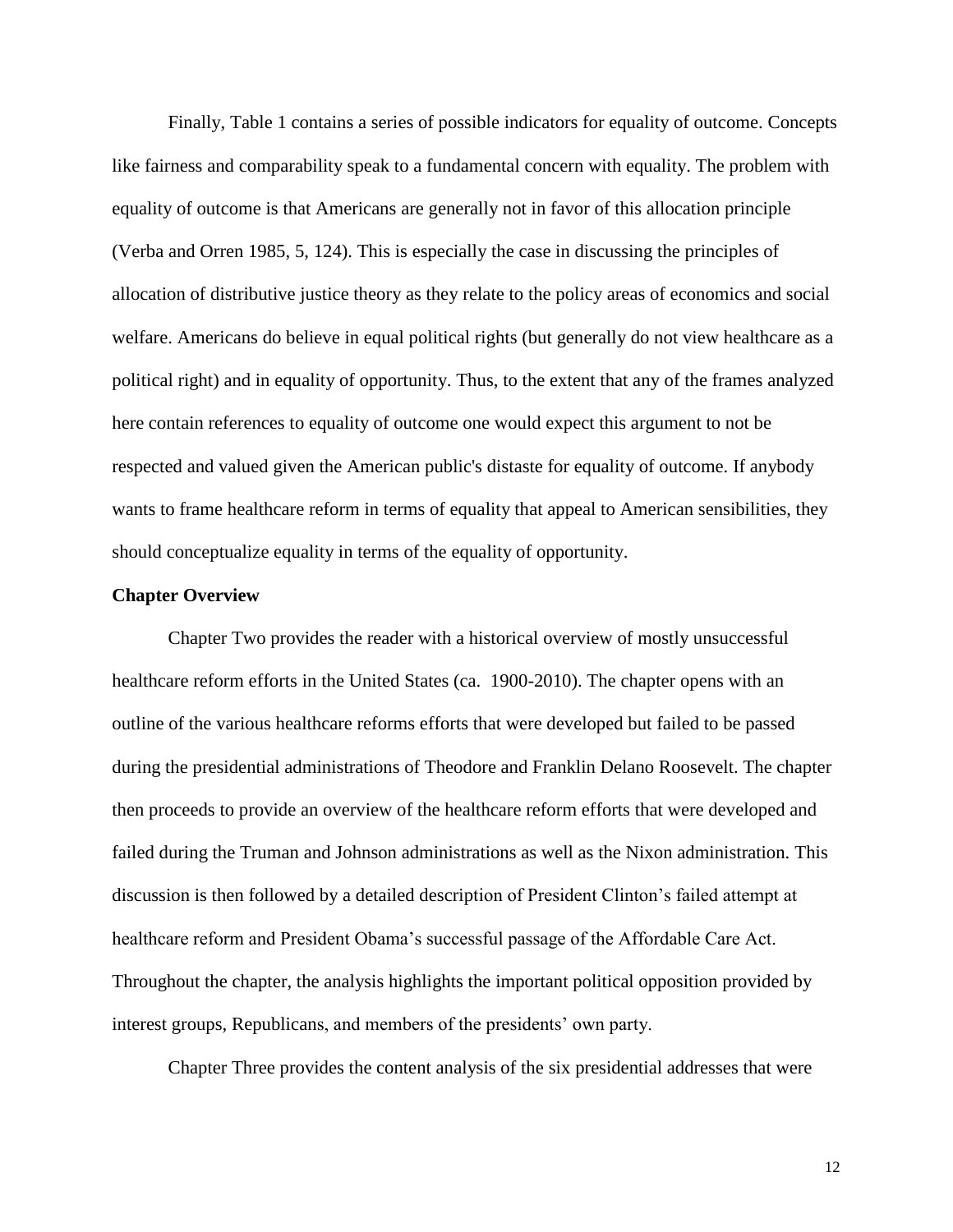identified above. Here, each president's rhetoric is analyzed with an eye to how they employed the distributive justice allocation principles in their respective arguments for healthcare reform. The individual content analyses that were conducted is followed by a comparative analysis of how each president framed their healthcare reform efforts according to a specific allocation principle. The results presented in this chapter indicate that a key reason for why President Obama was able to pass healthcare reform where other presidents were unable to do so is how he framed his argument. In particular, the results show that President Obama framed healthcare in a way that accorded with the distributive justice preferences of the American public.

Chapter Four looks at the Republican opposition frames used to counter the frames of Presidents Clinton and Obama. These three frames analyzed here suggests that Republicans did a better job of framing their opposition to the Clinton proposal than they did to the Obama proposal. In particular, the ability of Republicans to blend efficiency and merit in opposing Clinton spoke to how Americans view distributive justice. When one compares how Republicans framed their opposition to Clinton and Obama, one sees them repeat the mistake of Bill Clinton in paying too much attention to efficiency. In other words, the Republican frame lacks balance and fails to accord with the values of the American public.

 Finally, Chapter Five closes this thesis by offering thoughts on the implications for the importance of language in politics and the policy process more generally. After situating the results of this study in the relevant scholarly literature, this chapter addresses the practical implications of the results presented here by making the case for framing issues in terms of distributive justice and suggesting some ways that politicians might best do this.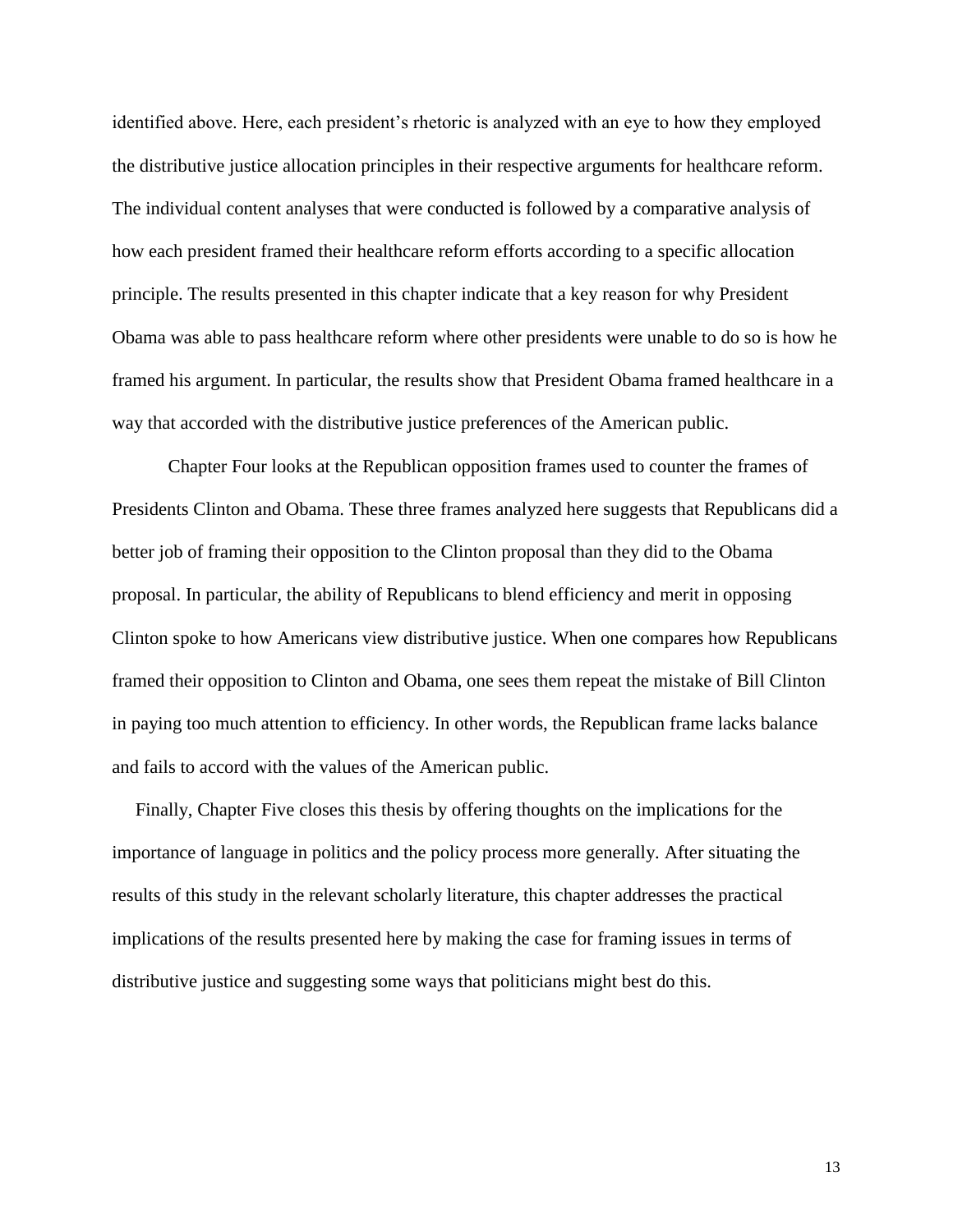#### **Chapter Two**

## **A Historical Overview of Healthcare Reform Efforts in the United States**

This chapter presents an overview of the efforts to pass universal healthcare reform in the United States over the past one hundred years. This overview reveals a tension at the core of American healthcare policy: although modern healthcare services have become better over time in improving people's lives, the cost for individuals and families to obtain these services has risen sharply. The reform efforts examined in this chapter all sought to address this tension by lowering the costs of healthcare through comprehensive, government-sponsored healthcare reform. These efforts failed because of harsh opposition from Republican politicians and interest groups who argued government-subsidized healthcare would result in higher costs, a decrease in the quality of healthcare, and that the specific proposals constituted socialized medicine which is un-American. This chapter takes a historical perspective in pursuit of the question of how various US presidents have attempted to resolve this tension through their respective healthcare reform efforts.

The history of healthcare reform efforts spans the time period from the attempted passage of Theodore Roosevelt's healthcare legislation to the enactment of Obama''s Patient Protection and Affordable Care Act (ACA) legislation. Subsequent chapters analyze how presidents seeking healthcare reform framed their efforts in terms of the distributive justice allocation principles of need, efficiency, merit, and equality. They also discuss how Republicans framed their opposition efforts to the Clinton and Obama proposals by emphasizing different distributive justice allocation principles. The historical overview provided in this chapter provides one with a clearer sense of the political and policy environments the arguments for and against healthcare reform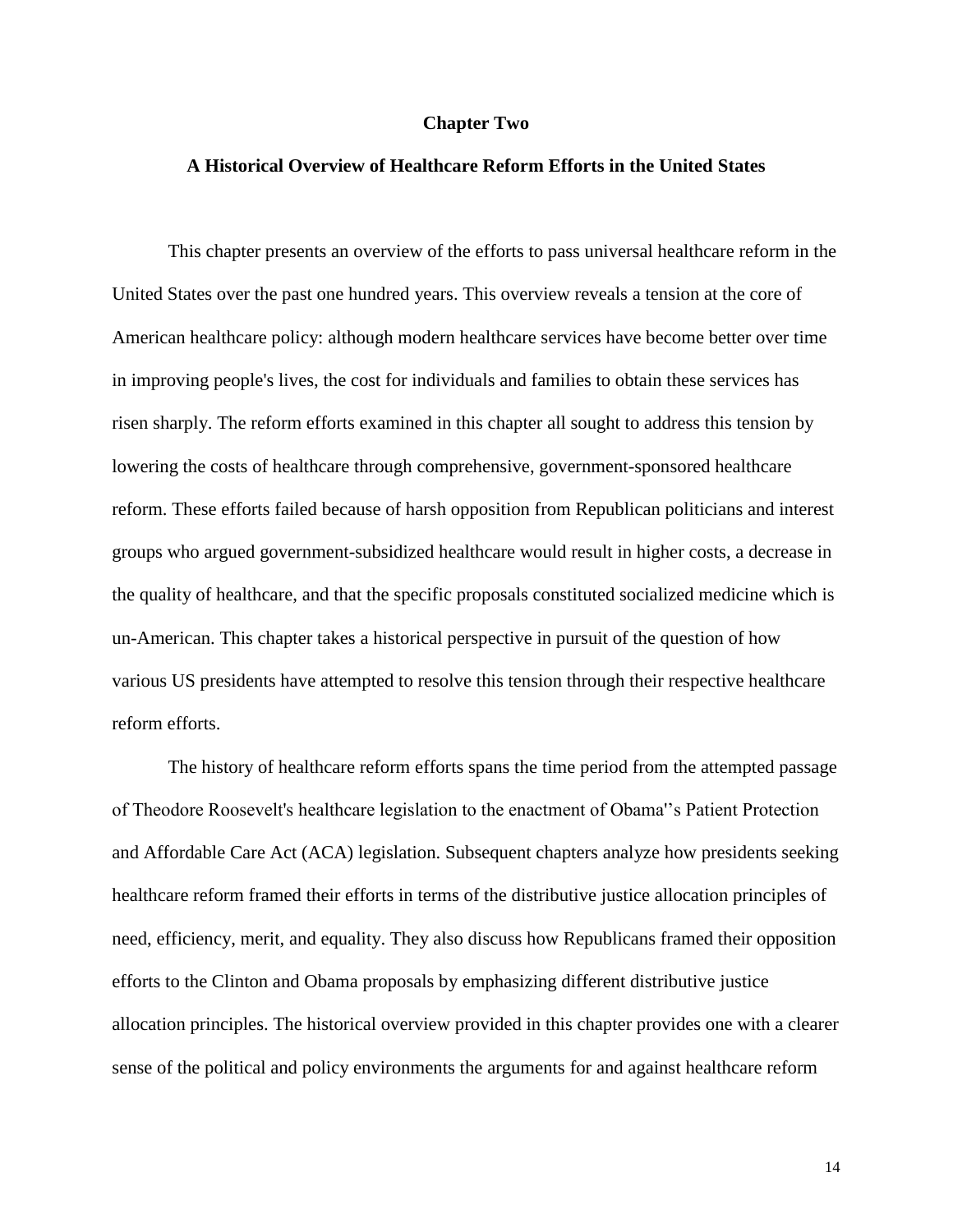were made. Thus, this chapter can be viewed as supplementing the analysis and argument that follows by placing the framing analysis in its proper contexts.

The overview provided here indicates that Americans have been predominantly supportive of the government's financing of healthcare reform and the idea providing greater access to healthcare coverage and insurance for all American citizens. However, when attempts to reform healthcare appear too costly, Americans become less supportive of such reform. This suggests that the American public employs a performance based criteria of policy evaluation. In other words, Americans tend to evaluate policy in terms of efficiency. Having said this, efficiency is not the sole lens through which Americans view healthcare reform. Besides being too expensive, other factors contribute to the failure of healthcare reform efforts prior to President Obama and these include the complex nature of healthcare itself, the diverse ideological positions taken by the American public regarding the question of what constitutes sufficient coverage, the influence of special interests, lack of presidential power, and the decentralization of Congressional power. Given the historical focus of this chapter, the analysis provided here proceeds chronologically.

## **Healthcare Policies of Theodore and Franklin Roosevelt**

#### *Theodore Roosevelt*

In the early 1900s, progressive social reformers in the United States sought to emulate European healthcare reformers in order to provide better healthcare to American citizens. Subsequently, reformers from the American Association of Labor Legislation (AALL) built on these efforts in their 1915 proposal to provide low-income workers and their dependents with some form of adequate healthcare coverage. With its origins in AALL's efforts to implement workman's compensation guarantees, the AALL proposal broadened its scope significantly by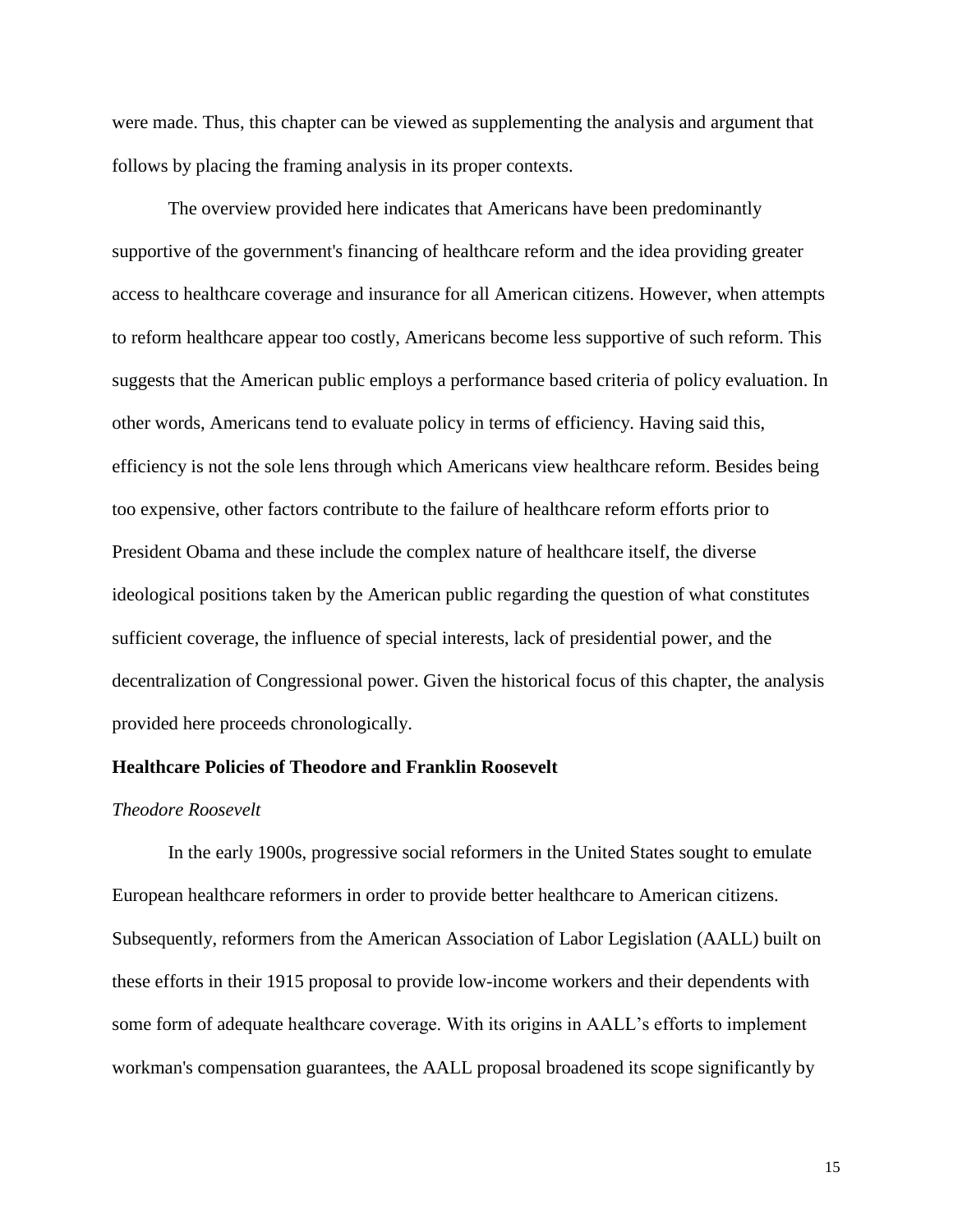providing protection and benefits to the dependents of low-income workers. These efforts to cover injured workers ultimately led to a desire to design and implement legislation to adopt universal healthcare coverage in the United States. The AALL reform efforts were supported by Theodore Roosevelt, who ran for reelection for the presidency in 1912, but were ultimately defeated with the presidential election of Woodrow Wilson.

Despite this electoral setback, AALL continued to push for comprehensive healthcare coverage only to have their efforts thwarted by a coalition of interest groups and Republican opposition. What proves most interesting here is what groups specifically supported efforts to reform healthcare in the United States, rather than the idea that there was inevitable and inherent opposition to the idea of universal healthcare reform. Initially, the American Medical Association (AMA) supported the goal of national health insurance, although the AMA's support waned when Americans' support for universal health insurance was seen to increase. As support for the AALL proposal began to grow, the AMA came to oppose the plan. Progressive reformers in 1915 wanted to develop group-based healthcare practices run by physicians. They believed that this was a more efficient way to provide healthcare coverage than to have the American people be attended to by individual physicians. The AMA feared that physicians' incomes, as well as control of their individual practices, would be threatened. To this day, the AMA continues to oppose universal healthcare reform policies and the implementation of national health insurance for all Americans.

Other organizations, including the National Association of Manufacturers, the American Federation of Labor (AFL), and the insurance industry opposed healthcare reform as well. They did so largely for financial reasons and due to their desire to not lose power. Unions, in particular, opposed providing government-subsidized health insurance and healthcare coverage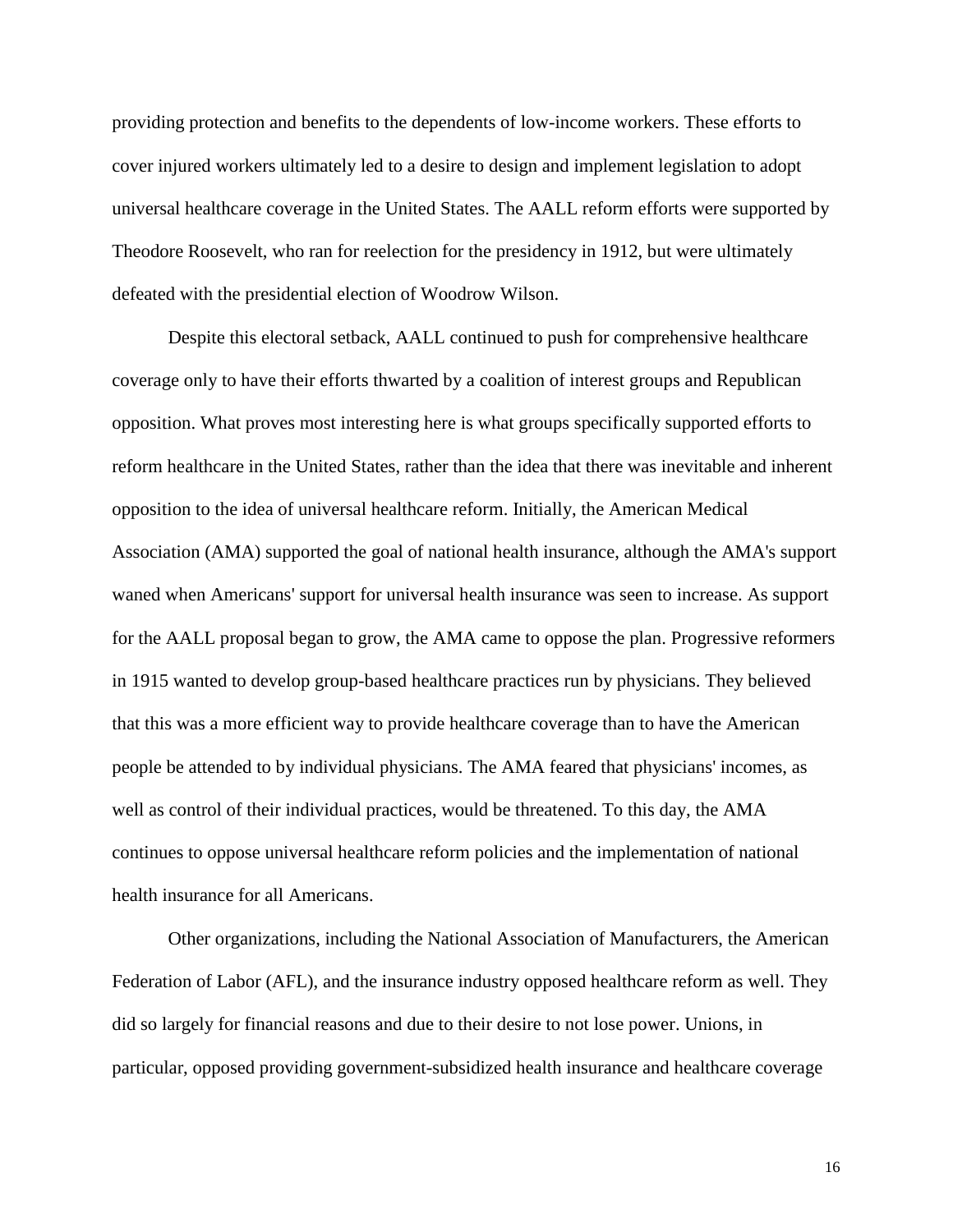to American citizens because they believed these services should be provided to American workers by labor unions themselves. During the early 1900s, industrial life insurance was sold to workers in the manufacturing industry. These policies constituted a significant source of revenue (Altman and Shactman 2011, 99). The AALL proposal covered the costs of funeral expenses while reducing the profits resulting from existing insurance plans. Thus, while political figures from across the political spectrum as well as the business, labor, medical, and insurance industries recognized the need for increases to healthcare coverage for Americans, they also agreed that this coverage should not be provided at the expense of reducing the profits of economic and medical actors.<sup>1</sup> Consequently, the goal of providing universal healthcare coverage to Americans would not occur during the first part of the twentieth century.

## *Franklin Roosevelt*

l

The idea of reforming healthcare did not come up again until 1934, when President Franklin Roosevelt (FDR) appointed the Advisory Committee on Economic Security to devise a health insurance plan that would become a part of his New Deal legislative package. In order to achieve this goal, FDR would have to overcome the political opposition of Republicans and southern Democrats in Congress as well as the same coalition of interest groups that defeated the AALL proposal (Altman and Shactman 2011, 100). This opposition forced FDR into a political corner where he was forced to choose between healthcare reform and a key element of his New Deal legislative package-- Social Security. Thus, FDR was forced to choose between government-subsidized healthcare versus unemployment and retirements benefits. With

 $<sup>1</sup>$  The efforts of AALL to pass universal healthcare reform were further blocked as well due to</sup> the United States' entrance into World War I, which was further stalled by opponents suggesting that enacting universal health insurance would be similar to a plot instigated by German Kaiser Wilhelm's idea to take over the free world. Russia's Bolshevik revolution simultaneously occurred that same year, while opponents claimed that the prospective passage of national health insurance would be influenced by both communist and socialist rhetoric.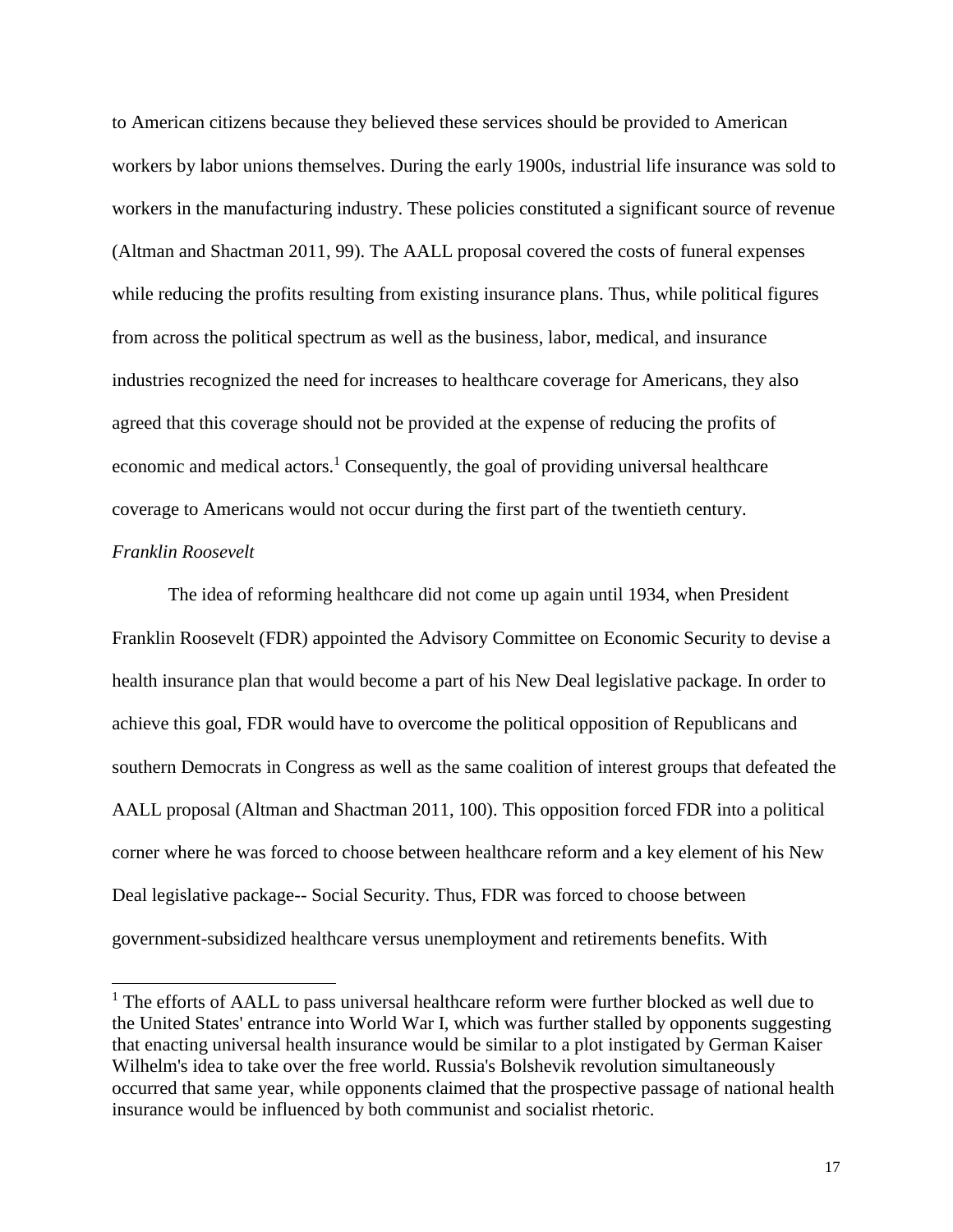awareness of the political power lining up against him, FDR prudently chose the latter option over the former option. FDR feared that his Social Security legislation would not be passed if he openly supported the adoption of national health insurance. As a result, FDR instructed the Advisory Committee to not include any mention of a health insurance proposal in the pages of its report. Even though Social Security retirement benefits and unemployment benefits proved to be more pressing items on FDR's political agenda, he still instructed Henry Perkins, the head of the Advisory Committee on Economic Security, to draft healthcare policy recommendations related to national health insurance. Perkins wrote the recommendations and put them into his preliminary report, but President Roosevelt did not release them in his final report for fear of endangering his Social Security legislation even further. Even after the passage of the Social Security Act in August of 1935, FDR ordered that the contents of the healthcare report to remain secret. Even without the political leverage of the Social Security Act, the opposition coalition continued to thwart efforts to reform American presidents' efforts to enact universal healthcare coverage.

After passage of the Social Security Act in August of 1935, the Technical Committee on Health Care, a federal government-sponsored committee of government agency heads, was established in 1937 to consider further reforms in the area of healthcare. The Advisory Committee on Economic Security and the Technical Committee on Health Care both called for a state-run system with compulsory health insurance for state residents, but states could choose whether to participate (Altman and Shactman 2011, 100). The federal government was to provide some subsidies and set state minimum standards. There were other goals put forth by the committees as well, including expanding hospitals, public health, and maternal and child services. Recognizing strong opposition from the AMA, the Committees' leaders ensured that the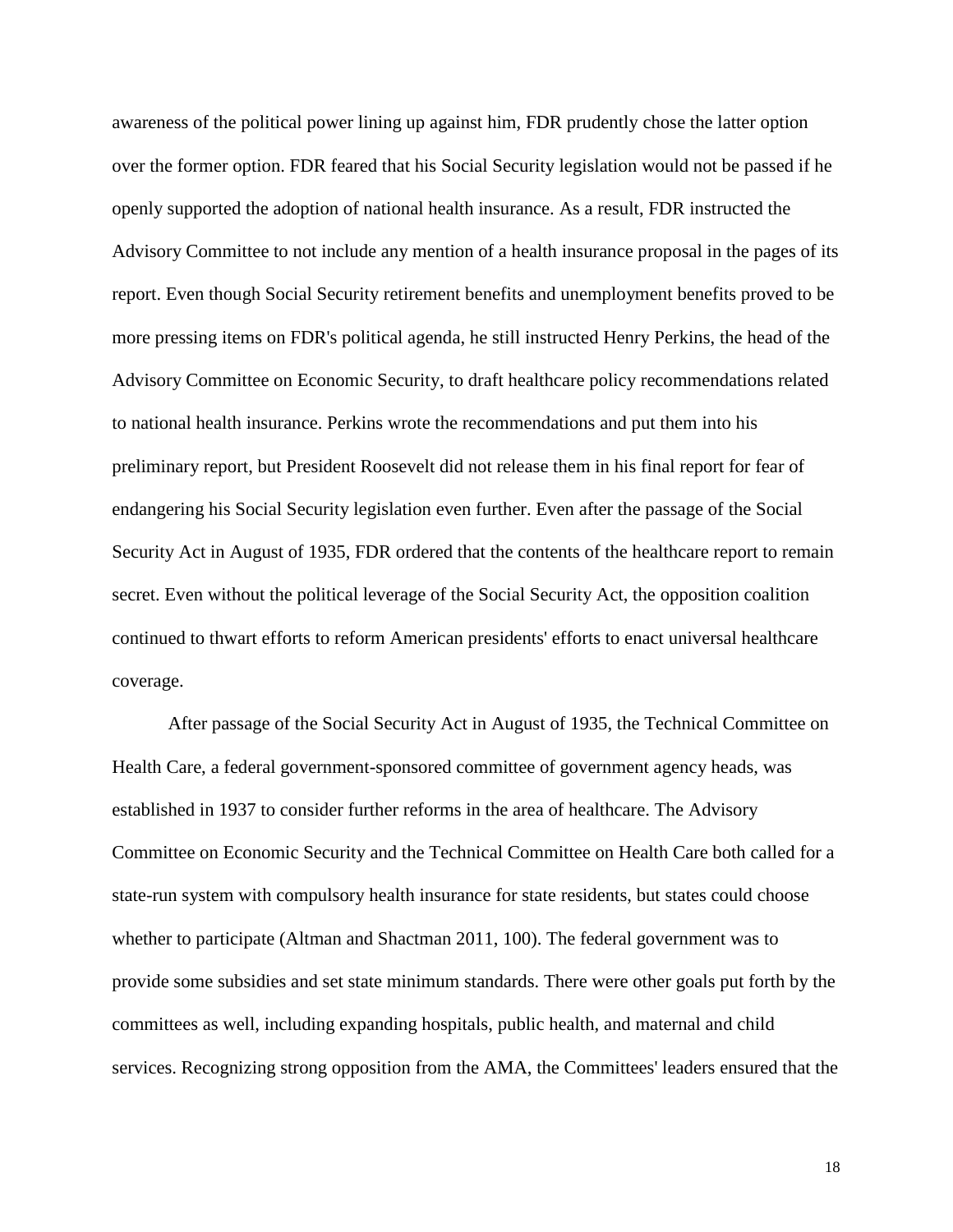medical profession would maintain control over the practice of medicine.

In July 1938, a healthcare legislation commission met at the National Conference on Health in order to review the above recommendations. Despite controlling a majority in both the House and the Senate, progressive Democrats were unable to gather the necessary votes to defeat the coalition of conservative Republicans and Southern Democrats who opposed reform efforts. At the same time, the AMA supported private health insurance from insurance companies and other healthcare plans that did not include adoption of national, universal health insurance. In January of 1939, FDR forwarded his healthcare proposal to Congress without any endorsement or recommendation. One month later, Robert Wagner, a liberal Democratic Senator from New York, submitted a bill which discussed the recommendations created by FDR's committee. Without the formal endorsement of FDR, this bill was easily defeated.

The beginning of World War II that same year would help in shaping FDR's lasting impact on society regarding healthcare reform. In 1942, FDR implemented wage and price controls, as the demands for the production of goods during wartime could possibly cause inflation. Employers, rather than raise wages and in order to account for and increase the United States' lack of a labor force, provided an incentive to prospective workers in the form of health insurance coverage to encourage workers to continue working for low pay. FDR's War Labor Board ruled that employer-provided health insurance benefits did not count as wages and as a result these funds should not be taxed (Altman and Shactman 2011, 101). In October of 1943, the Internal Revenue Service (IRS) concluded that the cost of health insurance benefits would be a deductible expense for employers and that these deductible expenses would not be considered taxable income for employees. Because of this turn of events, FDR in effect provided government-sponsored efforts to create a private-insurance company led market to provide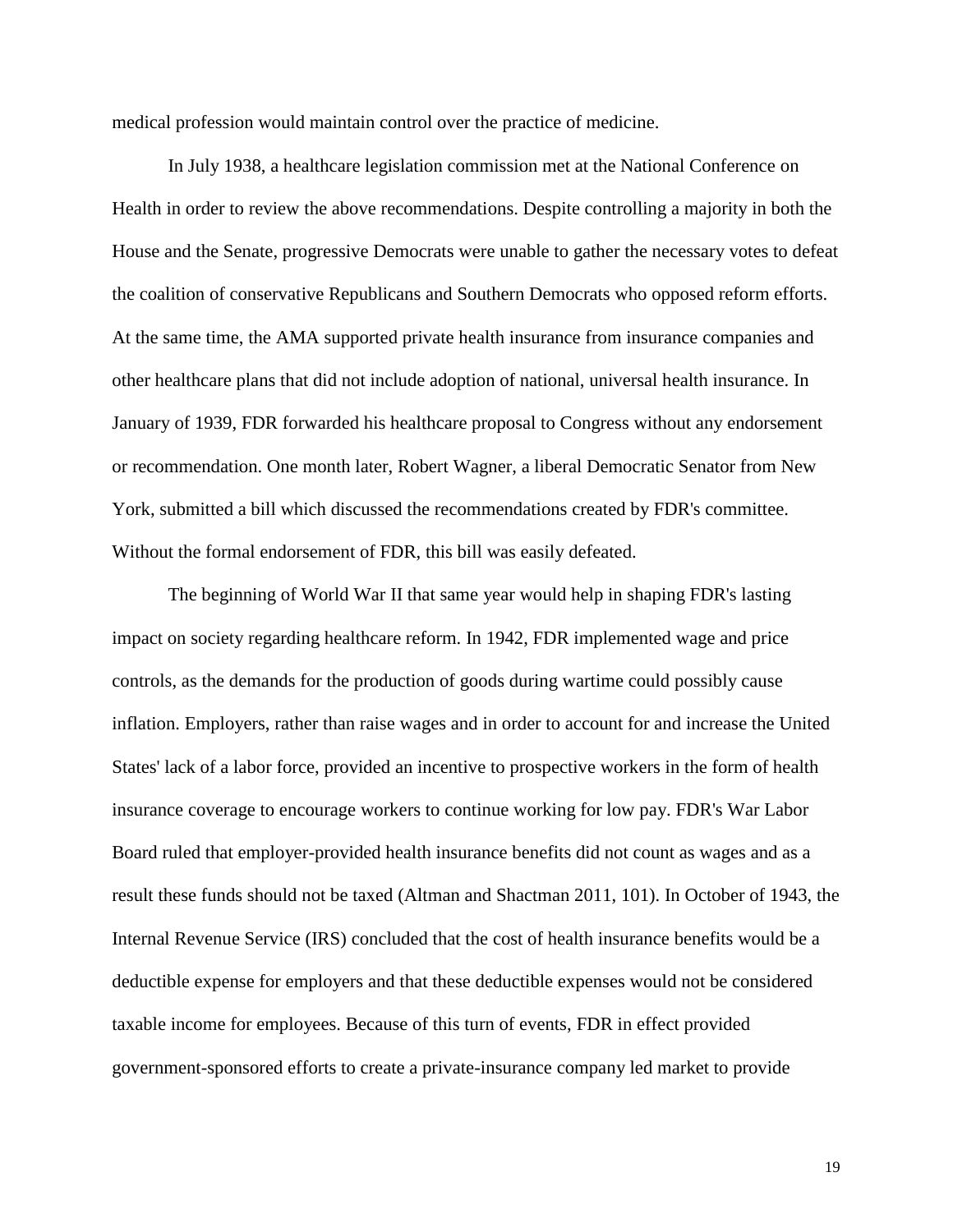health insurance to employees while limiting future presidents' abilities to develop comprehensive universal healthcare legislation and missing yet another opportunity to enact comprehensive universal healthcare legislation even as he tried to do so in future years.

In June of 1944, approximately a year before FDR's death, Robert Wagner (D-NY) introduced the Wagner-Murray-Dingell (WMD) Bill which further encouraged the development in the United States of a national health insurance plan (Altman and Shactman 2011, 102). Although supporters of the bill knew that the bill would not be passed in Congress, it put the issue of national health insurance on the national political agenda once again. Although FDR never endorsed the WMD Bill, he campaigned for the development of an "economic bill of rights" that also guaranteed the development and provision of a national health insurance bill. According to Altman and Shactman, "For the first time the bill departed from previous state-run proposals and recommended a universal, compulsory federal program financed by employer and employee payroll taxes. It was the forerunner to every serious universal health proposal that has been made since" (Altman and Shactman 2011, 102). In January 1945, FDR advocated for the development of a comprehensive bill which included provisions for national health insurance, disability protection, and hospital construction. FDR's death on April 12, 1945, from a cerebral hemorrhage, would prevent the develop comprehensive healthcare reform.

#### **Healthcare Policies of Harry Truman and Lyndon Johnson**

## *Harry Truman*

After the end of World War II and upon FDR's death, Truman, who was passionate about the issue of universal healthcare, tried to garner support for his national health insurance program even when it was opposed by Congress and was certain to be defeated. Truman tried to follow up on FDR's public policies regarding universal healthcare by creating a new plan of public policies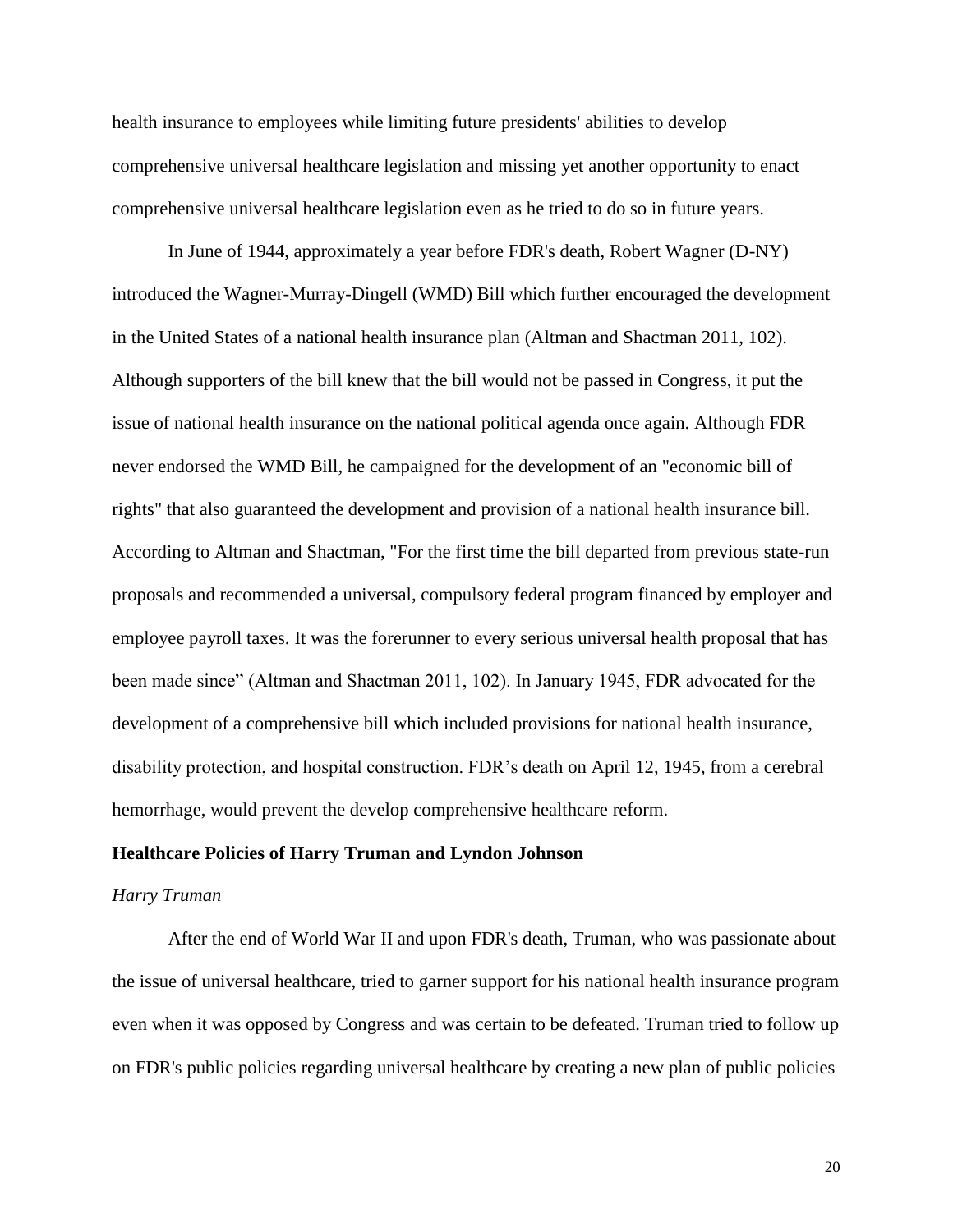called the "Fair Deal." Part of this new plan involved the attempted creation by Congress of a national health insurance plan which would provide national medical care to all American citizens as a right owed to them as American citizens. In November 1945, Truman supported FDR's national health insurance plan by discussing this plan in a special message to Congress. In that message, "Truman became the first president to support a single-payer, comprehensive, and compulsory program of national health insurance" (Altman and Shactman, 2011, 105). Truman believed every American, both rich and poor, should have access to quality and affordable healthcare. Truman's healthcare proposal was comprehensive and included federal aid for hospital construction, programs for public, maternal, and child health, federal aid for research and education, and protection against disability (Altman and Shactman 2011, 103). Truman expected that people would claim his policies were more socialist in nature and that his plan to pass healthcare reform would be actively opposed by the medical community. In response, Truman stated that doctors' participation would be voluntary, that patients' and doctors' freedom of choice would not be restricted, that doctors would receive higher pay, and that no organizational restrictions would be imposed on national health insurance (Altman and Shactman 2011, 103).

Truman would come to adopt many of the ideas for his proposed healthcare legislation plan from the WMD Bill which was first proposed in 1943 and subsequently redrafted in April 1946 in order to effectively incorporate Truman's ideas: that health insurance be national, universal, comprehensive, and run as part of Social Security. In April 1946, Truman's recommendations for national health insurance were included in the redrafted WMD Bill proposed by Senator Murray (D-MT), who headed the Committee on Education and Labor. Truman's own ideas for healthcare reform, which slightly differed from those originally proposed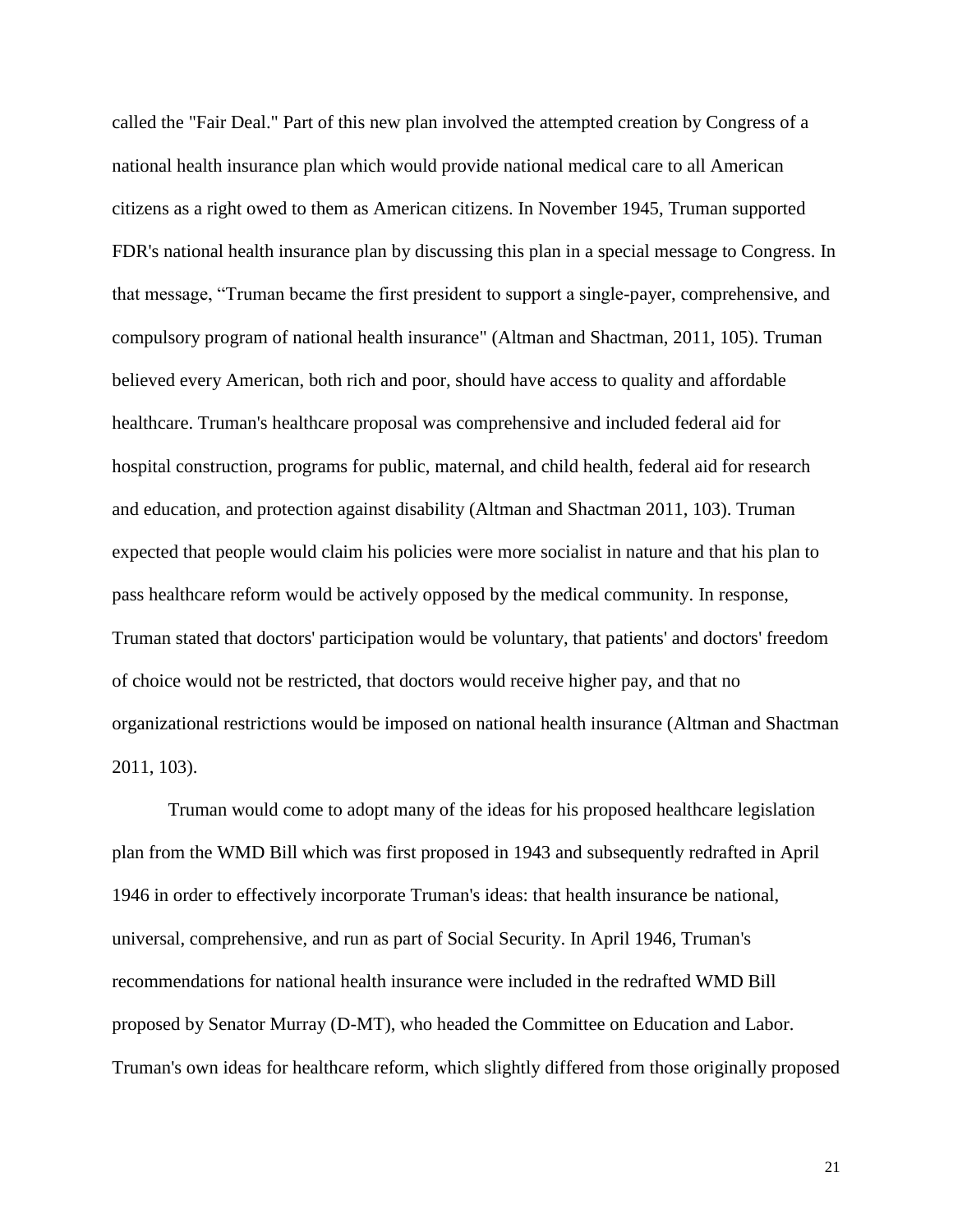in the WMD Bill, emphasized the development of a single insurance system that would provide the need for adequate healthcare coverage for all Americans while providing the poor with funds subsidized by the government and taxpayer dollars. That same year, Congress released the Hill-Burton Act, which provided money for the construction of new hospitals and the expansion of existing hospitals. Passage of the Hill-Burton Act effectively undercut one of the key arguments made by Truman in favor of healthcare reform. This, coupled with the continued opposition of the AMA and lobbying efforts to defeat Truman by the American Bar Association (ABA) as well as the American Hospital Association (AHA) proved insurmountable (Altman and Shactman 2011, 105). According to Altman and Shactman, "Even parts of Truman's own health administration opposed the bill, fearing it would diminish funds for their own particular programs" (Altman and Shactman 2011, 105).

After the midterm elections of 1946, Republicans took control of both the House and the Senate. Any attempt to pass universal healthcare reform, including the creation of a healthcare bill by Truman in 1947, was rendered virtually impossible given Republican control of Congress and the continued development of anticommunist attitudes held by the American people. However, after a surprise victory in the 1948 presidential election against Dewey and with the establishment of a primarily Democratic Congress, Truman was successfully able to submit his healthcare proposal in April 1949. Even with this politically advantageous situation, Truman was unable to overcome the opposition of the AMA who openly argued against Truman's reforms with the charge that is constituted socialized medicine. Truman also lacked support within his own party as southern Democrats could not support the legislation. Truman's efforts to provide federal healthcare benefits for all American citizens included providing healthcare for African-American citizens. Such a proposal was an unacceptable idea to Southern Democrats in 1949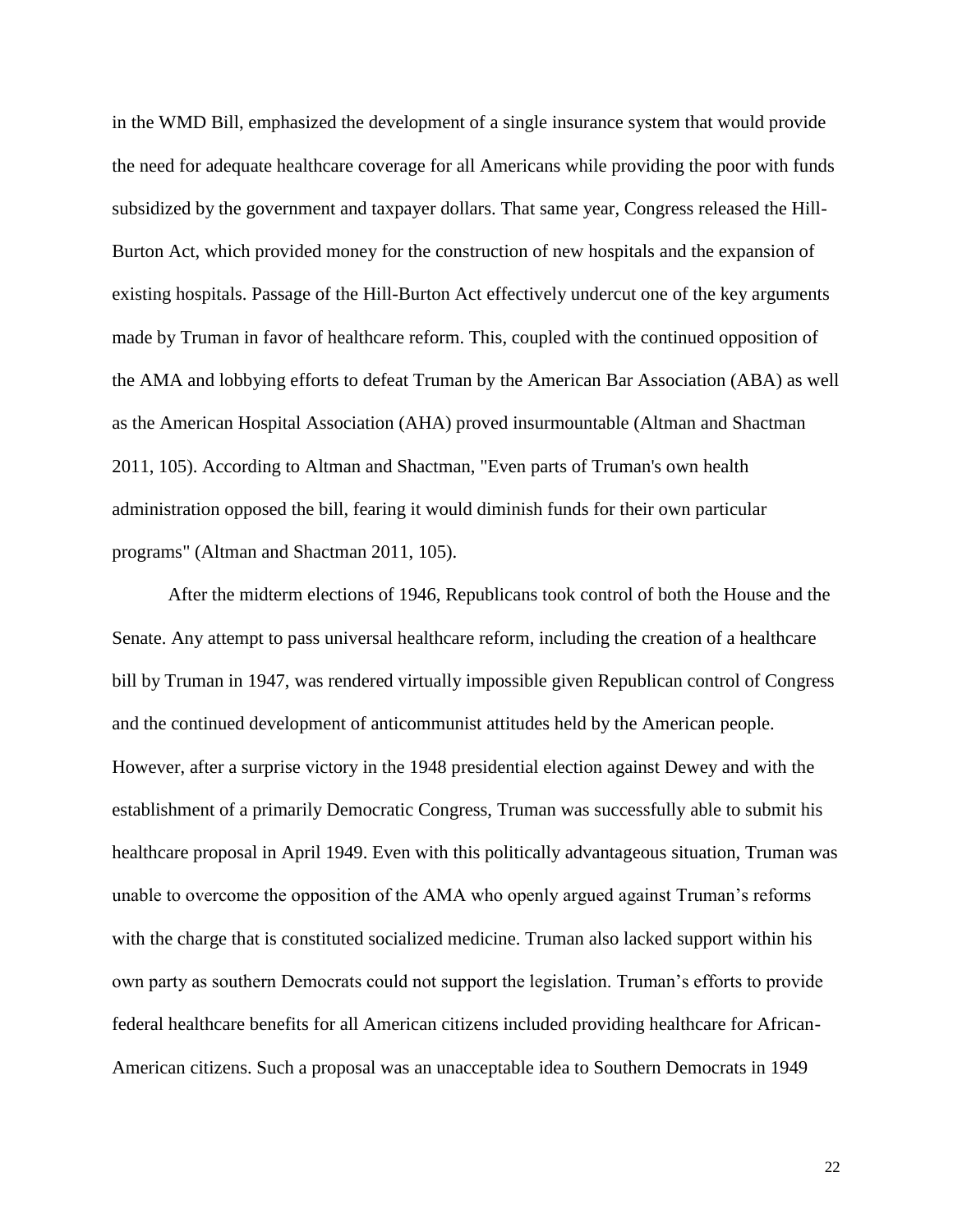(Altman and Shactman 2011, 105).

In 1952, Oscar Ewing, the first secretary of the Department of Health, Education, and Labor, encouraged Truman's health administration to draft a healthcare bill that would cover health insurance for elderly Americans over the age of sixty-four. According to Altman and Shactman, "In April 1952 Senators Murray and Humphrey (D-MN) and Representatives Dingell and Celler (D-NY) filed a new health bill. As expected, the initiative was largely ignored, and no congressional action was taken. However, the battle for Medicare had begun" (Altman and Shactman 2011, 105). This would be a battle taken up by President Lyndon Johnson. *Lyndon Johnson*

The issue of adopting national health insurance did not resurface again until the 1960s, when Lyndon Johnson was elected President in 1964. Unlike Truman, Johnson was able to pass both Medicaid and Medicare in 1965 under the direction of Wilbur Cohen of the Ways and Means Committee and with a majority of Democrats in both the House and the Senate. Medicare is a social insurance program administered by the United States government that provides assistance to people aged sixty-five or older. It was enacted to help cover physician and hospital costs for the elderly while Medicaid was enacted to pay for care for some of the very poor. Johnson's plans were opposed both by the AMA and insurance companies on the grounds that the Social Security Amendments which were passed and which contained the provisions for Medicare and Medicaid legislation required that health insurance was to be compulsory, represented socialized medicine, would reduce the quality of care, and would be considered un-American.

The idea to pass Medicare healthcare legislation first occurred in the year 1961, with President John F. Kennedy's active endorsement for the passage of Medicare. Wilbur Cohen, the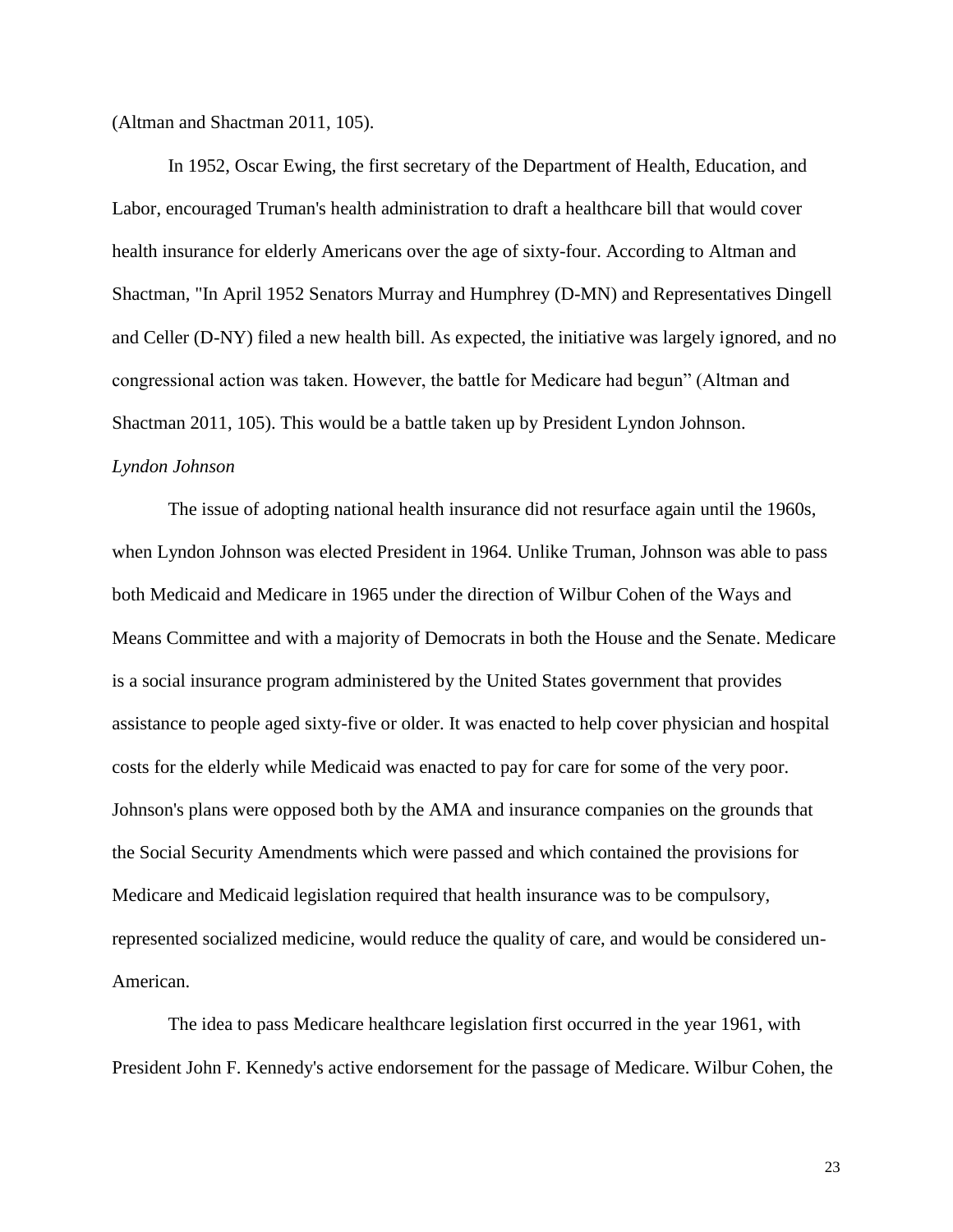Undersecretary for Legislation of Health, Education, and Welfare and the coordinator for President Kennedy's and Johnson's Medicare legislative activities, determined that Medicare benefits would be provided to the elderly. Cohen also stipulated that healthcare services be administered by hospitals, rather than by physicians at private medical practices (Berkowitz 2008, 82). While the campaign to enact Medicare legislation progressed, accommodating private health insurance providers proved to be important in the adoption and passage of Medicare. In 1962, Senator Jacob Javitts (R-NY), negotiated with the Kennedy administration to allow elderly American citizens that already possessed private healthcare coverage to keep their healthcare coverage. In return, he would help navigate the Medicare through the Senate. It was thought that Medicare would reimburse the private insurance companies for benefits that were originally intended to be provided by the federal government's Medicare program. This Medicare legislation was ultimately defeated by a narrow margin in the Senate's and was never voted on by the House of Representatives in 1962. In 1964, when the same Medicare legislation would be voted on again by Congress, the Senate, but not the House of Representatives, passed a Medicare Bill in order to accommodate the private sector but also to ensure that Medicare legislation would be viewed by the Congress which met in 1965.

Although Medicare failed to be enacted by the Johnson administration in 1964, parts of the 1964 debate surrounding the development of Medicare influenced the healthcare legislation that would be passed the following year. Wilbur Mills, the head of the Ways and Means Committee, suggested that the Social Security Administration develop a plan that allowed Blue Cross plans to be used in administering hospital health insurance. The idea of fiscal intermediaries came out of this plan; these fiscal intermediaries were primarily charged with the task of administering Medicare's billing operations. According to Berkowitz, "As originally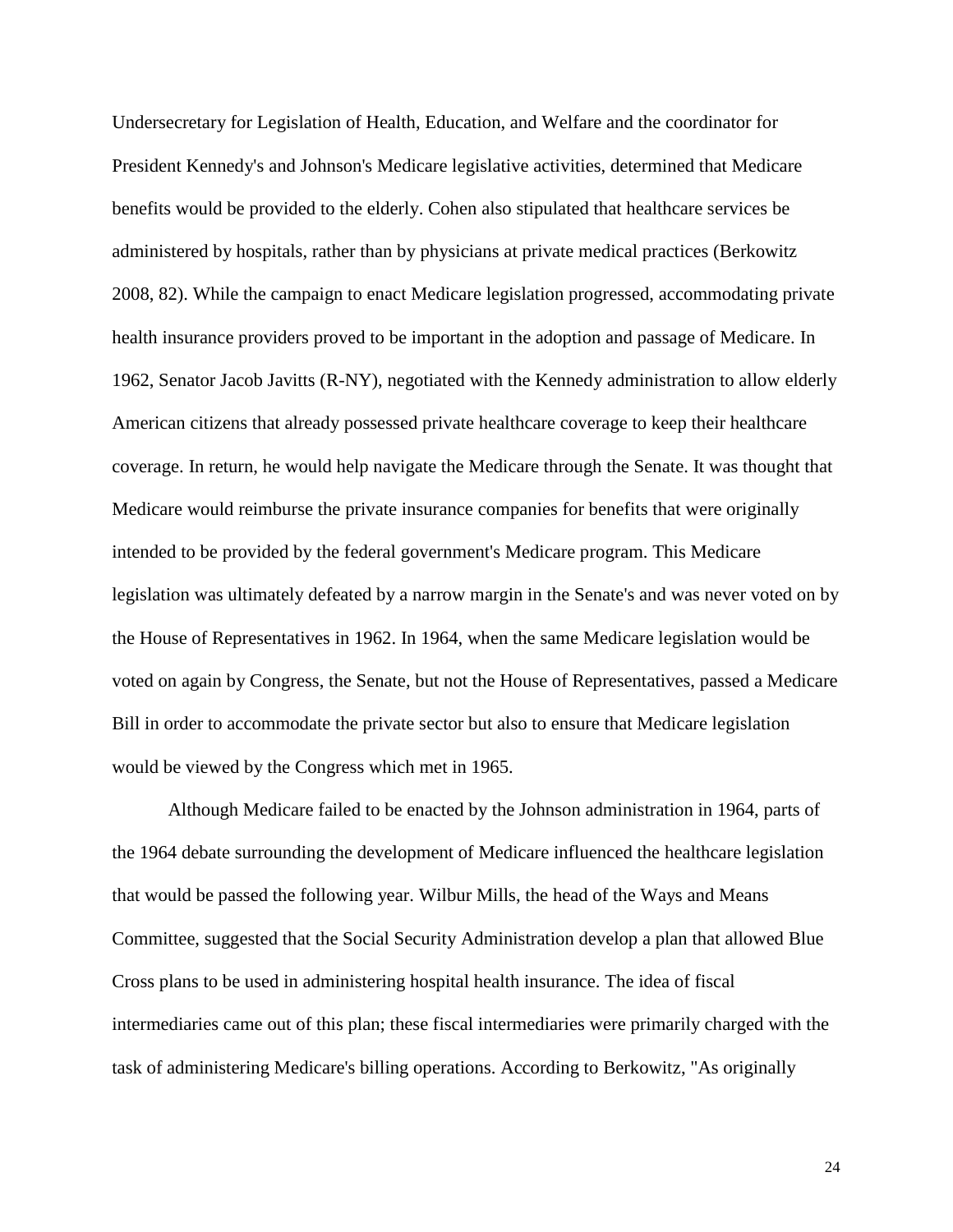designed, the intermediaries, who were assumed by Mills and by administration officials to be local Blue Cross plans, would handle all the bills generated by hospitals for the care of Medicare patients and keep the Federal Government removed from getting involved in the routines of health care finance" (Berkowitz 2008, 85). Both Wilbur Cohen and Robert Ball of the Social Security Administration believed the intermediary plans were a good idea to enact, and believed that the Blue Cross plans, with "their wide reach and nonprofit status," would serve the purpose of covering Medicare costs well (Berkowitz 2008, 87). In 1964, Senator Jacob Javits (R-NY) accepted that hospital insurance would be covered by what was then referred to as "the social security mechanism." He also proposed the creation of "complementary private health insurance" to cover the costs for elderly people's insurance coverage. According to Berkowitz, "Senator Javits explained that he wanted to limit the Federal Government's role to covering the costs of hospitalization and skilled nursing home care. At the same time, Javits (1964c) hoped to cover doctor's bill and outpatient care through what he described as '...low cost private insurance plans to be developed on a non-profit, tax free basis with special provision for concerted selling and risk pooling'" (Berkowitz 2008, 86).

When considering the passage of Medicare legislation, the idea of choice was an important feature of Javits' and Representative John Lindsey's (R-NY) proposed legislation. In his healthcare legislation proposal, Lindsey claimed that consumers could either accept government-sponsored health insurance which would be governed by the states, or opt into a private health insurance plan that would significantly increase their Social Security benefits (Berkowitz 2008, 86). Javits' and Lindsay's ideas would ultimately be incorporated in the proposals drafted during the end of 1964 and the beginning of 1965. The idea of "complementary health insurance" that was proposed by Javits, as well as the idea of consumer choice in the form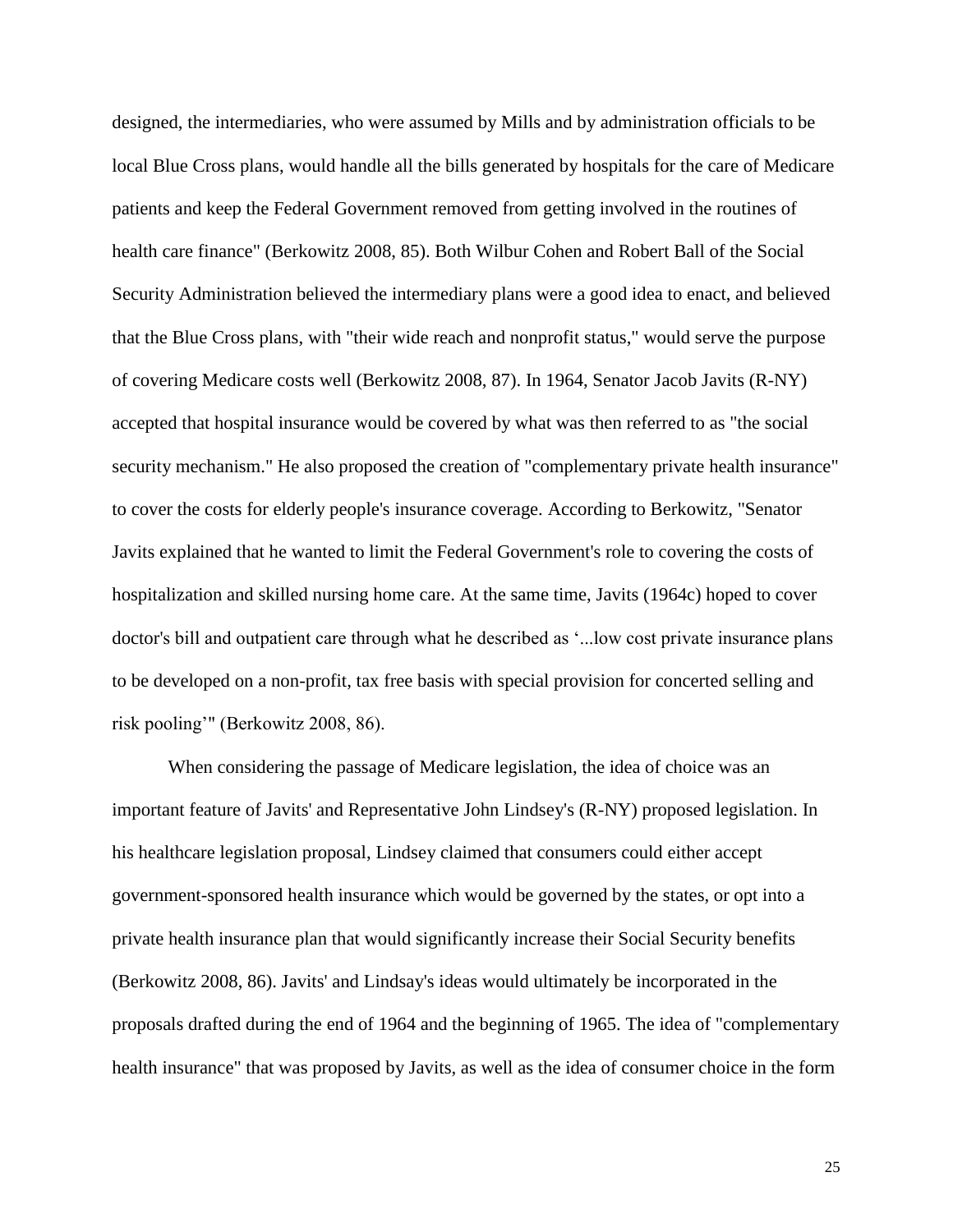of a Medicare benefits package covered under private insurance plans, were kept in the proposed Medicare legislation presented to Congress in 1965. During the course of congressional debates in 1965, the idea of choosing from among different health plans and Javits concept of "complementary private insurance" were met with harsh opposition from Democratic lawmakers and the private health insurance industry. As a result, these ideas were taken out of the final Medicare bill that was passed into law by Congress. The idea of consumer choice was kept intact in the Medicare legislation in the form of Medicare Part B. Initially developed in January of 1965 as an alternative healthcare proposal by Robert Byrnes, a respected Republican legislator on the Ways and Means Committee, Part B took the form of a "voluntary health insurance program that was to cover both medical and hospital costs, funded in part by the beneficiaries themselves and in part through general revenues" (Berkowitz 2008, 87). The Johnson administration's proposal, meanwhile, advocated for the use of private health insurance plans similar to those Blue Cross plans received by federal employees and workers through their employers. Republicans ultimately supported the Byrnes Bill, which became a significant part of the Medicare legislation which was sent by the Ways and Means Committee to the House of Representatives. On March 2, 1965, Mills, the head of the Ways and Means Committee, reviewed the multiple proposals submitted to the House of Representatives, suggested that the administration's plan regarding comprehensive hospital care and Byrnes' legislation regarding patient care by doctors be combined to form a more comprehensive form of healthcare legislation that served as the basis for Medicare Parts A and B which are still in existence today. (Berkowitz 2008, 86).

Medicaid legislation as well became an important component of healthcare legislation that was passed by Congress in 1965. In 1960, Congress established the Kerr-Mills program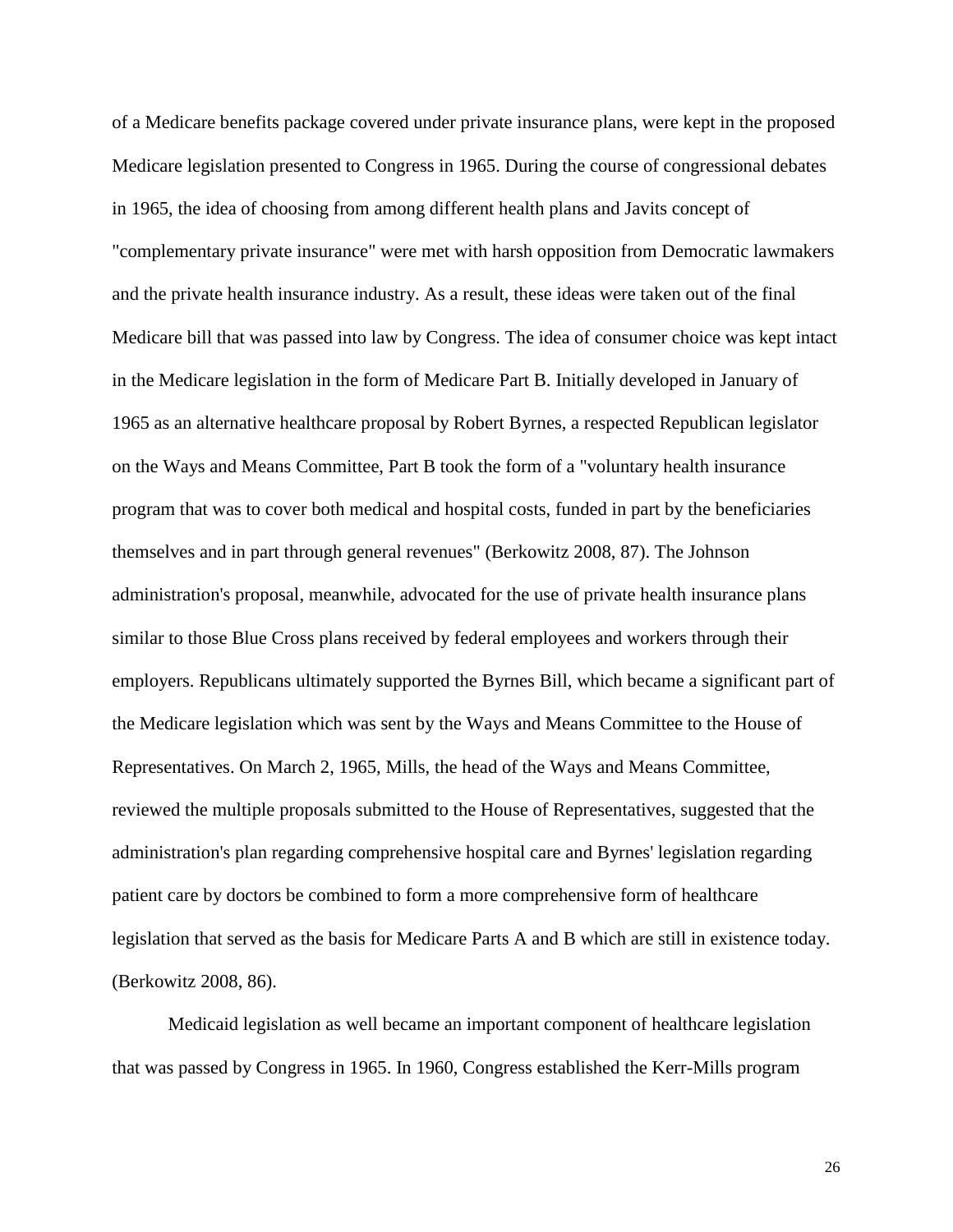which was created to aid in providing healthcare insurance to needy elderly citizens. Upon the death of Kerr in 1963, Mills claimed the program should be allowed time to develop to ensure that it would serve as an adequate program for covering elderly people's health insurance. Mills sought to expand the program in 1964 in order for it to become more accessible to the individual states in providing more comprehensive welfare coverage to other disadvantaged groups besides elderly citizens. This included the efforts of federal Welfare Administration officials in the Department of Health, Education, and Welfare to provide assistance to children in obtaining comprehensive welfare benefits through the development of the Child Health and Medical Assistance Act that would be considered in the Johnson administration's 1965 legislative program. Essentially, these officials felt that children should be able to receive equal federal welfare benefits for the provision of comprehensive medical care that are received by the elderly. According to Berkowitz (2008, 88), "In March 1965, Mills then decided to combine the administration's and the Byrnes approaches to health insurance, he also recommended that '...a supplemental and expanded KerrMills program along the lines of the Administration's Child Health and Medical Assistance Act...' be included in the package. In creating what became Medicaid, he managed to incorporate elements of proposal that had been pushed by the AMA, known as Eldercare, into the large omnibus legislation. The AMA wanted to expand the KerrMills program as a means of providing medical care to the elderly. The administration acquiesced in this request, but thought of a program like Eldercare as a supplement to Medicare rather than as a substitute for it. Medicaid made it into the 1965 law as a supplement, but one that would play a key role in the future of health care finance."

Medicaid and Medicare were introduced in the House Ways and Means Committee in March of 1965, gained final approval by the Senate on July 28, 1965, and were signed into law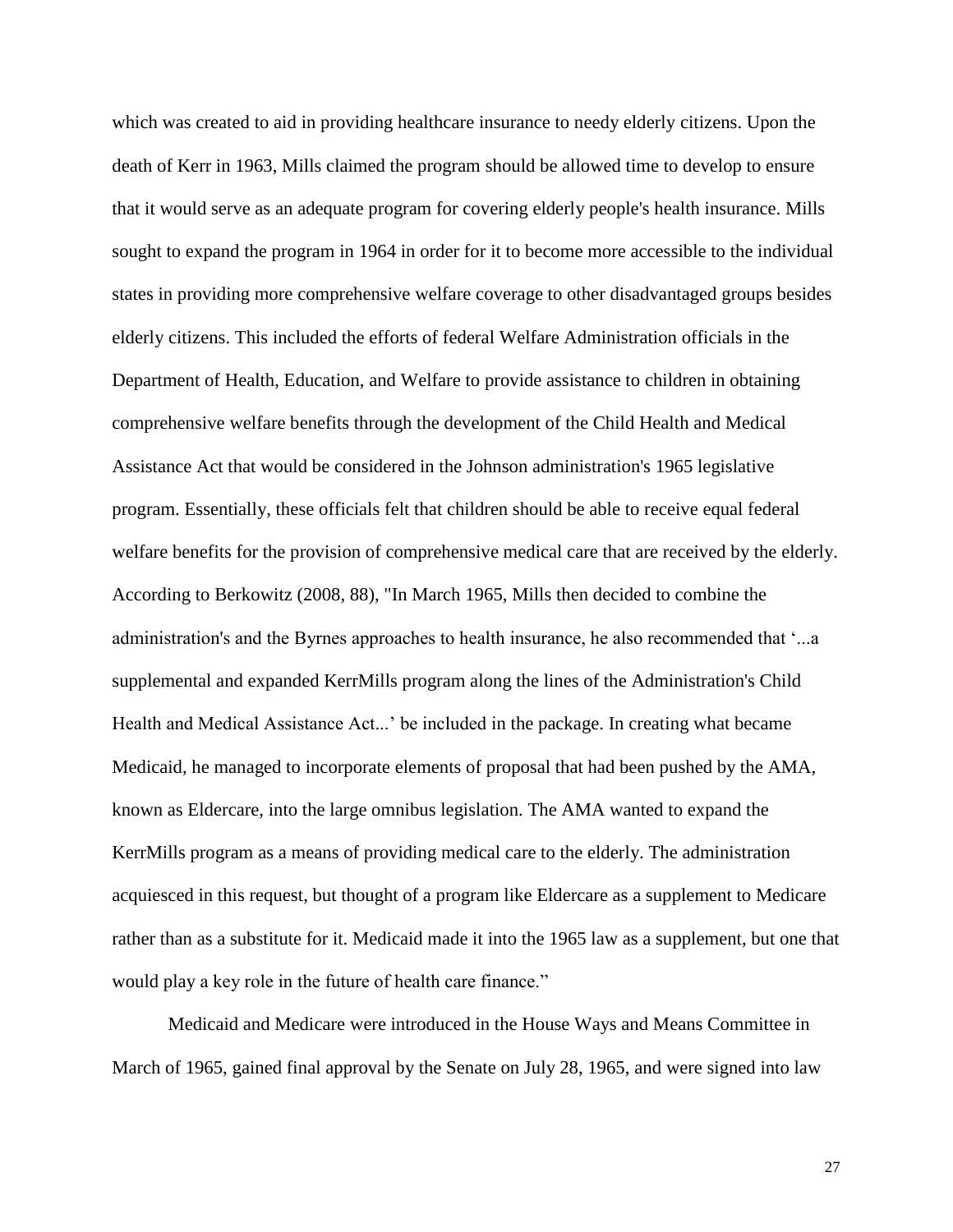by President Johnson on July 30, 1965. According to Berkowitz, "On July 30, 1965, President Lyndon B. Johnson signed the Social Security Amendments of 1965 into law. With his signature, he created Medicare and Medicaid, which became two of America's most enduring social programs. The signing ceremony took place in Independence, Missouri, in the presence of former President Harry S. Truman, as if to indicate that what President Truman and other Presidents before him had tried to get done had now been accomplished" (Berkowitz 2008, 81). As originally enacted, the Social Security Amendments of 1965 provided healthcare coverage to those sixty-five years of age and older and to the poor, blind, and disabled. Medicare was responsible covering healthcare services provided by hospitals, physicians, nursing facilities, and homecare providers.

## **Richard Nixon and Healthcare Reform**

 $\overline{a}$ 

When Richard Nixon first considered running for president in the late 1940s, he submitted a proposal with the liberal Republican Jacob Javits for a system of private insurance with federal subsidies that would vary with income. When Nixon eventually did become president in 1969, he sought to enact similar national healthcare reform with the aid of Southern Democrat Congressman Wilbur Mills. Initially, Mills pledged his support for Nixon's healthcare proposal, but when the cost of Johnson's Medicare plan proved higher than projected, Mills withheld his support so as not to undermine his own presidential aspirations (Altman and Schactman 2011, 33). According to Altman and Shactman (2011, 33), Nixon came closer than any other president in passing universal healthcare reform than any other president until President Obama.<sup>2</sup>

 $2$  It is believed Nixon fought for universal health insurance because he was trying to take the issue away from the Democrats. In doing so, Nixon looked to undermine the presidential aspirations of Ted Kennedy.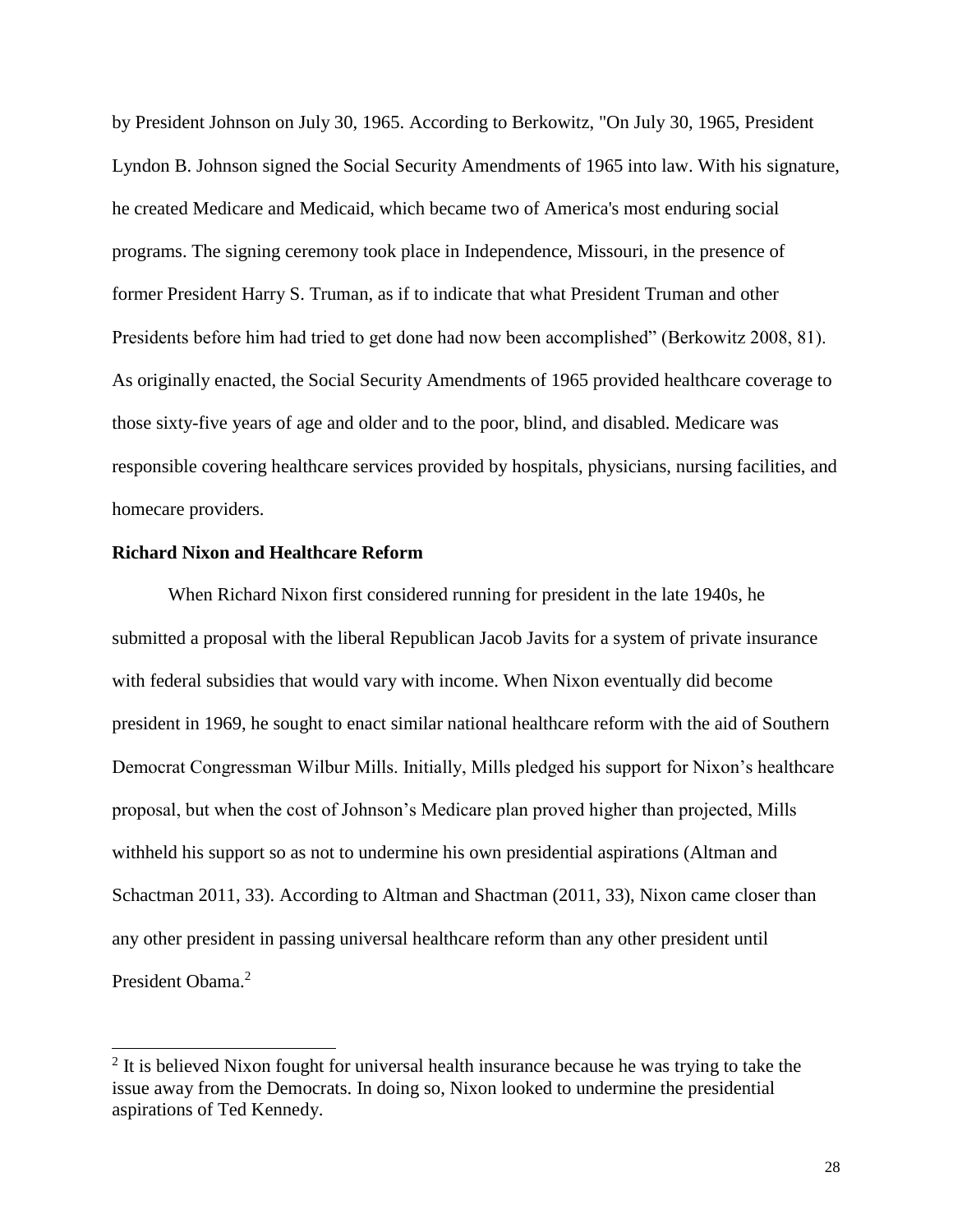In outlining his proposed universal healthcare efforts, Nixon wanted a larger variety of healthcare organizations to engage in the distribution of healthcare services to Americans. According to Shactman and Altman, "He [Nixon] wanted to include loosely affiliated groups of physicians (called independent practice associations) who could maintain their own private practices and see both HMO and fee-for-service patients" (Altman and Shactman 2011, 40). Having reached a compromise with Democrats and going against the preferences of his own party, Nixon launched the Health Maintenance Organization Act of 1973, which ultimately led to the development of a more comprehensive health care plan that would provide healthcare coverage to a wider section of the American population (Altman and Shactman 2011, 40). Although the Health Maintenance Organizations Act of 1973 was passed into law, a historical understanding of HMO's and their development during the Nixon administration provides context for this issue.

On February 3, 1970, Nixon's advisers met to discuss the creation of Health Maintenance Organizations (HMOs). Promoting the idea of group practices rather than fee-for-service reimbursements, Nixon believed that HMOs would significantly improve the state of national health insurance. Competition with the different practices would keep down the rising health care costs, and people would be treated more efficiently by doctors due to the ability of doctors to receive higher payments for their services provided to patients under the leadership of group practices. According to Altman and Shactman "If a group of doctors received a fixed annual payment in advance for each patient, it would behoove them to keep that patient as healthy as possible, and to provide preventive care in order to avoid an expensive illness or hospitalization. If the patient did become ill, the doctors' incentive was to provide the most efficient treatment, returning the patient to health in the shortest possible time, because the medical group would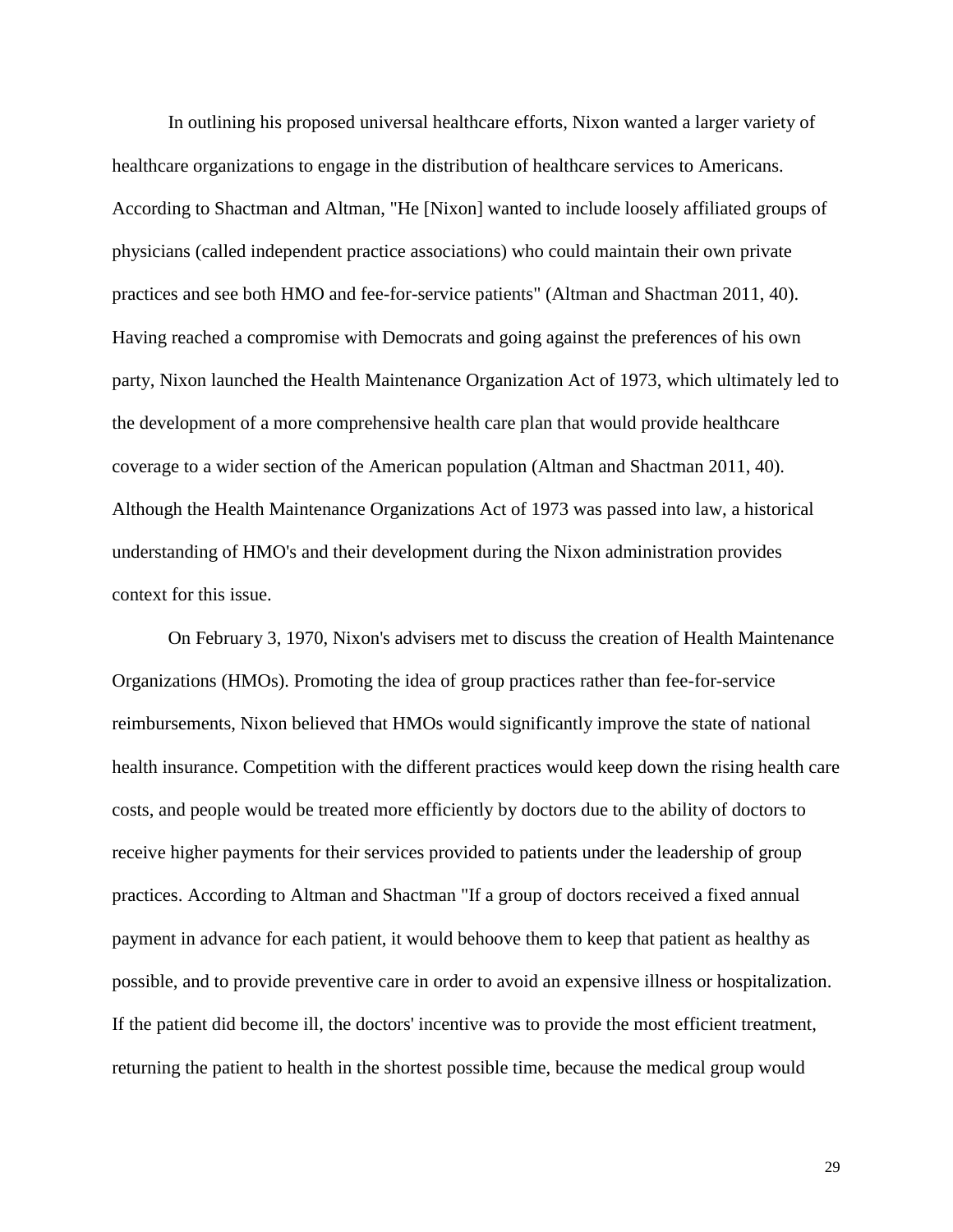have already received all the reimbursement they were going to get (Altman and Shactman 2011, 35-36). Two kinds of questions characterize the debate surrounding the implementation of HMO's. The first question is: "Do HMOs treat people more efficiently (less waste, fewer unneeded procedures and surgeries) or do they simply cut back on providing care?," while the second kind of question was "Should the process of receiving health care be managed, or should people be free to seek any provider or service they want" (Altman and Shactman 2011, 38)?

Nixon's HMO plan incorporated various types of health plans, such as for-profit plans and independent practice associations made up of groups of physicians that could see both feefor-service patients and other patients. It also placed limits on the types of benefits that people could receive. As a result, the Health Maintenance Organization Act of 1973 required every company, with twenty-five or more employees, to offer health services to individuals and their families. Nixon was ahead of his time regarding his support of the act surrounding Health Maintenance Organizations to be passed into law by Congress, as the idea of group practice plans was a new idea which called for restructuring of the current healthcare system that foreshadowed Clinton's attempted restructuring of the healthcare system in the 1990s. Nixon was also ahead of his time, as the idea of HMO's was a new and novel idea which differed significantly from the fee-for-service healthcare plans that doctors subscribed to across the country. According to Altman and Shactman (2011, 40), "HMOs were to become the centerpiece of Clinton's failed health plan and the driving force behind the restructuring of health insurers and providers in the '90s." In being ahead of his time, Nixon was out of touch with the political reality of his day.<sup>3</sup>

 $\overline{a}$ 

<sup>&</sup>lt;sup>3</sup> The HMO legislation was amended over the next few decades, and according to Altman and Shactman (2011, 40), "As of January 2009, HMOs (or one of the looser forms of managed care) insured 74.6 percent of privately insured Americans."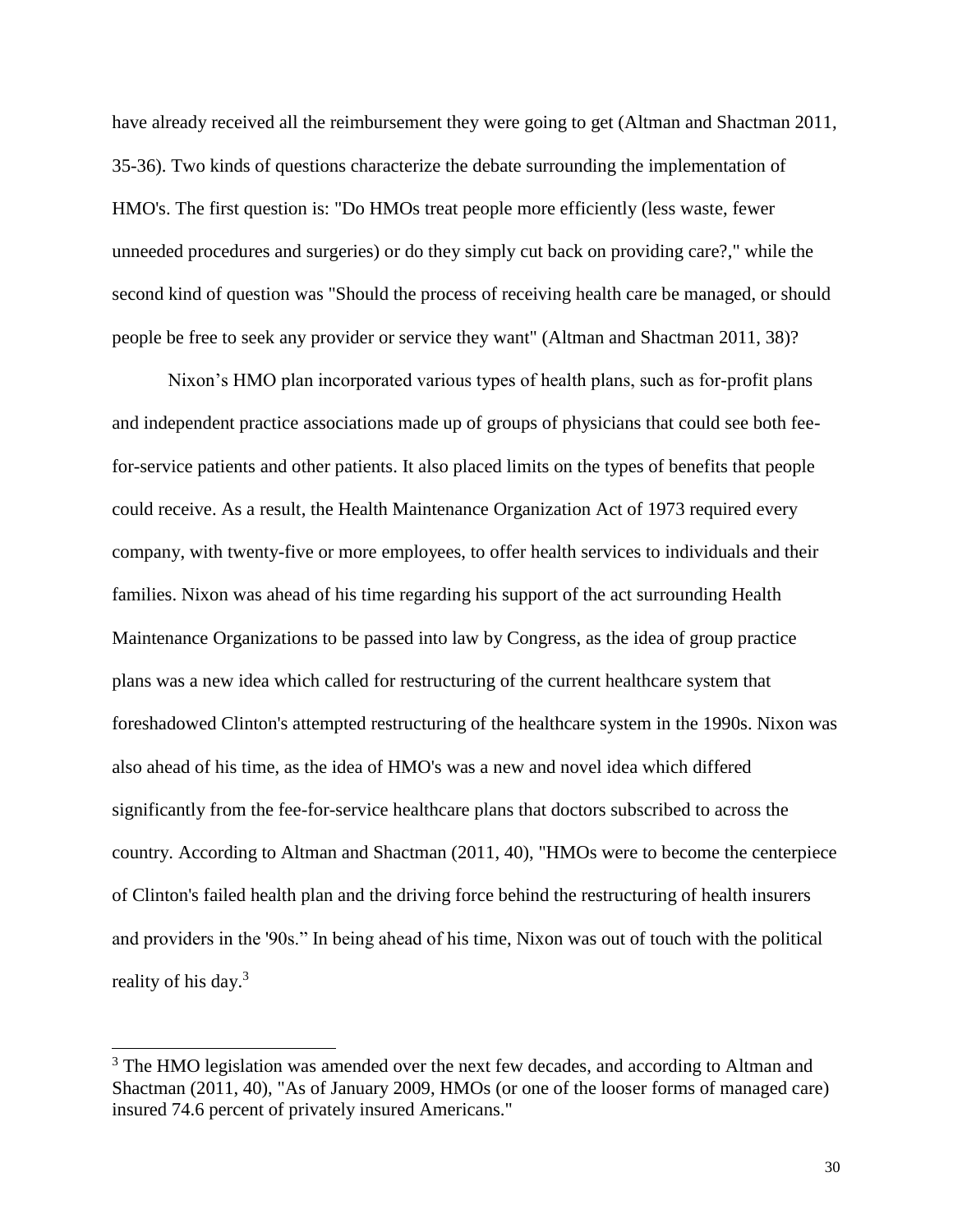After working on HMOs, Nixon turned his attention to developing the National Health Insurance Partnerships program. The National Health Insurance Partners program proposal provided resources that many subsequent healthcare reforms used. The Partners Program demanded that all full-time workers should receive health insurance benefits in the form of an employer mandate. The Partners Program would have gotten rid of Medicare due to its ability to provide health insurance to low-income families, and would provide subsidies to people earning less than five thousand dollars a year, but only to families with children. The program was criticized for being aimed at the rich rather than for actively helping to ensure poor citizens.

In addition to the National Insurance Partners Program, Nixon was responsible for introducing Medicare Parts A and B. Part A covers hospital insurance, referring to most medically necessary hospitals, skilled nursing facilities, home health, and hospice care. Hospice care is free if a person has worked and paid into Social Security taxes for at least ten years. If a person has worked for less than ten years, however, they will need to pay a costlier premium. Part B refers to the coverage of medical insurance, which covers most medically necessary doctors' services, preventive care, durable medical equipment, hospital outpatient services, laboratory tests, X-rays, mental healthcare, and some home health and ambulance services.

Nixon's plan required an HMO option, providing neighborhood health clinics in inner city and rural areas, granting loans for medical education, broadening the use of ancillary personnel such as physician assistants, and studying what could be done about malpractice insurance. More generally, Nixon wanted Americans to take greater personal medical responsibility for their health. He wanted to create a private health foundation that would introduce and educate Americans on health-related topics and concerns. Again, Nixon's proposal was seen as attacking those most in need of healthcare reform and not helping them. Not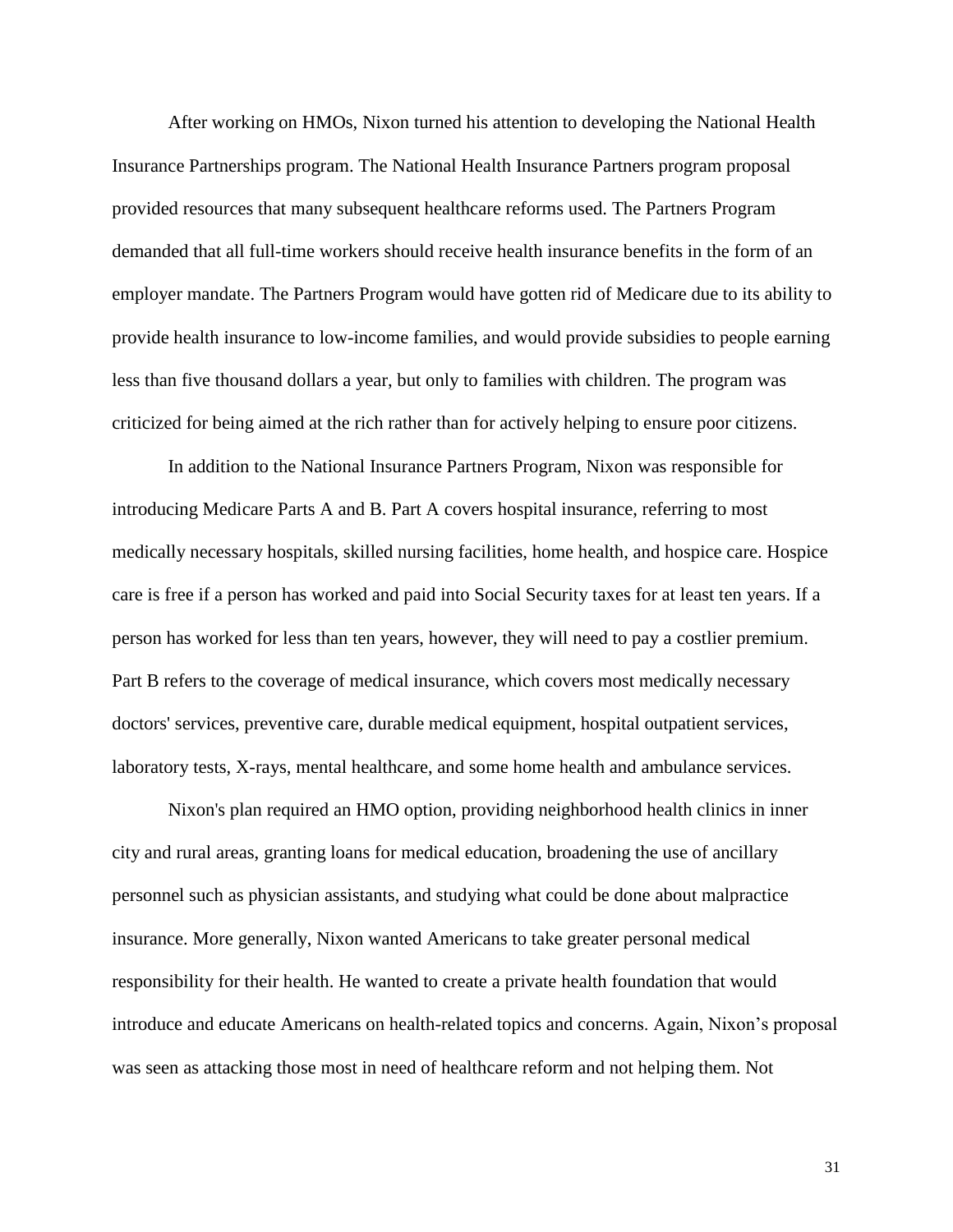surprisingly, this aspect of Nixon's healthcare reform efforts failed (Altman and Shactman 2011, 41).

 Finally, Nixon sought to pass the Comprehensive Health Insurance Plan (CHIP). The CHIP proposal, which was completed by both Stuart Altman and Peter Fox, foreshadowed the healthcare proposals of both Presidents Clinton and Obama. On February 6, 1974, Nixon wrote a message to Congress introducing the CHIP program. Nixon described the program as "universal, comprehensive, and affordable health insurance that builds on the strength of existing public and private systems. He assured the Congress that citizens would still be able to choose their own doctor and he reassured everyone that no new taxes would be required" (Altman and Shactman 2011, 53). The CHIP plan included an employer mandate, a comprehensive benefits package, government subsidized coverage (the assisted health insurance plan), and continued regulation of wage and price controls for medical care. Nixon thought his plan would be approved and passed due to its emphasis on private insurance and because it allowed people to have private doctors, and required no new taxes. Despite his optimism, Nixon could not garner enough legislative support. His own party did not favor passage of such a large-scale proposal and Democrats supported a bill similar to Nixon's proposed by Senator Ted Kennedy (D-MA). For Democrats, it made no sense to work with Nixon when they could achieve a similar goal by supporting a member of their own party.

## **Clinton and Obama's Healthcare Policies**

## *Bill Clinton*

The idea of universal healthcare reform during the time of Clinton's presidency was first presented with the 1990 campaign and subsequent Senate election of Democratic Pennsylvania Senator Harris Wofford. Throughout his campaign, Wofford made clear that health insurance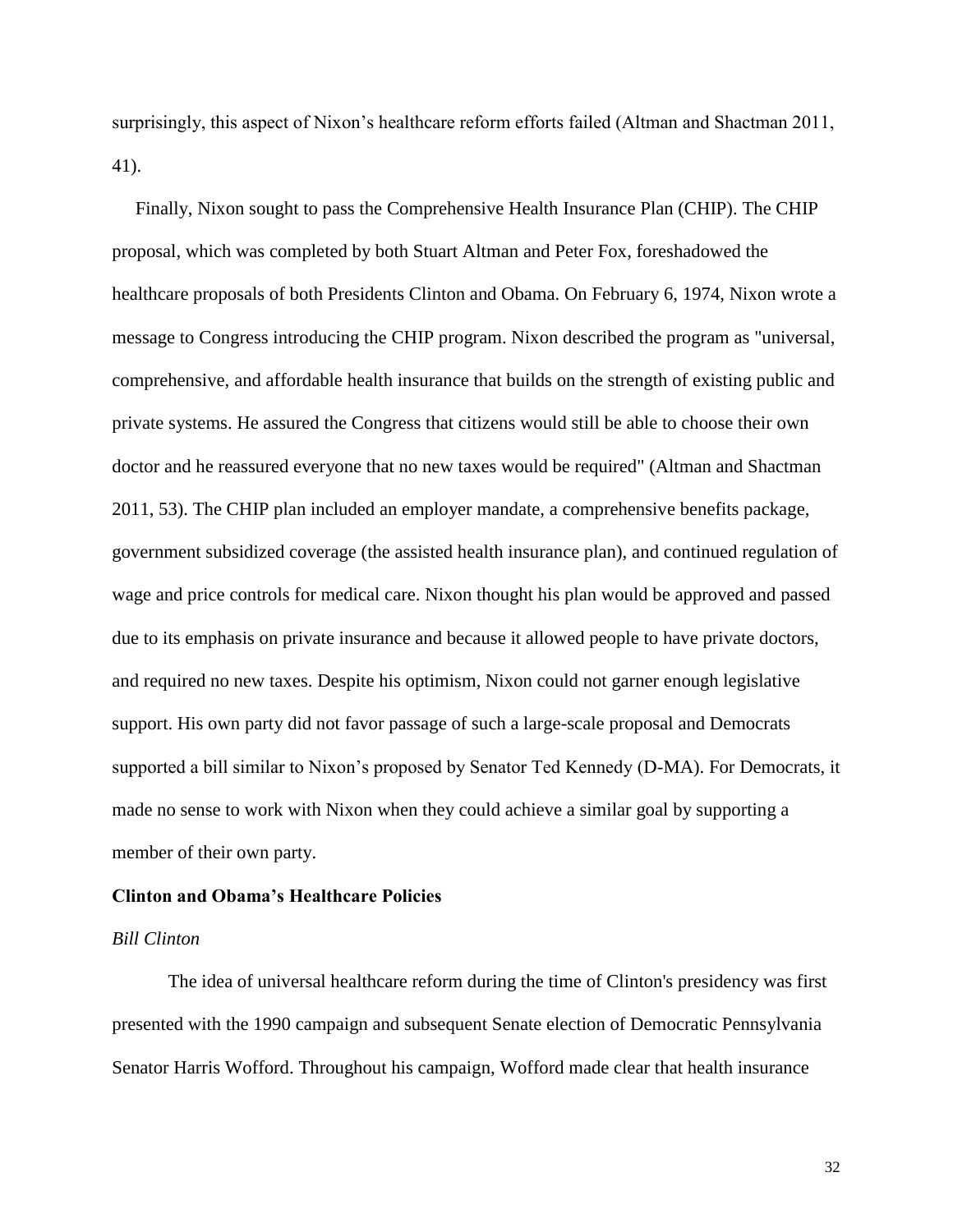costs too much for American citizens to afford while suggesting that the economy was in the midst of a recession because of its slow growth as felt by consumers, the business sector, and the United States' government; this idea precipitated the need for significant healthcare reforms (Altman and Shactman 2011, 66-67). In response, Bill Clinton and his transition team decided to focus on passing healthcare legislation which centered on the idea of managed competition. The idea of managed competition and the universal healthcare reforms which resulted from the implementation of this idea discusses how prepaid healthcare plans compete with each other in a structured marketplace (Altman and Shactman 2011, 73). In theory, prepaid plans are more efficient in their ability to manage the healthcare services provided to American citizens. Managed competition requires that employers partially pay for their employees' insurance premiums while submitting their share of the payments to intermediary organizations called health insurance purchasing cooperatives (HIPC's), whose purpose is to manage the competition among plans. Employees are required to choose from a variety of plans that are administered by the HIPC's, but the cost of their health insurance is based on the costs of the least expensive plan that has a standard benefits package attached to it. According to Altman and Shactman, "Each competing health plan is required to have open enrollment, community rating (everyone in the same plan pays the same amount regardless of their age or health status), standardized policies, standard quality and customer satisfaction reporting, and regulated marketing practices. Theoretically, with such standardization, plans have to compete on price and quality and not on selecting the youngest and healthiest enrollees. Hence, employees (and their employers) pay the same amount for similar plans, but the HIPC adjusts the payments to the health plan according to the risk profile of the enrollees" (Altman and Shactman 2011, 73).

The idea of managed competition was developed during the decade of the 1990s through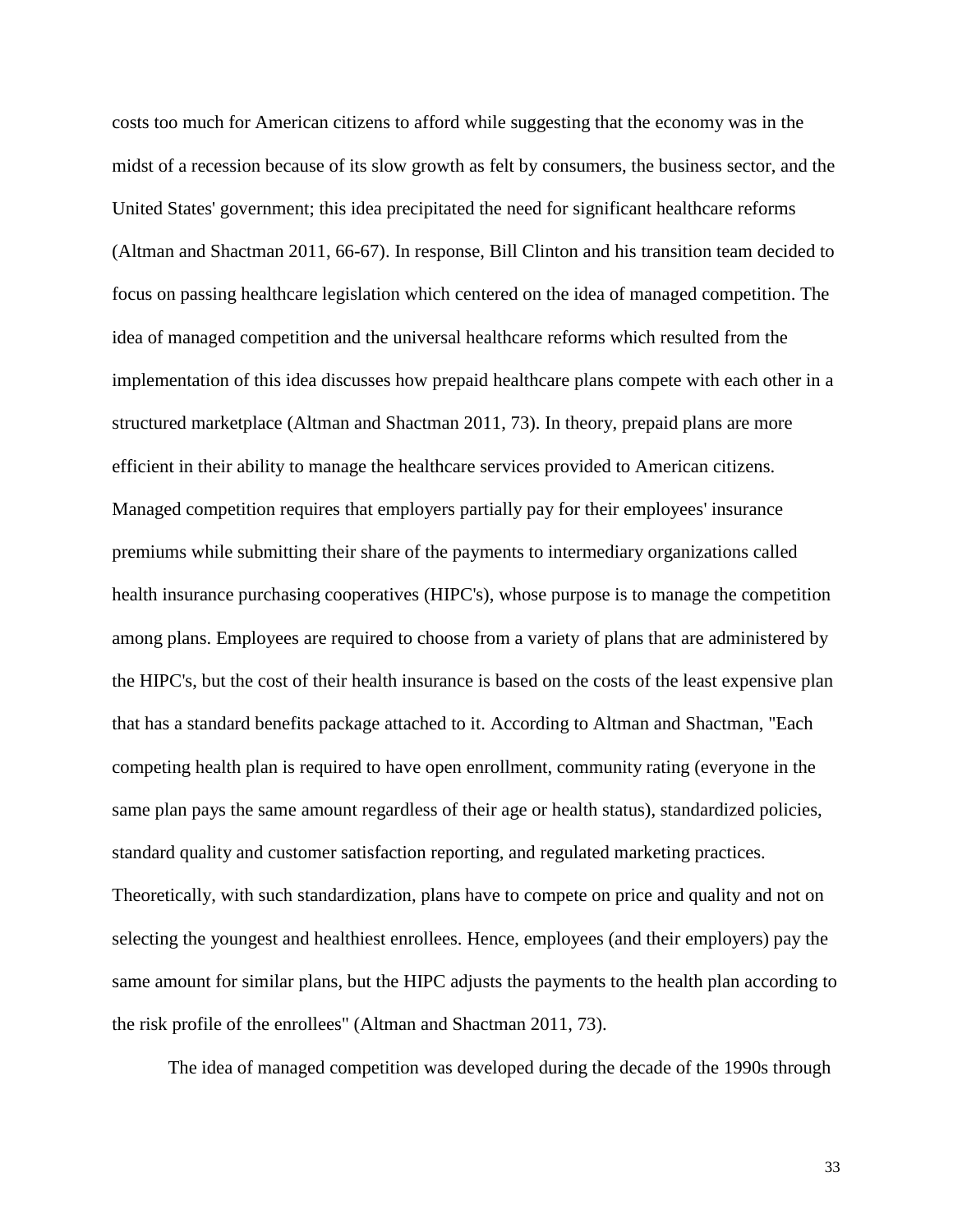the collaborative efforts of David Cutler, a noted Harvard economist, in conjunction with other members of Clinton's economic transition team. The efforts of Clinton's economic transition team centered on devising a new way to reform healthcare through the idea of managed competition while simultaneously balancing the country's budget, an issue that had been the centerpiece of Clinton's, as well as Wofford's, campaign rhetoric and strategy. From Cutler's point of view, the idea of managed competition served as a radically different approach to reforming healthcare and one that had been proposed by previous presidents. According to Cutler, managed competition would help to control the rapidly rising costs of health insurance that had developed in the 1980s and into the early 1990s (Altman and Shactman 2011, 62). Stuart Altman, who had previously worked on formulating universal healthcare legislation during the Nixon administration, refuted Cutler's claim by suggesting that the idea of reforming healthcare according to the principles of managed competition would not be a worthwhile effort to pursue as it would require the United States' healthcare system to be overhauled and restructured in order to reflect a change in the ways Americans would go about choosing their doctors and hospitals (Altman and Shactman 2011, 63). Healthcare costs had risen greatly over the past decade, and too many Americans were not able to receive healthcare coverage due to the high costs of health insurance and because of the economy's slow growth during this time period (Altman and Shactman 2011, 65).

On January 11, 1993, Bill Clinton, along with the members of his Health Policy Group staff led by Judy Feder, began drafting a budget for his proposed healthcare plan, which was estimated to have projected costs of up to \$270 billion over the next five years after its adoption (Altman and Shactman 2011, 62). Stuart Altman, who had sought to reform healthcare under the Nixon administration and who hoped to create a reformed healthcare plan that would insure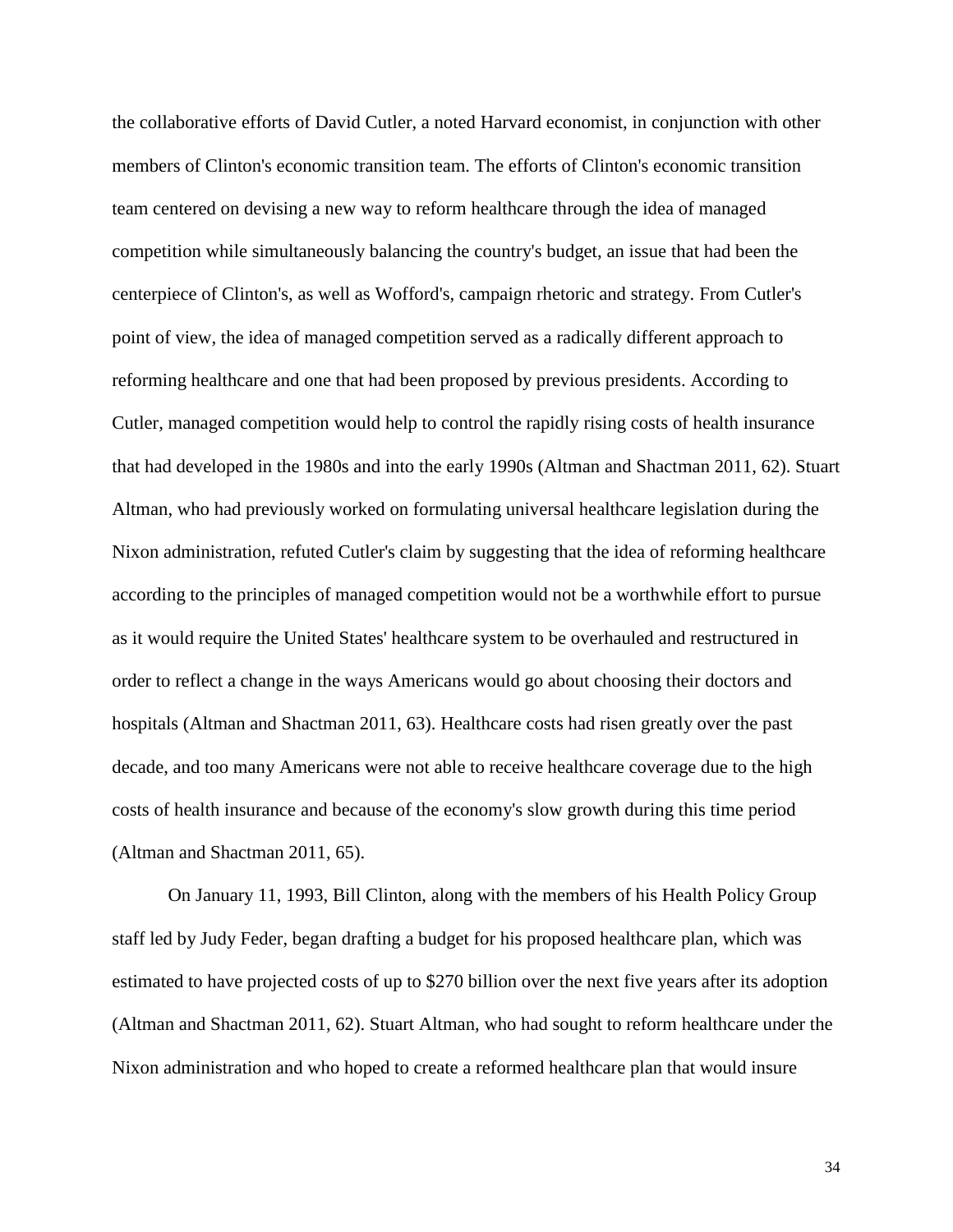every American, "believed that the best strategy to pass universal coverage was to build on the current system; to minimize the amount of change and reduce the numbers of winners and losers who would lobby against each other (Altman and Shactman 2011, 64). Clinton, though, opposed Altman's ideas, and adopted the idea of managed competition as his primary effort to combat healthcare reform, which inevitably was met with widespread opposition and would ultimately lead to its failed passage into law. On January 25, 1993, Clinton publicly announced to the media that he would be utilizing the Health Policy Task Force under the leadership of First Lady Hillary Clinton and its prospective policy director Ira Magaziner (Altman and Shactman 2011, 63).

Clinton had three alternatives to pursue in reforming healthcare that were suggested to him throughout his election campaign by campaign strategists James Carville and Paul Begala: single-payer healthcare, play-or-pay legislation, or tax incentive plans. Single-payer healthcare legislation refers to a comprehensive healthcare plan that combines public and private healthcare plans into a single plan that would be financed by the federal tax payments (payroll taxes similar to Medicare or Social Security benefits) of United States citizens and the federal government. An example of this is the Medicare entitlement program that provides aid to citizens aged sixty-five or older (Altman and Shactman 2011, 68-69). The government pays for all covered healthcare expenses and services, while every American is able to choose his own doctor or hospital to attend. As with the Medicare program, administrative costs are low and the financing is straightforward. In a play-or-pay system, by contrast, universal health care coverage is financed by an employer mandate, which means that employers are either required to provide a minimum amount of insurance to their employers through an insurance package or pay into a public fund which can either provide employers with insurance or be purchased by their employers (Altman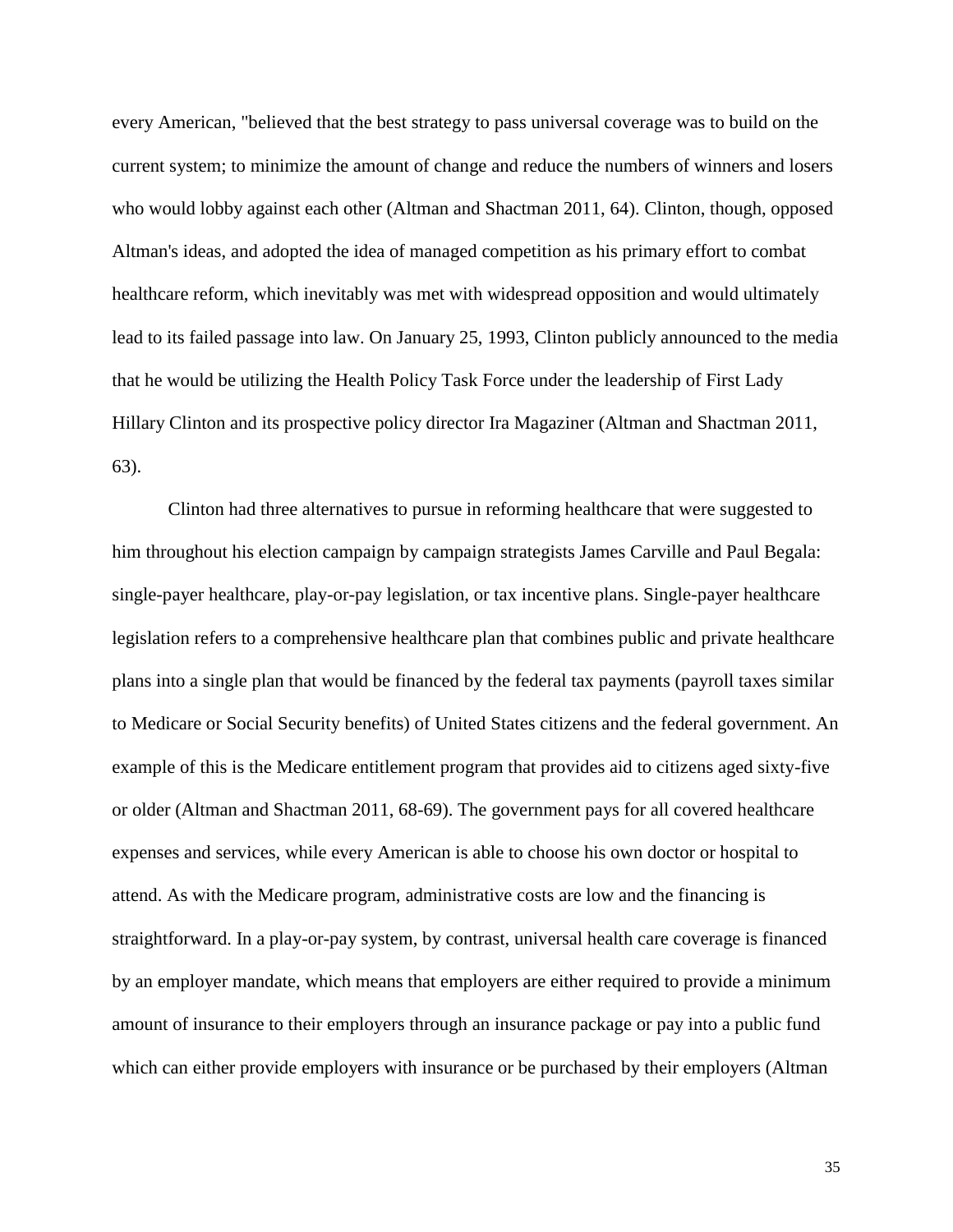and Shactman 2011, 69-70). Play-or-pay healthcare reform builds on the current, employmentbased system, which makes it the least disruptive form of healthcare reform. It is the least disruptive type of universal reform because it builds on the current, employment-based system. Play-or-pay healthcare systems do not alter the way most people get insurance or choose their doctors, and do little to decrease the costs of healthcare spending. Tax incentive plans, which differ from both single-payer and play-or-pay universal healthcare reforms, provide tax credits or vouchers that are more affordable to United States citizens while reducing the number of uninsured citizens throughout the country (Altman and Shactman 2011, 70). Tax incentive plans are mostly combined with health insurance reforms which are often easier and less expensive to purchase for individual and small group consumers while simultaneously not disrupting the current systems of financing that are in place and the provision of care to United States citizens. Tax incentive plans for this reason require extensive federal spending if they are to meet the goal of providing universal coverage to all United States citizens, and are often responsible for covering people who otherwise would have possessed health insurance coverage while not effectively covering the low-income demographic living in the United States.

During the beginning of his presidency, Clinton had pledged to support either the play-orpay or managed competition theories of healthcare reform. Although managed competition theory had never been tried as a form of healthcare reform and had never been heard of by the general public before Clinton's election, Clinton was persuaded by Magaziner to reform healthcare using the theory of managed competition, which ultimately failed due to Clinton's desire to pay for healthcare reform by reducing other healthcare costs which required that the plan had to include budget cuts, premium limits, and regional spending limits or the Congressional Budget Office would not consider the plan budget neutral (Altman and Shactman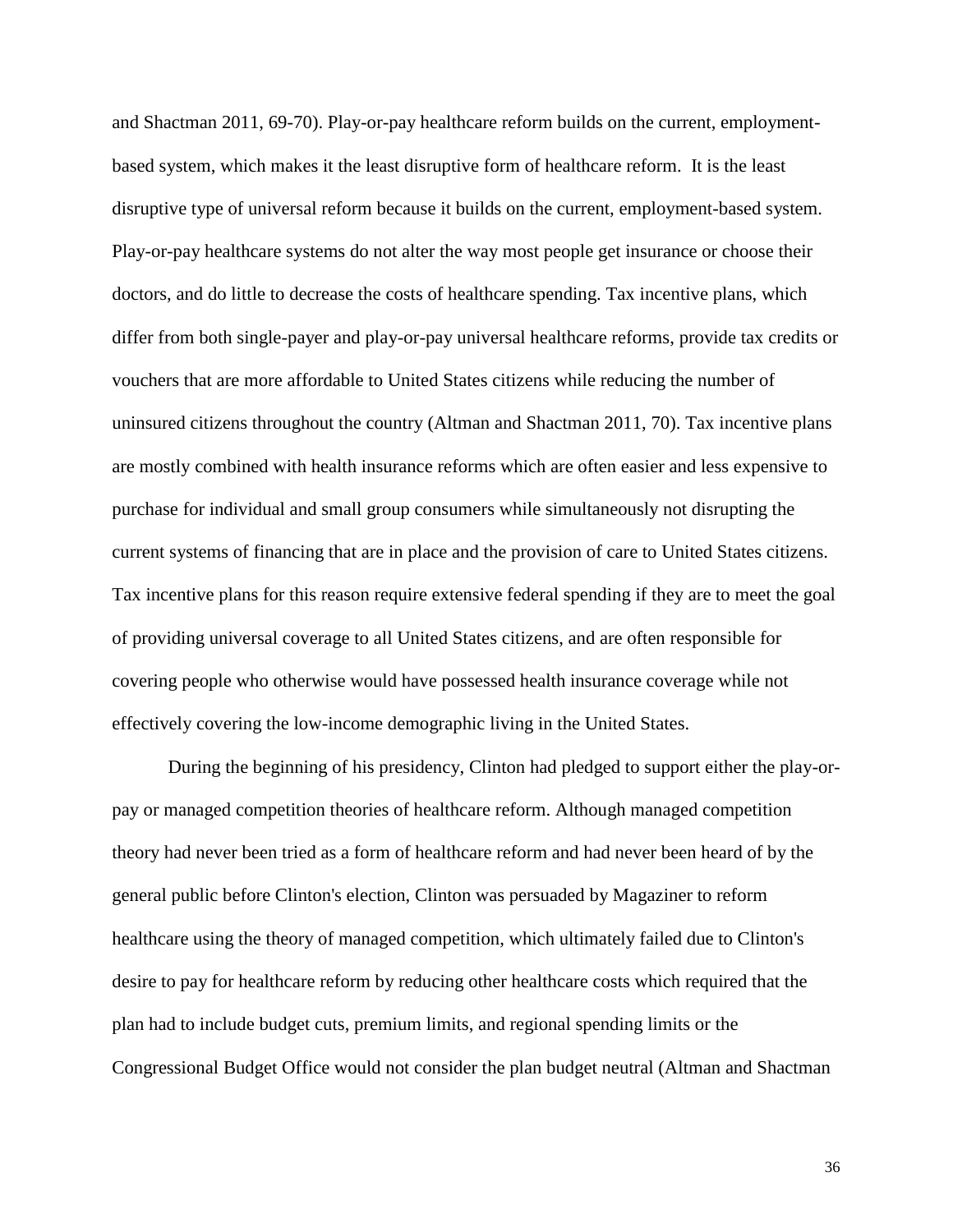2011, 75). Another problem with Clinton and Magaziner's healthcare reform stemmed from the change that would take place regarding how Americans would receive their healthcare coverage. In particular, it would change the way Americans would have to choose their doctors and insurance companies. A reorganization of how care is delivered to patients would need to take place with the implementation of Clinton's healthcare initiative, making it clear that integrated healthcare plans managed by the HIPC's within the market would need to compete with each other for Americans' hard-earned tax dollars spent on healthcare coverage costs.

As healthcare reform related to the development of the federal budget, Clinton had wanted to debate healthcare reform according to the process of reconciliation, which requires that approximately twenty hours of debate take place without engaging in a filibuster. The process of reconciliation only requires that a simple majority of 50 votes, rather than a threefifths majority of sixty votes, be had in order to pass a specific bill related to the budget. The Byrd Rule, created by Senator Robert Byrd, required that bills specifically related to the budget could only be passed using the procedure of reconciliation, and that healthcare reform was too broad of a measure to pass using this process and the concept of limited debate. Due to strong partisan opposition from Republican Senators and the requirement that sixty votes be had to enact healthcare reform, Clinton's healthcare initiative would not likely be passed into law.

Clinton ultimately supported the idea for managed competition which was then revised to reflect the idea of managed competition with a budget while opposing the single-payer or playor-pay healthcare systems. Clinton opposed single-payer healthcare reform because he did not want the government to finance healthcare spending through requiring Americans to pay higher taxes (Altman and Shactman 2011, 71). Tax incentive plans did not lend themselves well to providing Americans with comprehensive universal health coverage while at the same time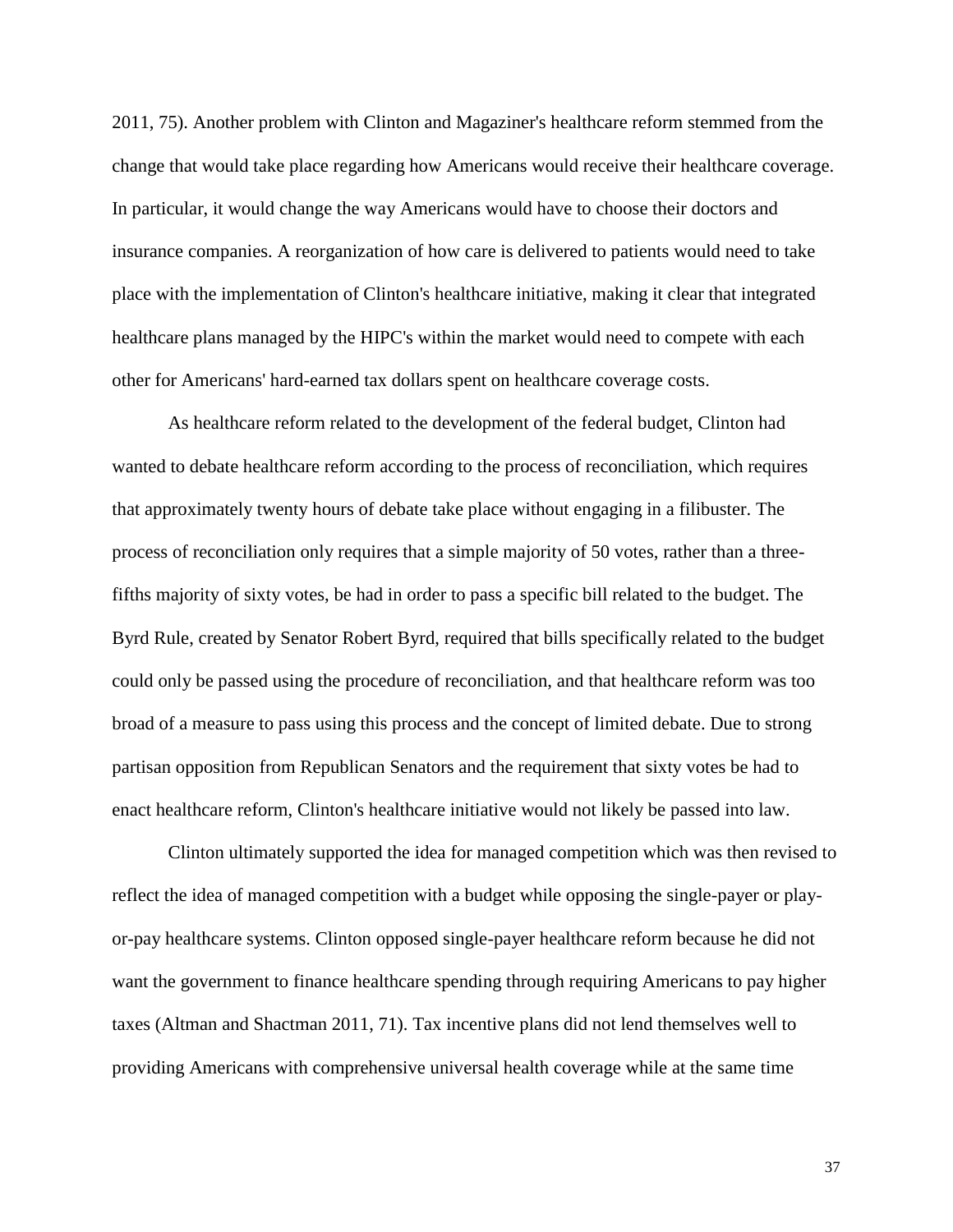limiting the costs of healthcare spending. Clinton at first appeared to support the play-or-pay type of healthcare reform, but only to the extent that it would hopefully aid in providing Americans with comprehensive healthcare coverage. Republicans objected to and subsequently attacked Clinton for his support of pay-or-play healthcare reform, claiming that it would be expensive to implement, run by the government, and disastrous for Americans' employment prospects. Clinton's healthcare reform efforts ultimately failed for two reasons: the idea of keeping healthcare reform budget neutral while financing this reform through the use of a high cigarette tax, but also through the provision of a type of reform that would appeal to both Democrats and Republicans (liberals and conservatives) through its emphasis on both universal healthcare coverage and private market insurance reform and competition (Altman and Shactman 2011, 71).

## *Barack Obama*

Obama first mentioned his intention of pursuing healthcare reform on November 24, 2007, while attending a Democratic healthcare forum at the University of Nevada at Las Vegas that was co-sponsored by the Service Employees Union and the Center for American Progress, prominent organizations (a union and a think tank respectively) that served to promote Democratic party values and prepare the governing agendas for prospective and incumbent Democratic presidential candidates and incumbent Presidents (Jacobs and Skocpol 2012, 31). In attendance at the Democratic forum was Senator and former First Lady Hillary Clinton, a formidable contender for the presidential election in the year 2007 noted for her expertise regarding the development of healthcare reform as part of the Clinton administration during the 1990s. John Edwards, who had a fair chance at winning the Iowa Caucus of 2004 and who was expected to win the Iowa Caucus of 2008 due to his 2004 political performance, was also present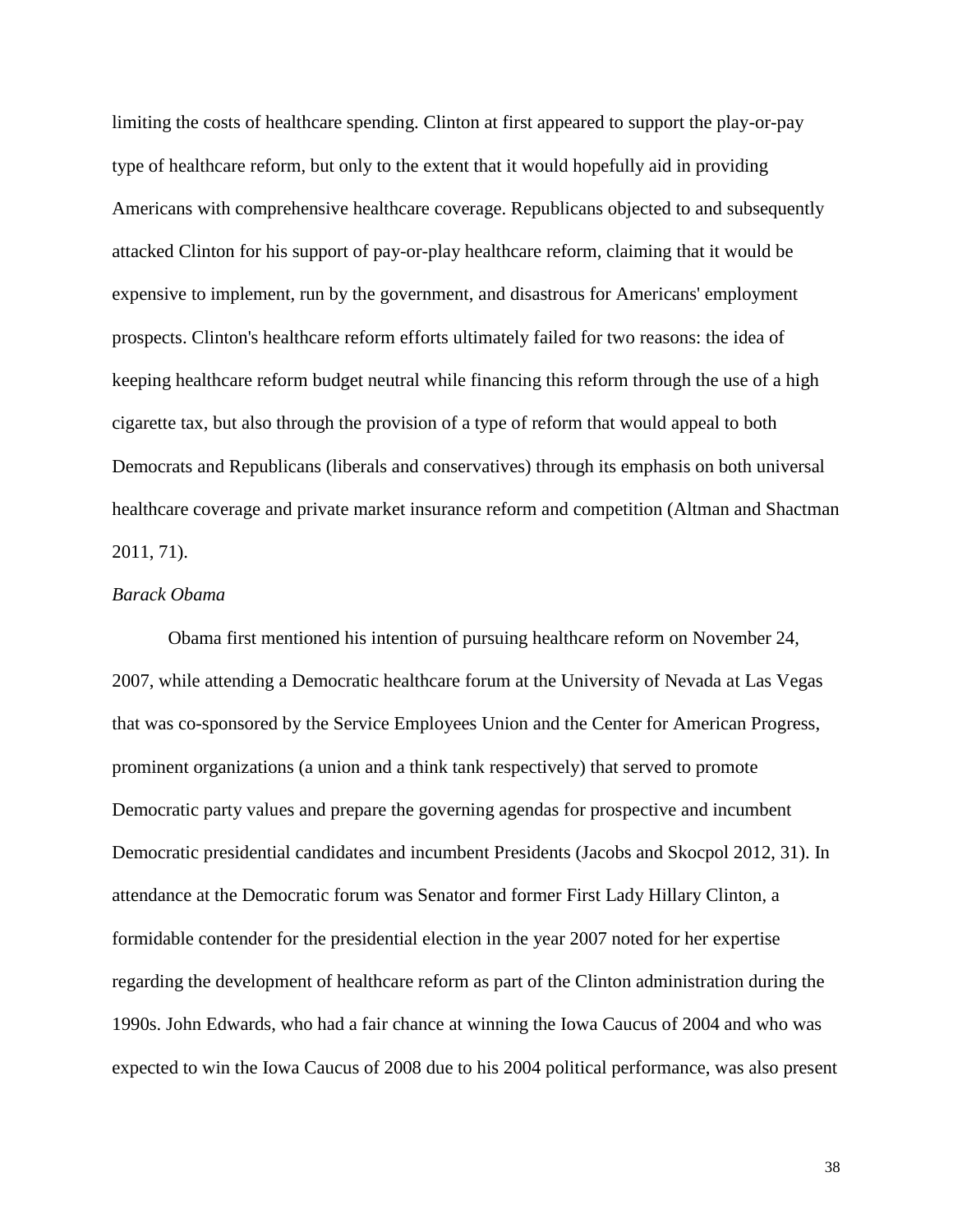at this event. While Clinton and Edwards respectively possessed substantive knowledge regarding the development of specific universal healthcare reforms through their understanding of healthcare reform during the Clinton administration and by employing experts to devise universal healthcare reform plans, Obama merely promised to reform healthcare coverage but could not commit to any well-developed healthcare plans devised by experts that could successfully be passed into law by Congress. This initial mention and promise of passing comprehensive healthcare reform was given political weight when on August 28, 2008, Senator Obama said in his speech accepting the nomination of the Democratic Party for President of the United States: "Now is the time to finally keep the promise of affordable, accessible health care for every single American" (quoted in Skocpol and Jacobs 2012, 35)

Although Obama had repeatedly promised to bring about significant healthcare reforms throughout the course of his tenure as President, his first efforts to reform the state of United States' healthcare did not occur until February 17, 2009. That key date marked Obama's signing of the first piece of significant healthcare legislation into law: the American Recovery and Reinvestment Act, which "included significant health care funding, including \$87 billion in additional federal matching funds for Medicaid, \$25 billion for COBRA subsidies, and more than \$30 billion in other health-related spending (Jacobs and Skocpol 2012, 11). This bill was enacted in order to stimulate the economy and to implement policy changes in the area of healthcare reform, including expansions in health insurance coverage for children and the unemployed. Passage of this bill was met with total and harsh Republican opposition while only being passed into law by the votes of Democratic politicians who supported healthcare reform (Jacobs and Skocpol 2012, 39). Initially, Obama had wanted Tom Daschle, the former Senate Majority Leader and South Dakota Senator to serve as both the Secretary for the Department of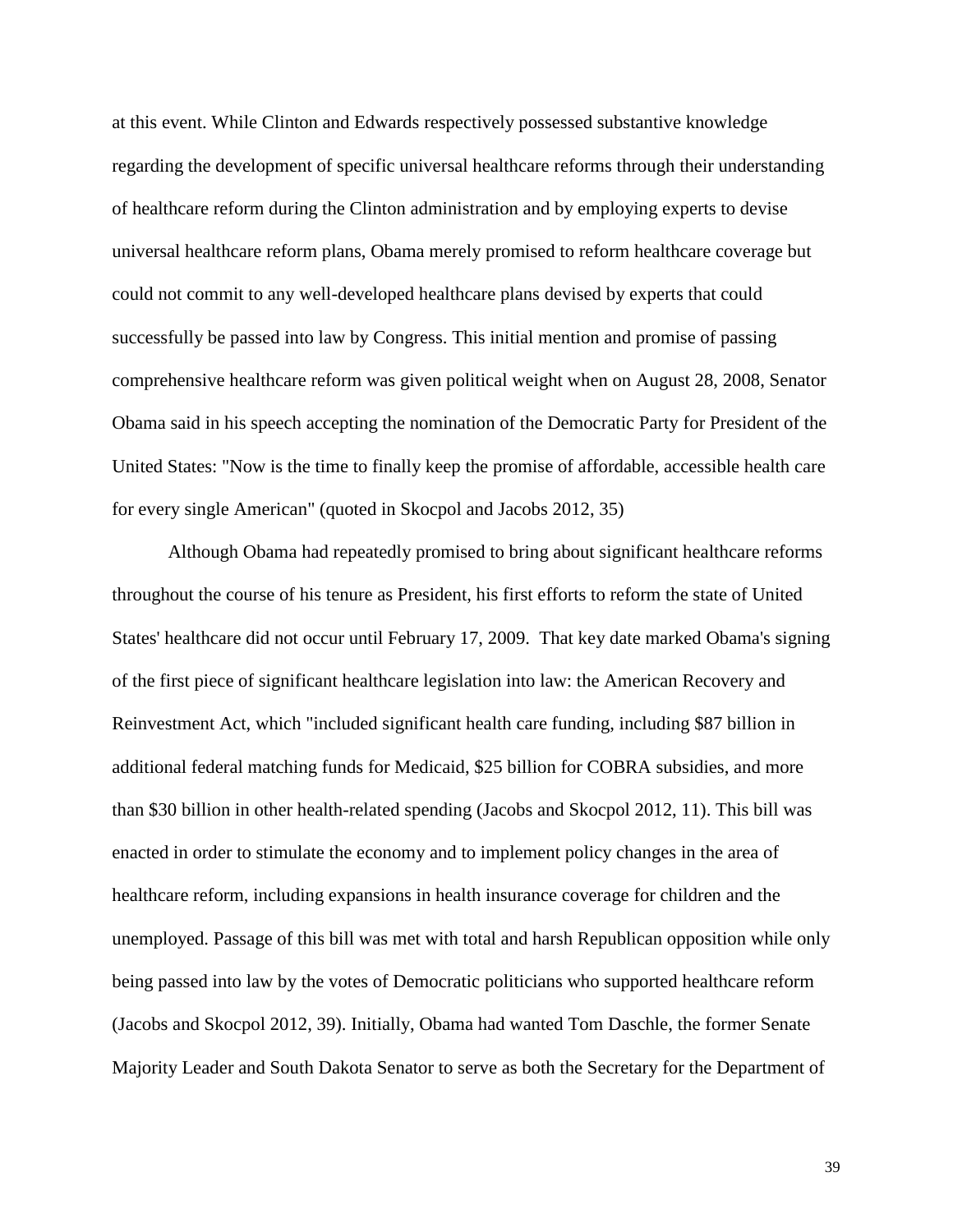Health and Human Services and the White House coordinator for health policy, but due to his inability to pay taxes on money he had received as a political consultant, Daschle was unable to assume this central role in the Obama administration and would not be able to coordinate major health policy reforms between Congress and the White House. Three months followed until Kathleen Sibelius was elected as Secretary of the Department of Health and Human Services, while Nancy Ann DeParle was picked to be responsible for coordinating White House health policy efforts, ensuring that healthcare reform efforts could continue as planned under the guidance of less prominent but equally well-qualified healthcare experts (Jacobs and Skocpol 2012, 39).

Obama's plans for the passage of significant healthcare reform continued to progress when the annual fiscal year budget was proposed and released by Congress on February 26, 2009. The budget document, titled "A New Era of Responsibility: Renewing America's Promise," provided a detailed outline of reforms Obama would like to undertake to regulate and stimulate the economy and to reform education, energy, and healthcare (Jacobs and Skocpol 2012, 45). Obama's fiscal year 2010 budget was shown to have included approximately 630 billion dollars to partially, but mostly, cover healthcare reform costs, which pleased Democrats and progressives for its ability to effectively provide access to high-quality healthcare while ensuring that healthcare insurance costs remained low for American consumers.

To meet his election promise of providing affordable and accessible healthcare coverage to every American, Obama, on March 5, 2009, held his first summit on healthcare reform (Jacobs and Skocpol 2012, 46). In conducting this summit, Obama wanted to showcase his healthcare reforms while simultaneously recognizing that he was putting the prestige of his hardwon presidency at stake. In conducting the healthcare reform summit, President Obama still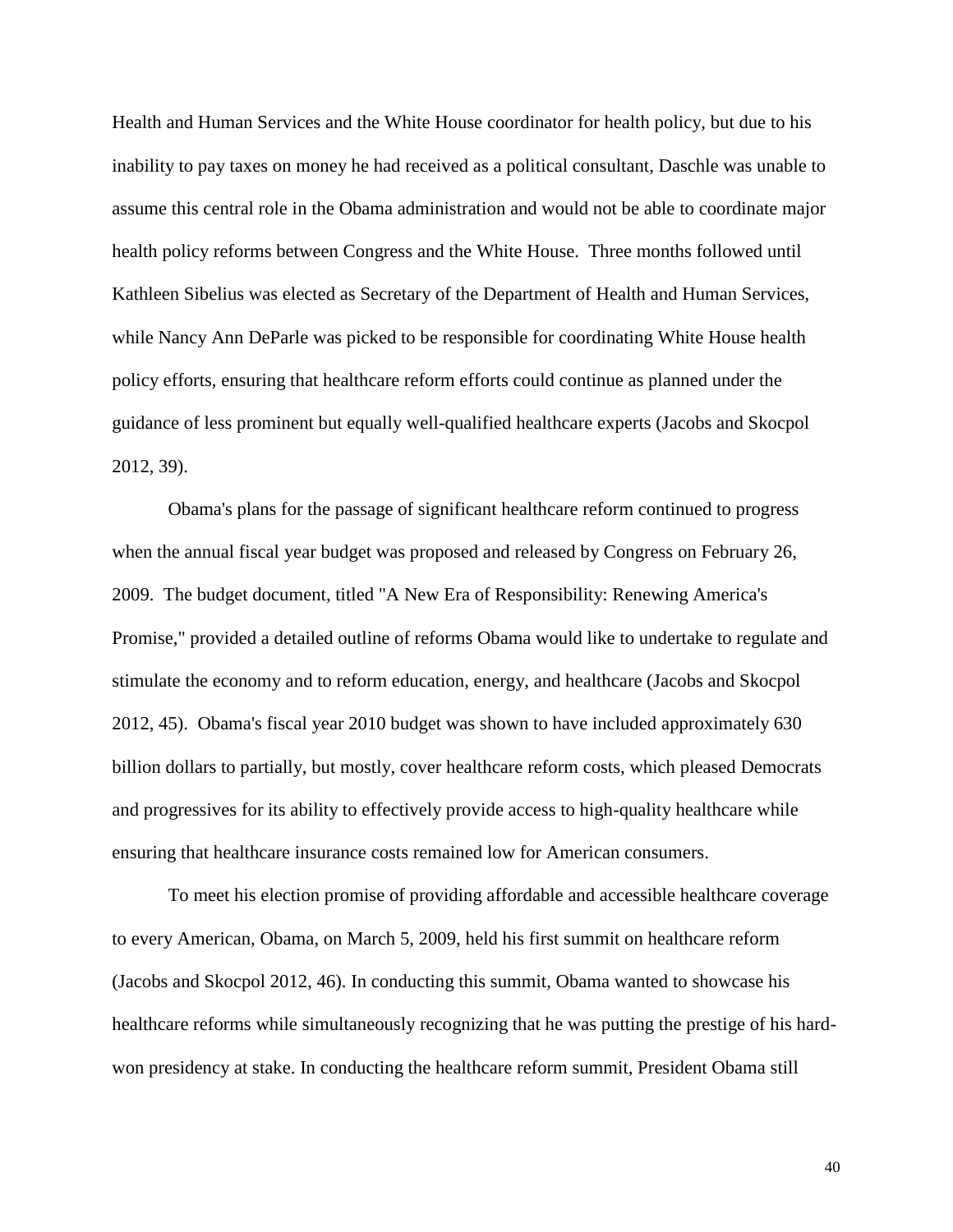thought as president that he "could help orchestrate a relatively broad consensus on strong but moderate legislation to achieve the twinned goals of access and affordability" (Jacobs and Skocpol 2012, 46). The summit sought to bring together Democratic and Republican congressional leaders and representatives from multiple interest groups that either supported or opposed healthcare reform, including traditional Democratically aligned unions and healthcare reformers, physicians groups, employers traditionally tepid or opposed to legislated health reforms, and insurers in order to receive votes from Democrats and Republicans in Congress while providing all members in the summit with a comprehensive understanding of President Obama's healthcare reform efforts. The President hoped that comprehensive healthcare legislation bills would be put through to both the House of Representatives and the Senate by the beginning of the summer 2009 recess while significantly revised and reform-minded healthcare reform legislation would get signed into law before Thanksgiving but ultimately this was not the case.

On May 11th, following the March 5th summit on healthcare reform, six major players in the health care industry and former opponents of healthcare reform (the Advanced Medical Technology Association (AdvaMed), the American Hospital Association (AHA), Pharmaceutical Researchers and Manufacturers of America (PhRMA), the American Medical Association (AMA), America's Health Insurance Plans (AHIP), and Service Employees International Union (SEIU) signed a letter which suggested their agreement to support major efforts in healthcare reform and the lowering of expected healthcare costs to pay for such significant reforms in healthcare legislation. According to Altman and Shactman, "major health industry stakeholders had pledged to reduce the rate of growth in health spending by 1.5 percentage points each year from 2010 to 2019 that would save 2 trillion dollars in healthcare spending" (Altman and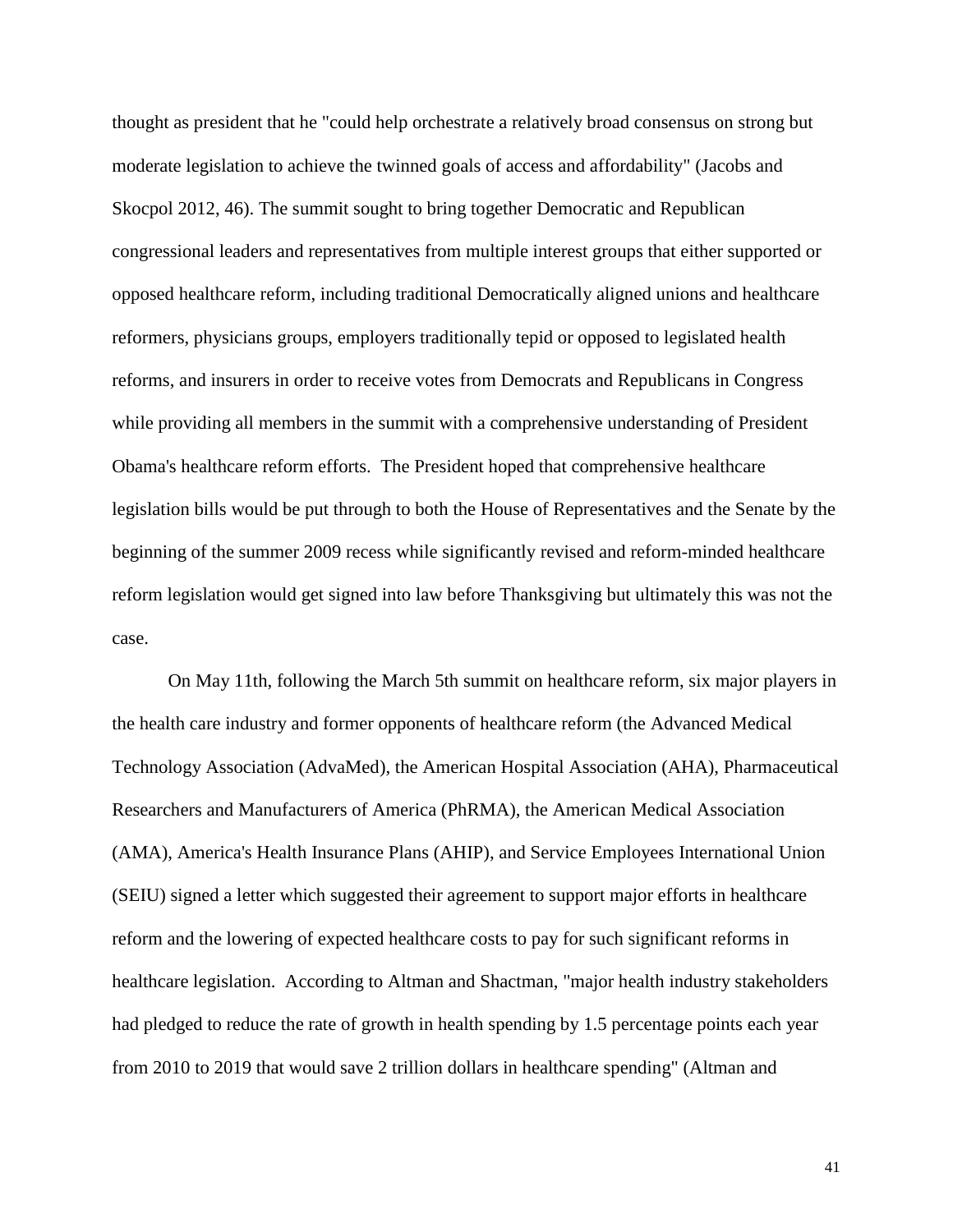Shactman 2011, 257). Max Baucus, the Republican head of the Senate Finance Committee, began negotiations with Billy Tauzin, the head lobbyist for the pharmaceutical group Ph'Rma, in order to ensure that PhRma would aid in paying for Medicare costs that could not be covered by individual American citizens. PhRMA subsequently agreed to provide eighty billion dollars in savings over ten years to cover the costs of Medicare that many American citizens could not pay for themselves, known as the "Medicare donut hole," including the provision of 50 percent discounts on prescription drugs for people who fell within this category of Medicare coverage. Ph'Rma then agreed to cover the expenses of 150 million dollars of advertisements supporting health reforms. In return, the Obama administration would block any subsequent congressional effort to negotiate Medicare drug prices and to prevent the re-importation of prescription drugs.

Before negotiations could be finalized however, on June 15, 2009, President Obama addressed the AMA at Chicago's House of Delegates, saying "one essential step on our journey is to control the spiraling cost of health care in America. And in order to do that, we're going to need the help of the AMA" (Altman and Shactman 2011, 271). The first six months of 2009 saw the AMA spending \$8.1 million lobbying to influence the health reform debate. The AMA did not support the Medicare SGR (sustainable growth rate formula), which sought reduce the fees that Medicare provided to doctors and which Congress, since the year 2000, had partly or fully postponed each year. Further cuts to Medicare spending could reduce access to care for seniors as well as earn the AMA's opposition to continued healthcare reforms. According to Altman and Shactman, "The AMA wanted the SGR repealed, and the Democrats were sympathetic. However, repeal would add over \$200 billion to the health care proposal and make budget neutrality nearly impossible" (Altman and Shactman 2011, 272). On June 15, 2009, President Obama addressed the AMA at Chicago's House of Delegates, saying "one essential step on our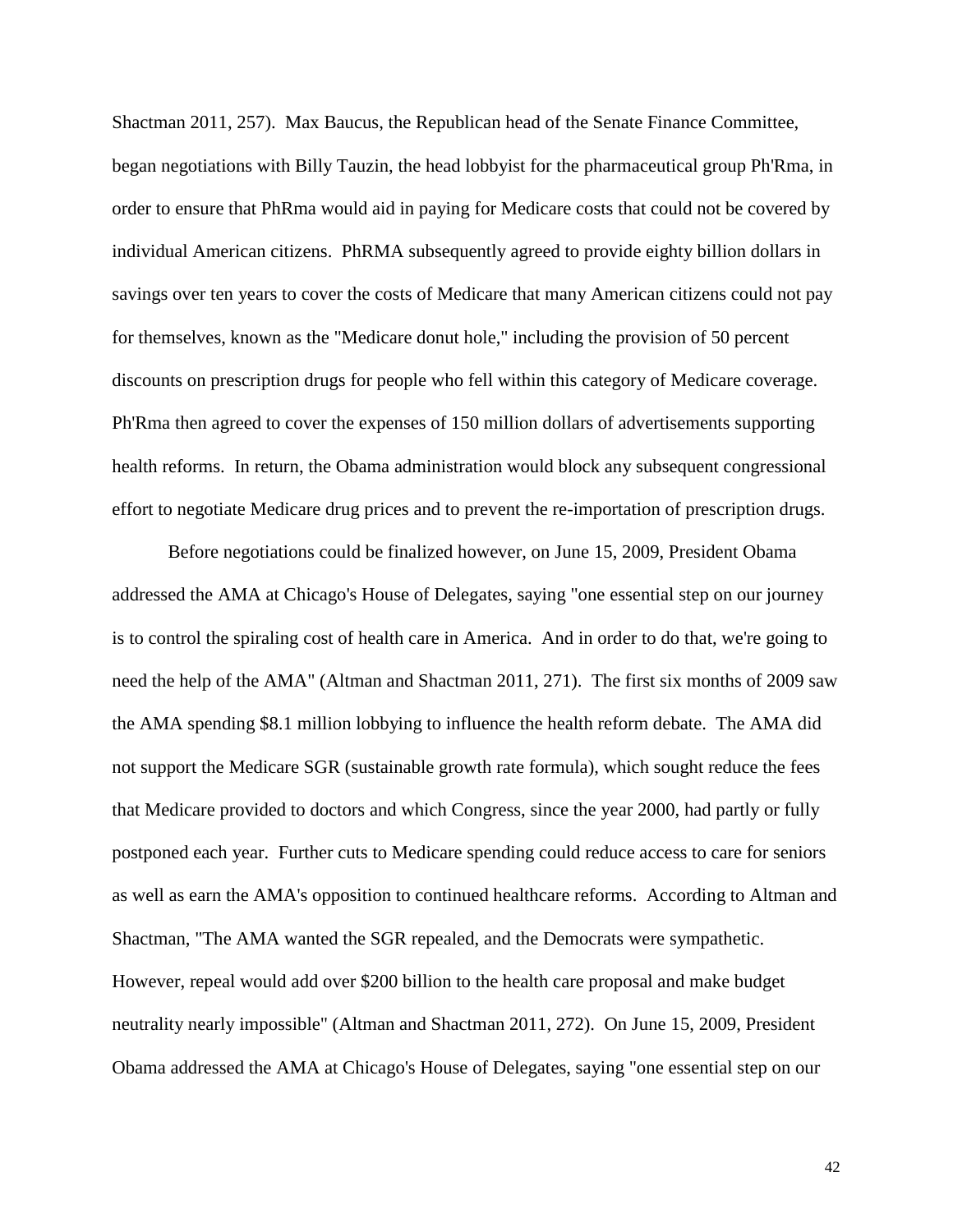journey is to control the spiraling cost of health care in America. And in order to do that, we're going to need the help of the AMA" (Altman and Shactman 2011, 271). The first six months of 2009 saw the AMA spending \$8.1 million lobbying to influence the health reform debate. The AMA did not support the Medicare SGR (sustainable growth rate formula), which sought reduce the fees that Medicare provided to doctors and which Congress, since the year 2000, had partly or fully postponed each year. Further cuts to Medicare spending could reduce access to care for seniors as well as earn the AMA's opposition to continued healthcare reforms. According to Altman and Shactman, "The AMA wanted the SGR repealed, and the Democrats were sympathetic. However, repeal would add over \$200 billion to the health care proposal and make budget neutrality nearly impossible" (Altman and Shactman 2011, 272). Despite the fact that the House's bill did not include a public option and did not repeal the SGR, the AMA would eventually endorse the Affordable Health Care for America Act, the final bill passed by the House of Representatives on November 7 by a narrow margin. The House of Representatives eventually passed a bill repealing the SGR, but this bill did not get passed by the Senate.

This agreement to provide significant funds for Medicare expenses was negotiated with Baucus in July at a meeting held in the White House's Roosevelt Room, with chief executives from Abbott Laboratories, Merck, and Pfizer, as well as Tauzin, Rahm Emanuel, and other White House aides in attendance. On July 14, 2009, following the initial meeting to negotiate Medicare expenses, three House committees—Energy and Commerce, Ways and Means, and Education and Labor also agreed to pass a single health care bill, the House Tri-Committee America's Affordable Health Choices Act (H.B. 3200) (Jacobs and Skocpol 2012, 12). The following day, on July 15, 2009, the Senate Health, Education, Labor, and Pensions (HELP) Committee passed their version of health care reform legislation, the Affordable Health Choices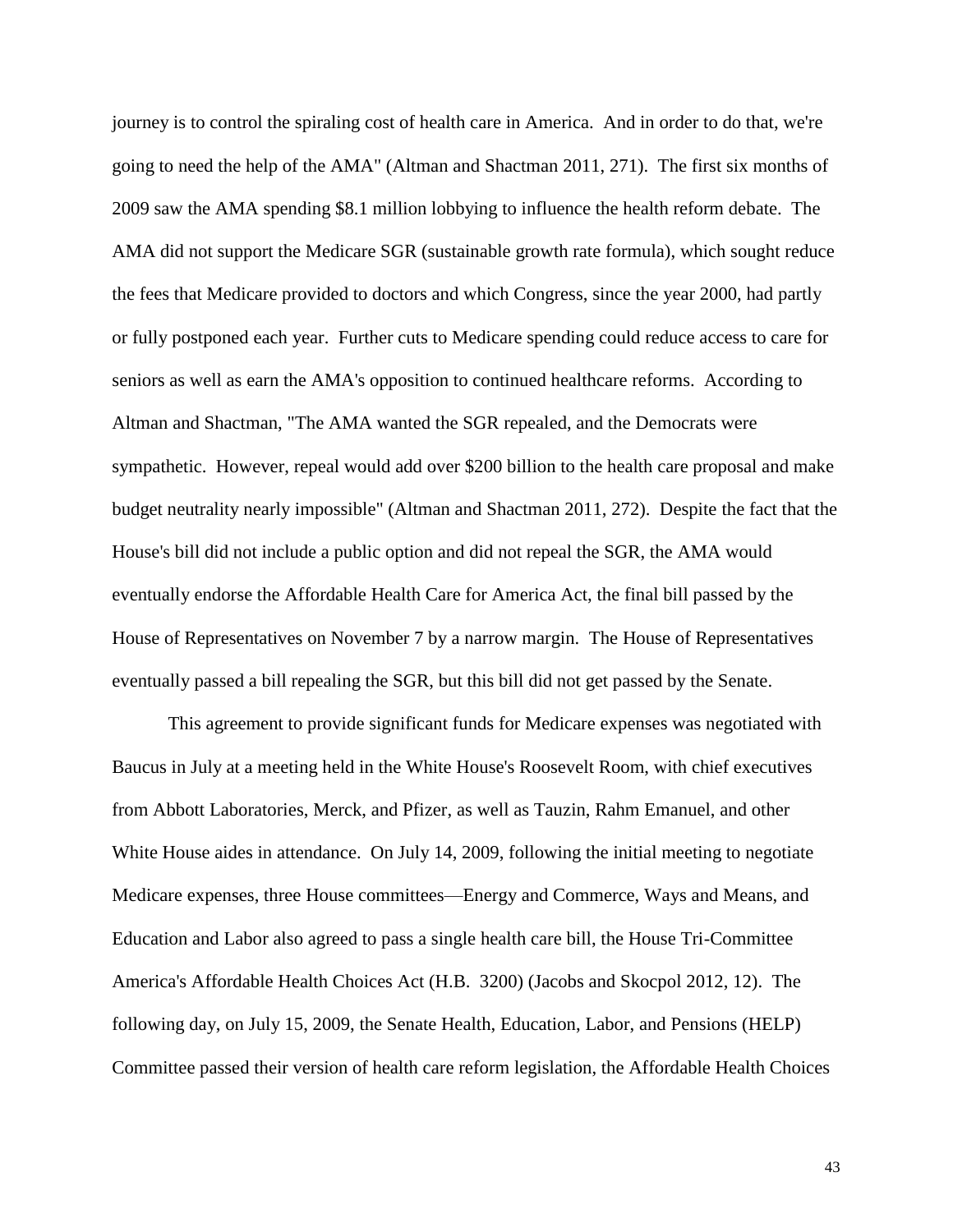Act (S. 1679) (Jacobs and Skocpol 2012, 12).

In August 2009, during the congressional recess, it was clear that efforts to enact bipartisan healthcare reforms would be stalled once more. Numerous members of Congress were met by angry constituents in town halls across the country seeking more comprehensive and less costly ways to reform healthcare policies while hoping that all Americans would be provided with a new form of affordable and accessible healthcare coverage that would include the payment of doctors for end-of-life counseling expenses for their loved ones (Altman and Shactman 2011, 283). The congressional debate and disagreement over the issue of retaining a public option in Obama's proposed healthcare legislation proved contentious as well and would further stall the enactment of significant healthcare reforms, from strengthening the rules governing insurance exchanges to expanding subsidies for lower-middle-income people (Jacobs and Skocpol 2012, 277). Chair of the Senate Finance Max Baucus, and Senator Chuck Grassley (R-IA), a noted member of the Senate Finance Committee who had been a key negotiator in an effort to produce bipartisan health care reform, sought to create a much more clearly defined healthcare bill without the inclusion of a public option (Jacobs and Skocpol 2012, 12). Their negotiations within the Senate Finance Committee would force President Obama to not include a public option in his final healthcare legislation plans. Hospitals did not want the government to set payment rates and instead would have referred having rates determined through a competitive market (Altman and Shactman 2011, 267). Hospitals did not want to have to accept lower rates than the projected costs for Medicaid and Medicare patients that would normally be paid for to allow patients to stay in their facilities, and as a result these hospitals would not endorse the addition of a public option to Obama's proposed healthcare legislation.

The second week of September, on September 9, 2009, saw the release of Max Baucus'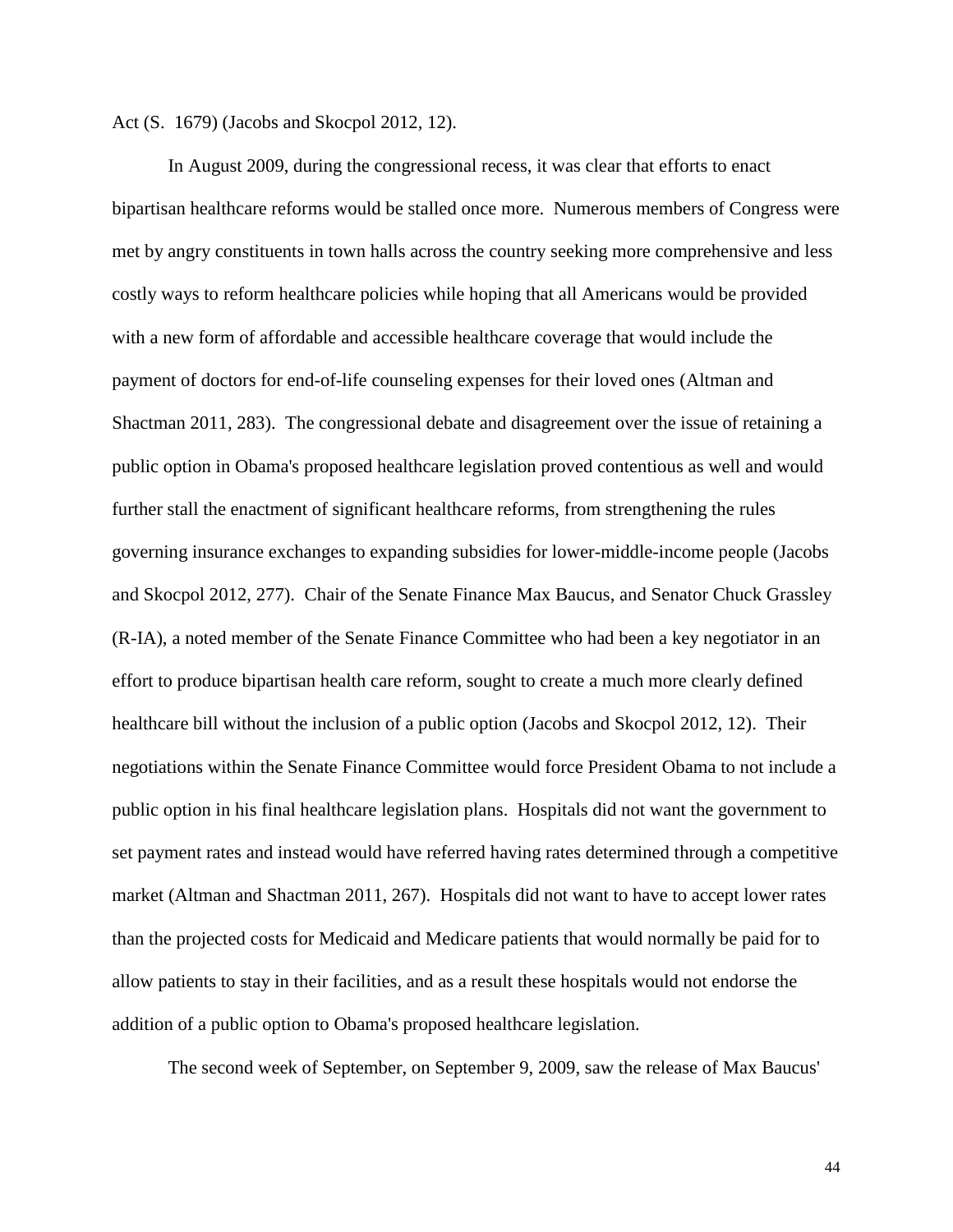draft healthcare reform plan that he pushed through the Senate Finance Committee without the benefit of bipartisan support, referring to it as a draft under discussion rather than as a comprehensive healthcare plan (Altman and Shactman 2012, 274). Baucus had removed the public option feature from his plan and had replaced it instead with Senator Kent Conrad's plan for state-run, nonprofit, member-controlled cooperatives, avoided the inclusion of an employer mandate, and avoided the inclusion of income or payroll tax increases through taxing expensive healthcare plans. That same day, on September 9, 2009 President Obama addressed a joint session of Congress urging action on health care reform. In this speech, according to Jacobs and Skocpol, Obama "reiterated his priorities for this legislation, including an end to pre-existing conditions and a new insurance exchange. He did not insist upon the inclusion of a public option, and emphasized the need for deficit reduction" (Jacobs and Skocpol 2012, 12). In this speech, Obama set the stage for numerous healthcare reforms to take place: "getting a bill out of the one remaining Congressional committee that had not acted, the Senate Finance Committee, which would finally act on October 14, 2009; second, getting a majority for the House bill passed on November 7, 2009; and third, assembling a "super-majority" of 60 Senators to enact comprehensive reform in the Senate on Christmas Eve (Altman and Shactman 2011, 55). Within the next two weeks, Baucus amended his plan to reflect the views of his fellow Finance Committee members through increasing subsidies for lower-income people and reducing the penalties for not complying with the provisions of his proposed healthcare plan. In drafting his plan, Baucus met the requirements Obama had set for drafting comprehensive healthcare reform: total spending for the bill was less than \$900 billion, and it did not add to the deficit. According to Altman and Shactman, "Baucus introduced his chairman's mark on September 22 and held a full committee vote on October 13, with one Republican, Olympia Snowe, voting for its passage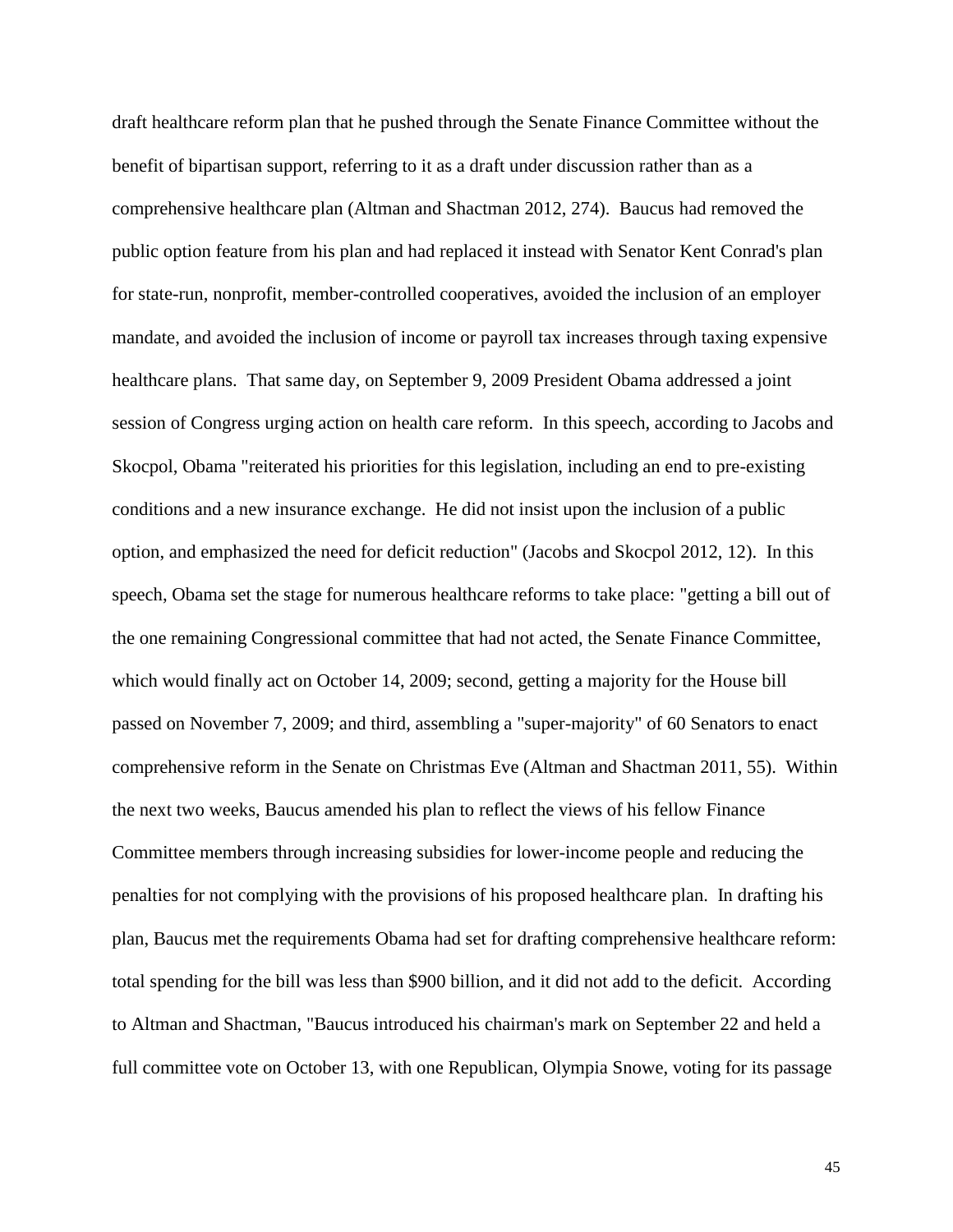into law" (Altman and Shactman 2011, 277). On October 13, 2009, the Senate Finance Committee approves their version of health care reform, the America's Health Future Act, by a vote of 14 to 9. Despite fierce opposition from both conservatives and liberals for wasting so much time in drafting healthcare legislation that was not submitted for a full discussion, the Baucus bill served as a precursor to the final healthcare legislation that would be enacted into law on March 23, 2010 as the Patient Protection and Affordable Care Act.

The next few months saw an increased lack of support from Americans regarding the passage of universal healthcare reform, though Congress moved closer to passing a bill through the House and Senate, with a democratically controlled Congress (218 Democrats to 177 Republicans). After the summer protests during the August recess regarding the idea of "death panels" and the October vote in the Senate Finance Committee, five comprehensive healthcare bills had been passed by three House and five Senate congressional committees outlining plans for universal healthcare reform. According to Altman and Shactman, "Speaker Pelosi would combine the three House bills into one and vote in early November. Following that, Majority Leader Reid would combine the two Senate bills, which he could successfully pass with his sixty vote super majority. Then, a Democrat-controlled conference committee would iron out the differences and bring the bill to the floor of each house for a final vote. If all went smoothly, Barack Obama could sign the historic legislation before Christmas" (Altman and Shactman 2012, 85). A ideologically and demographically diverse Democratic caucus who held differing positions on issues surrounding healthcare reforms, differences in Medicare payments among high-cost and low-cost states, the issue of healthcare financing through the implementation of a tax on expensive insurance plans, whether or not to institute a public option and an employer mandate into the universal healthcare legislation, and the issue of abortion rights were all factors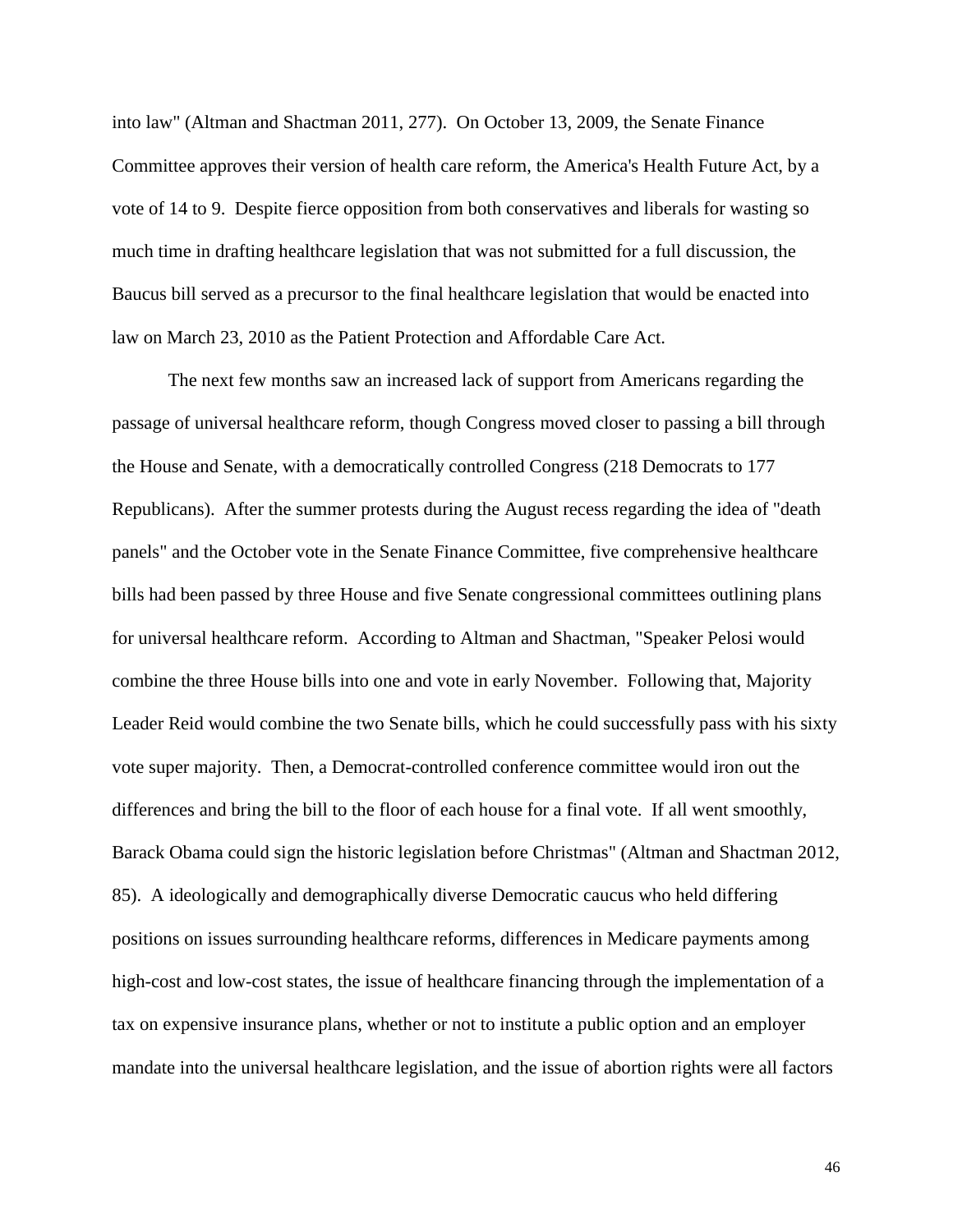that contributed to the complex and difficult nature of passing significant universal healthcare legislation into law. The bill eventually proposed by Pelosi would contain a public option, but payment rates would be individually determined by the states rather than determined by Medicare rates. On November 7, 2009, by a vote of 220 to 215, the House of Representatives passed a significant piece of healthcare legislation, the Affordable Health Care for America Act (H.R. 3962). The final bill included the "Stupak Amendment," an amendment created by prolife Democratic Senator Bart Stupak (D-MI) which restricts abortion coverage by "forbidding any insurer that wanted to participate in the insurance exchange from including abortion coverage in its health plans because some of the purchasers might be receiving government subsidies," making it so that many low- and moderate-income women who purchased insurance would not be able to purchase a policy that covered abortion (Altman and Shactman 2011, 278) The House bill would cost \$1.05 trillion over ten years and insure an additional thirty-six million Americans.

In December, following November's passage of a healthcare bill by the House of Representatives, a significant piece of healthcare reform was passed by the Senate. On December 24, 2009, the Senate passed their health care bill, the Patient Protection and Affordable Care Act (H.R. 3590). The Senate's bill required that all fifty states, rather than the federal government, be charged with administering health insurance exchanges (Jacobs and Skocpol 2012, 100). Within this bill, the Senate made provisions for larger and smaller businesses not to directly comply with the ideas of universal healthcare coverage, while implementing cost controls into their plans such as the Medicare Payment Commission and taxes on expensive health insurance plans, known as "Cadillac insurance plans," which were refused by the House of Representatives during the passage of their healthcare bill by the House (Altman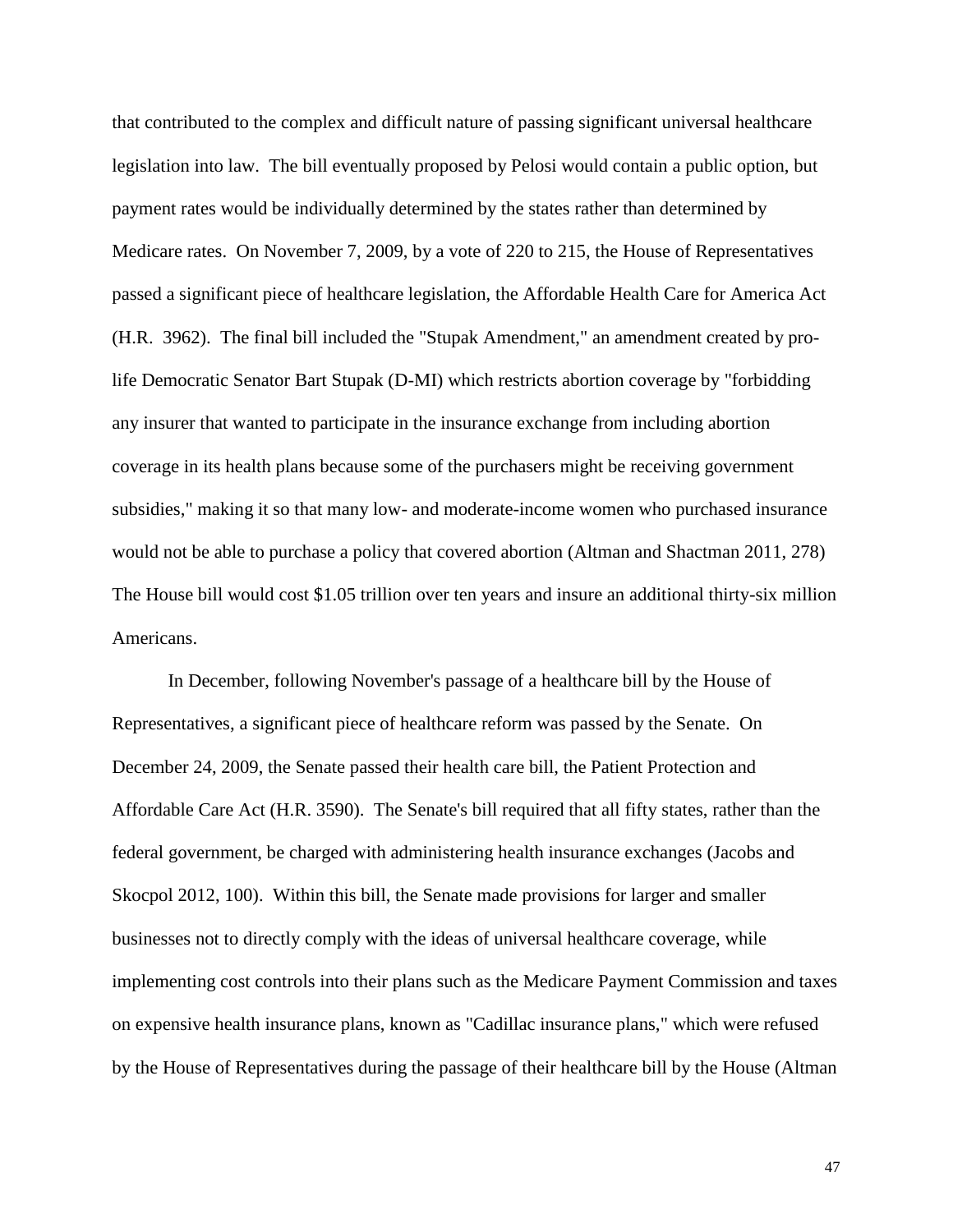and Shactman 2012, 100).

The month of January 2010 saw significant revisions made to the passed healthcare reform legislation in the House and Senate. On January 15, 2010, President Obama and top House and Senate Democrats agreed on making revisions to both the Senate and House healthcare bills, including, upon consultations with union officials, the implementation of a tax on high-cost insurance plans (Jacobs and Skocpol 2012, 13). A few days later (January 19, 2010) saw the election of Scott Brown, a Republican Senator from Massachusetts who adamantly opposed Obama's healthcare plan, to the Senate seat of former Democratic Senator Edward Kennedy, who had made the idea of providing universal healthcare coverage to all Americans his life's work. In winning the midterm Senate election, Brown defeated the Massachusetts Democratic Senator Martha Coakley in running for office and subsequently rid the Democratic party of its sixty-person majority in Congress. On January 19, 2010, the White House attempted to pass an unamended version of the Senate Bill into law under the direction of House Speaker Nancy Pelosi. Pelosi attempted to pass an unamended Senate Bill by excluding Republicans from the process and conducting negotiations within a purely Democratic Party caucus. Conducting negotiations using a purely Democratic caucus would not require Democratic politicians to focus on obtaining Republican support while successfully compromising on passing legislation by Democratic politicians in the House and Senate. When Congress brought the bill to the Senate, there would be still be the possibility of maintaining a sixty-person supermajority within the Democratic ranks. The election of Scott Brown, however, would not allow this to be the case.

The election of Scott Brown was followed on January 27, 2010 by Obama delivering a State of the Union Address that called for the passage of universal healthcare reform and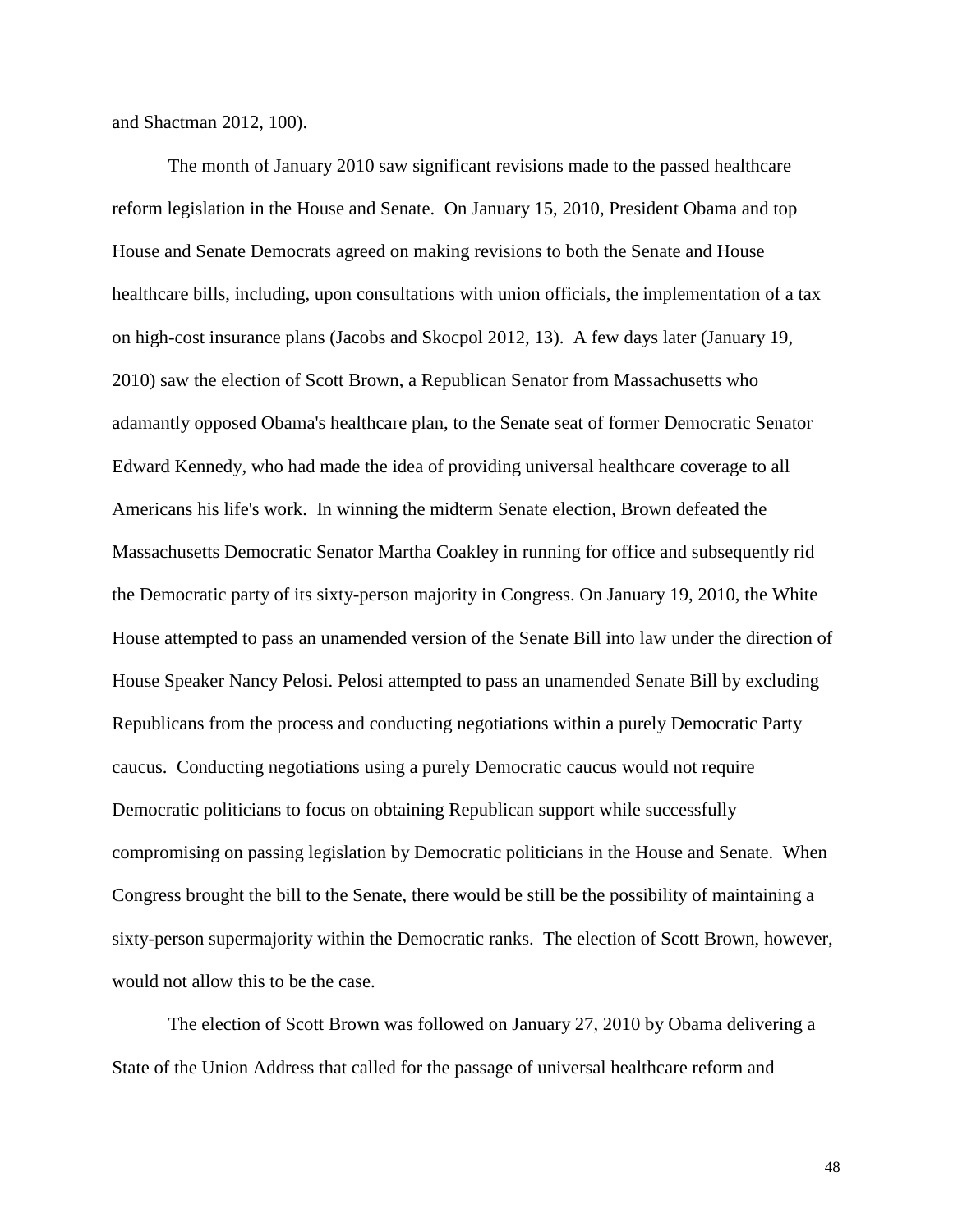"warned Democrats dispirited by the Brown upset that "we still have the largest majority in decades and the people expect us to solve some problems, not run for the hills" (Altman and Shactman 2011, 13). Following the presentation of Obama's State of the Union Address, the idea for comprehensive healthcare reform received an endorsement from the insurance company Anthem Blue Cross in California when they increased premiums in the state by up to 30 percent in order to cover their expenses to company retreats. Furious, Henry Waxman, Chairman of the House Energy and Commerce Committee, required company executives to appear before Congress. According to Altman and Shactman, "Testimony revealed that Anthem had recorded \$4.2 billion in profits the previous year and had spent twenty-seven million dollars in 2007 and 2008 on company retreats to lavish resorts (Altman and Shactman 2011, 316). Later, on February 22, 2010, Obama released a comprehensive healthcare proposal that closely resembled the Senate legislation drafted previously. On March 3, 2010, Obama gave a speech in the East Room of the White House, stating that Democrats would use the concept of reconciliation in passing healthcare reform (Altman and Shactman 2011, 317).

The steps to enact comprehensive universal healthcare reform occurred quickly over the next two months. On March 21, 2010, by a vote of 219 to 212, the House of Representatives passed the Senate version of health care reform, the Patient Protection and Affordable Care Act. On that same date, by a vote of 220 to 211, the House passed a bill that revised the Senate legislation, the Health Care and Education Reconciliation Act (H.R. 4872) (Altman and Shactman 2011, 14). On March 23, 2010, President Obama signed the first part of the health care legislation, the Patient Protection and Affordable Care Act, into law, which was met by fierce opposition from attorney generals in fourteen states who sued to block this influential healthcare reform law from being passed by Congress. On March 26, after multiple delays in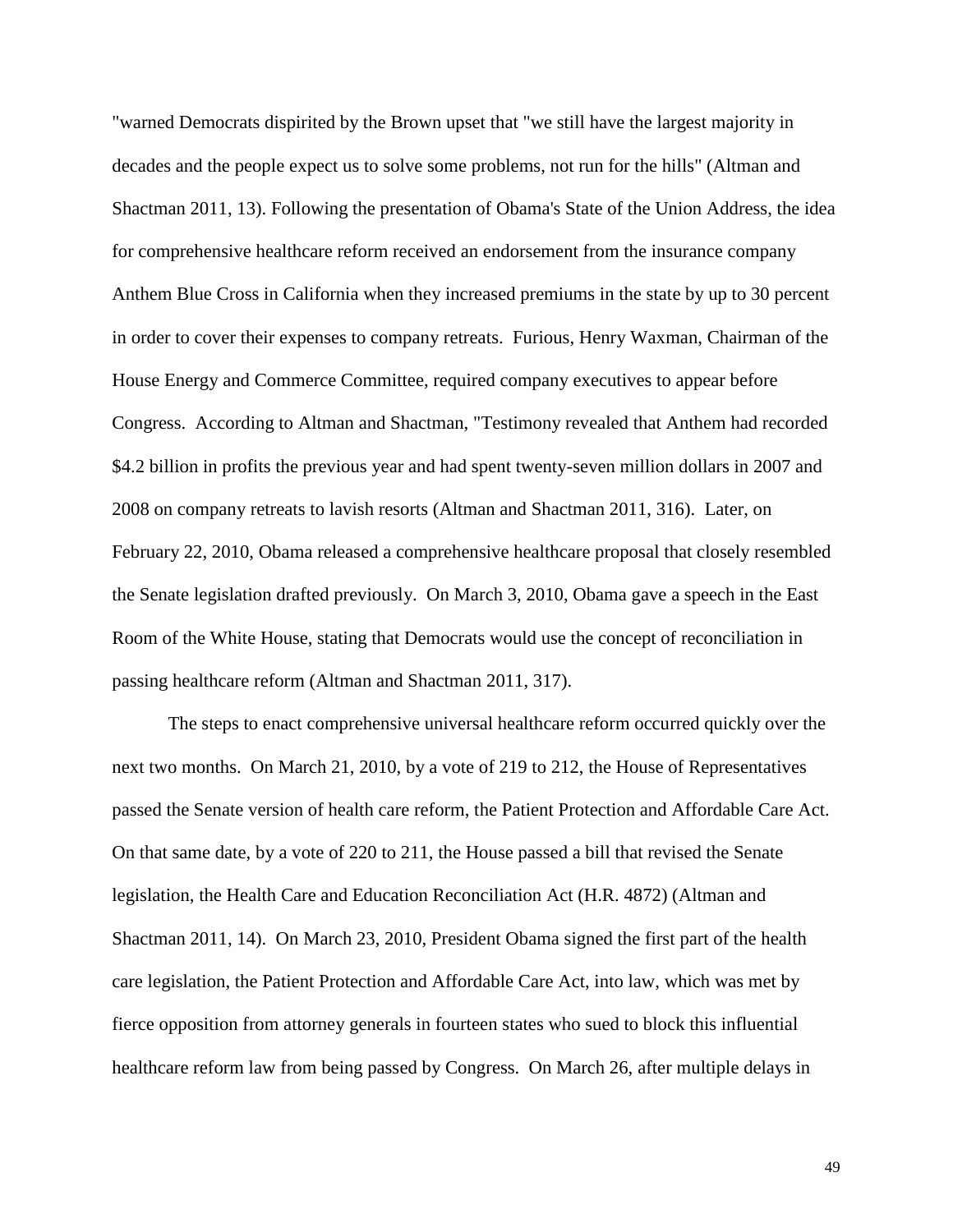Congress, the Senate voted for the reconciliation fixes, the Health Care and Education Reconciliation Act, by a vote of 56 to 43. Members of the House of Representatives were made to vote for the law again, as Republicans opposed some of the language written in this piece of legislation. This law passed a second time, with a vote of 220 to 207. Finally, on March 30, 2010, President Obama signed Health Care and Education Reconciliation Act into law. What was once thought a political impossibility, meaningful healthcare reform, became a reality.

## **Conclusion**

The themes or trends which emerge from this historical analysis relate to the idea that there is a continued development in healthcare reform regarding the six presidents' collective efforts to pass significant pieces of healthcare legislation. This chapter documents the difficulties each president had in attempting, but ultimately failing (with the exception of President Obama) to pass significant pieces of healthcare legislation. The chapter ultimately does this by presenting a comprehensive historical overview of healthcare reform efforts from the beginning of the twentieth century into the early twenty-first century. This overview of healthcare reform suggests that although the quality of healthcare services have improved over time, the costs to provide healthcare services to American citizens has greatly increased over time. With the passage of President Obama's healthcare reform efforts in the form of the Patient Protection and Affordable Care Act, healthcare costs have been lowered through the implementation of comprehensive, government-sponsored healthcare reform but will ultimately increase due to President Trump's passage of a comprehensive healthcare bill by the House of Representatives that will lead to the increase in healthcare costs. The primary conclusion which can be drawn from this chapter is that presidents' efforts to pass significant pieces of healthcare legislation failed due to harsh opposition from Republican interest groups and politicians who claimed that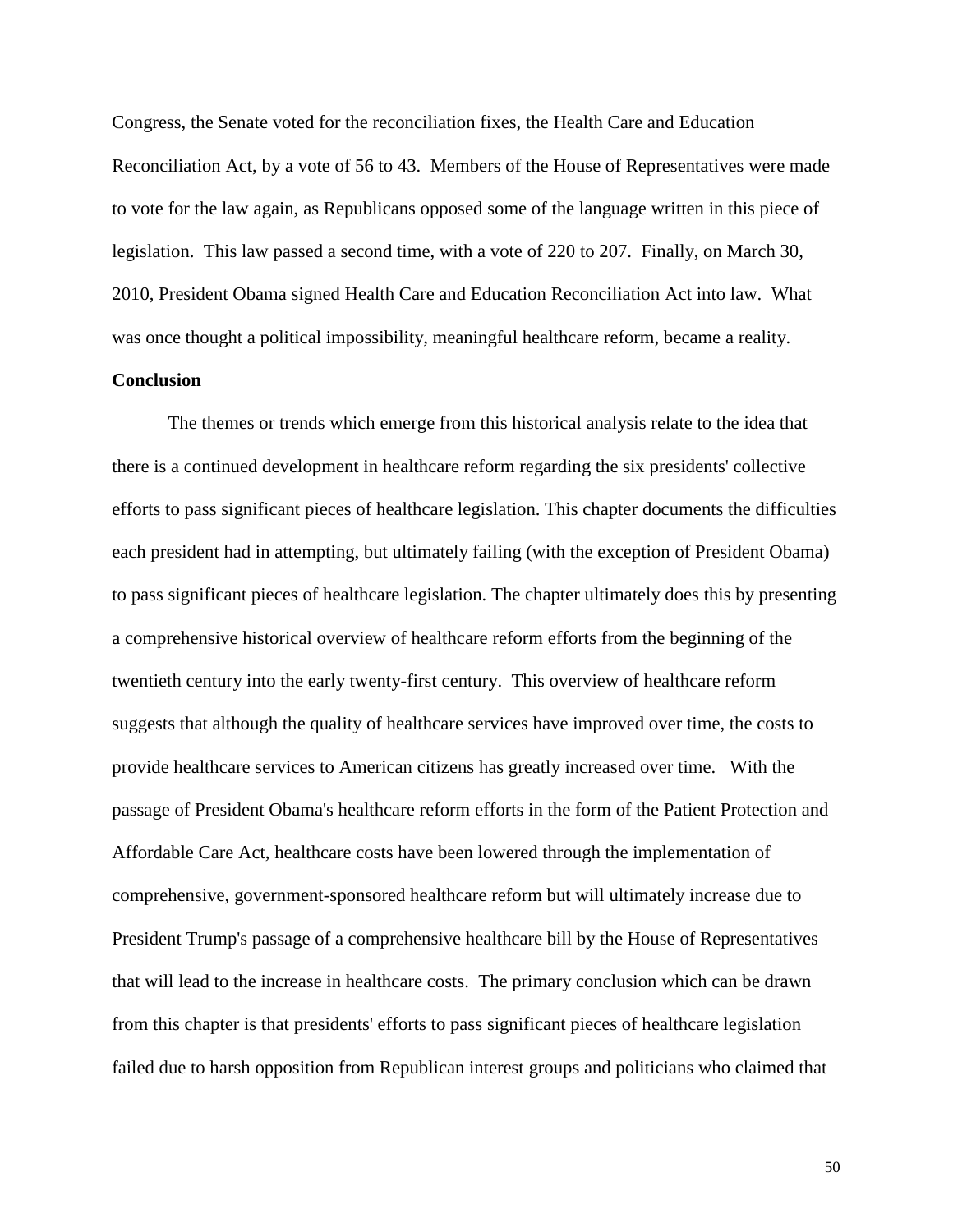government-subsidized healthcare would result in higher costs, a decrease in the quality of healthcare, and that the specific proposals constituted socialized medicine which is un-American. This chapter takes a historical perspective in pursuit of the question of how various US presidents have attempted to resolve this tension through their respective healthcare reform efforts.

The common idea that all of these public policies share is that they all relate to the continual development of comprehensive pieces of universal healthcare legislation that were attempted to be passed into law by Congress and by various presidential administrations. The healthcare policies differ in their approach to outlining universal healthcare reforms regarding the pieces of healthcare legislation that were presented to Congress to be passed into law. From a broader political-historical perspective, healthcare policy was shaped by events which occurred during the time periods that each policy was attempted to be passed into law.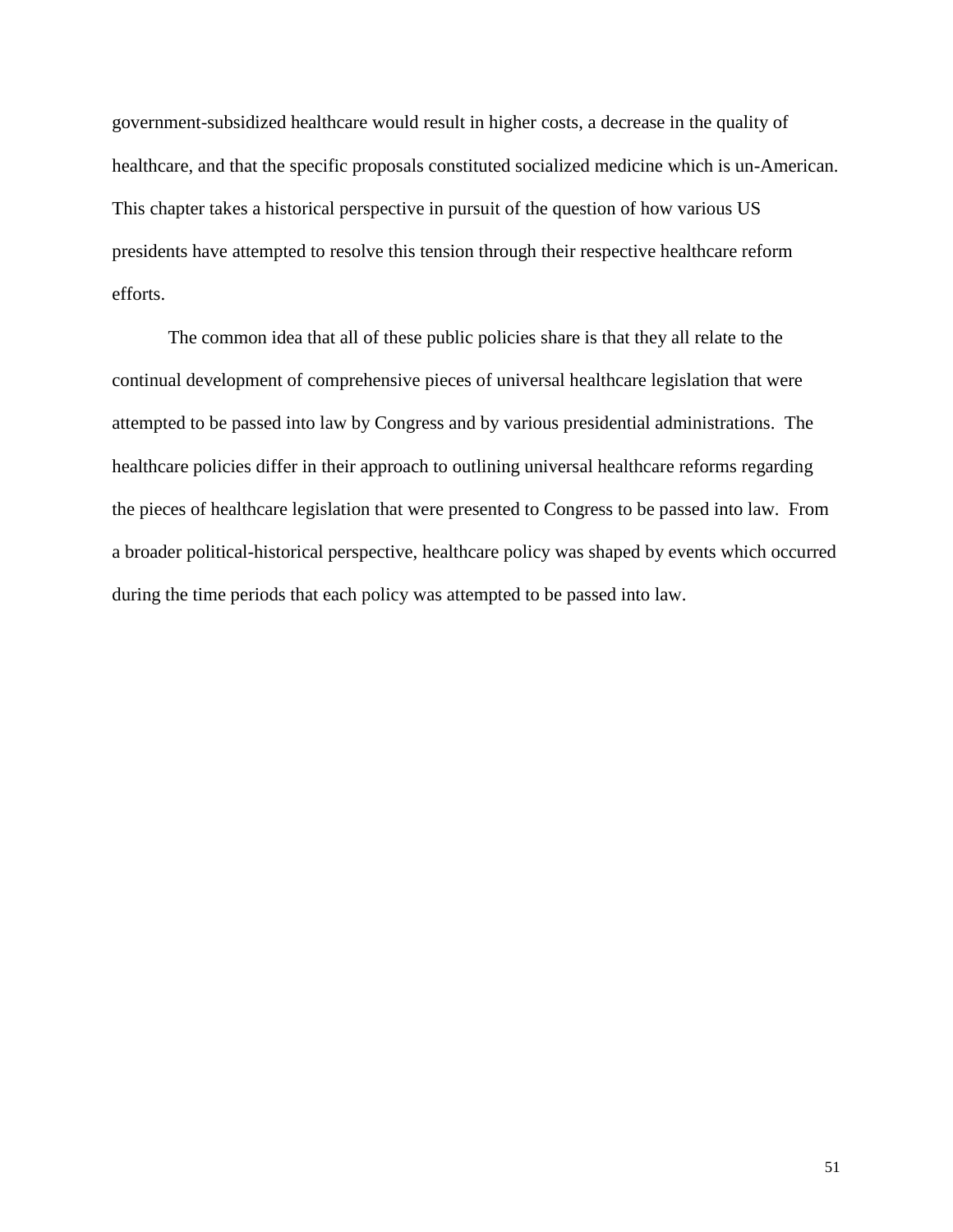## **Chapter Three**

## **Distributive Justice and Presidential Healthcare Reform Efforts**

# **Introduction**

This chapter analyzes the presidential arguments in favor of healthcare reform.<sup>1</sup> The analysis presented here focuses on the distributive justice principle or principles that is/are emphasized by each president, but also the principle or principles that each president does not have recourse to. Each allocation principle discussed in the first chapter suggests a specific research hypothesis. In arguing for healthcare reform, it is expected that merit is the least important allocation principle (H1) and that need is the most important allocation principle (H2). One should also expect that efficiency becomes an increasingly more important frame/hypothesis (H3) in recognition of the fact that the American public tends to evaluate candidates and the political world not in terms of public policy, but in terms of effectiveness (see Lenz 2013). Finally, given the fact that equality is conceptualized as the more specific allocation principle of distributive justice--equality of outcome--one would not expect to see this principle frequently used in presidential efforts to achieve healthcare reform (H4). Americans simply do not view equality in these terms. Thus, if a president were to use equality as a frame one would expect to see them employ an understanding of equality supported by the public-equality of opportunity.

## **Individual Presidential Addresses**

 $\overline{a}$ 

Table 1 contains the frequency distributions for each presidential address analyzed here

 $<sup>1</sup>$  This study approaches the presidents considered here chronologically. This approach reflects</sup> the desire to determine whether or not the framing of healthcare reform changed over time and, to the extent that there is evidence of change, then ascertain the degree to which the use of distributive justice frames conform to what we know about the distributive justice values of the American public.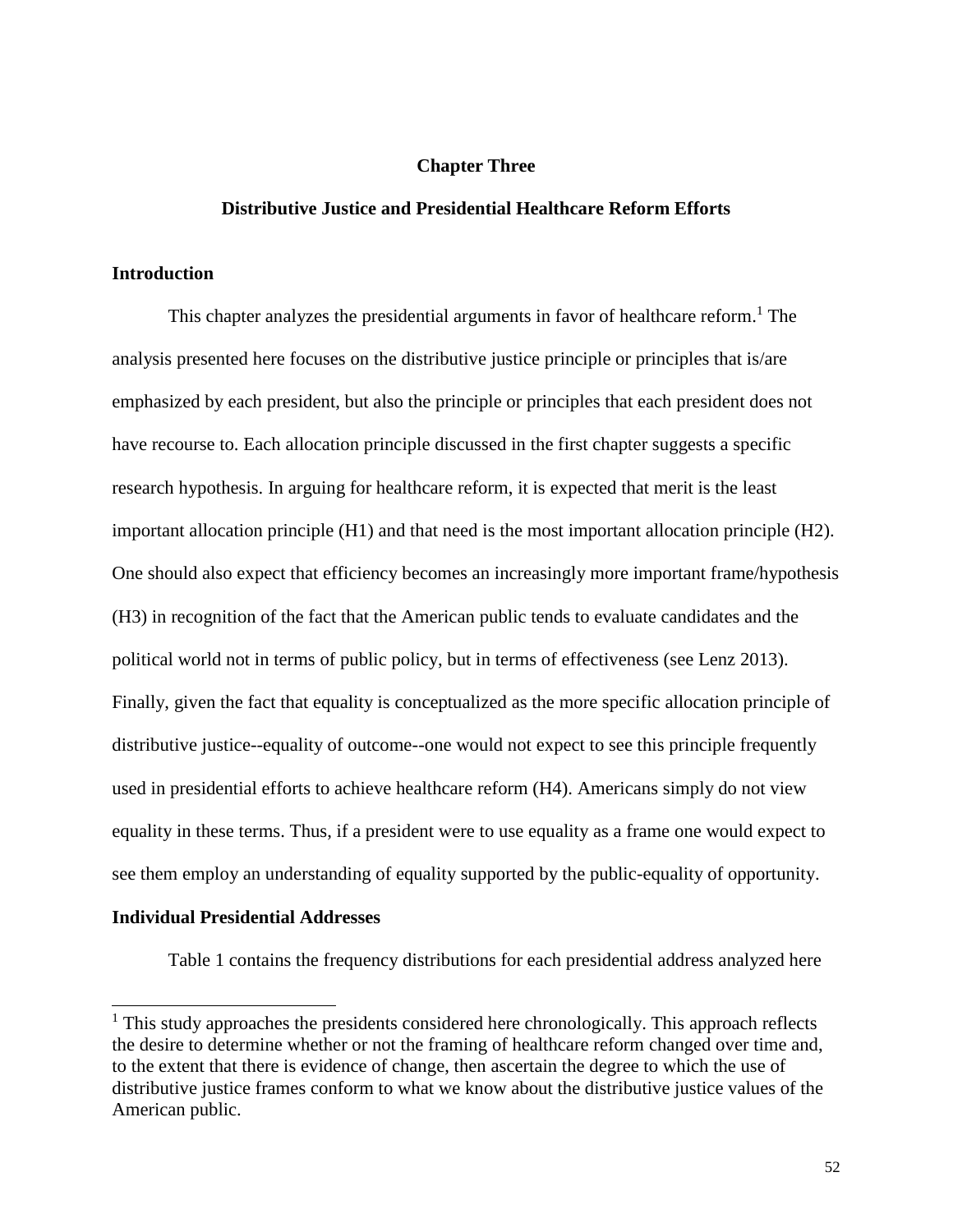for each of the four allocation principles. The bottom section of the table also contains frequency distributions for the various ways equality can be conceptualized. Analysis of FDR's framing of healthcare reform provides support for the first two hypotheses. FDR makes only a single reference to merit and need is by far the principle he has the greatest recourse to (46%). The emphasis on need is consistent with how the public views distributive justice so FDR's frame is partially correct. He gets things wrong, however, in making equality his second most important allocation principle which does not support the fourth hypothesis. 37% of the frames used by FDR are to equality and of these 53% are to equality of outcome. FDR hardly has recourse to efficiency and, as argued here, one would expect efficiency to replace merit as the second allocation. Thus, there is no empirical support for the third hypothesis.

| <b>Table 1: Allocation Principles in Presidential Addresses</b> |            |               |            |              |                |           |  |  |  |  |
|-----------------------------------------------------------------|------------|---------------|------------|--------------|----------------|-----------|--|--|--|--|
|                                                                 | <b>FDR</b> | <b>Truman</b> | <b>LBJ</b> | <b>Nixon</b> | <b>Clinton</b> | Obama     |  |  |  |  |
| <b>Allocation Principle</b>                                     |            |               |            |              |                |           |  |  |  |  |
| Need                                                            | 19 (46%)   | 81 (55%)      | 24 (75%)   | 43 (32%)     | 35(19%)        | 43 (39%)  |  |  |  |  |
| Efficiency                                                      | 6(15%)     | 21(14%)       | 2(6%)      | 42 (31%)     | 95 (52%)       | 55 (51%)  |  |  |  |  |
| Merit/Equity                                                    | $1(2\%)$   | 3(2%)         | $0(0\%)$   | 16(12%)      | 22(12%)        | $1(1\%)$  |  |  |  |  |
| Equality                                                        | 15 (37%)   | 43 (29%)      | 6(19%)     | 33 (25%)     | 32 (17%)       | $10(9\%)$ |  |  |  |  |
|                                                                 |            |               |            |              | 184            | 109       |  |  |  |  |
| Total                                                           | 41 (100%)  | 148 (100%)    | 32 (100%)  | 134 (100%)   | $(100\%)$      | $(100\%)$ |  |  |  |  |
|                                                                 |            |               |            |              |                |           |  |  |  |  |
| <b>Types of Equality</b>                                        |            |               |            |              |                |           |  |  |  |  |
| Outcome                                                         | 8(53%)     | 28 (65%)      | 5(83%)     | 18 (55%)     | 26(81%)        | $5(50\%)$ |  |  |  |  |
| Right                                                           | 5(34%)     | 5(12%)        | $0(0\%)$   | $0(0\%)$     | 6(19%)         | $0(0\%)$  |  |  |  |  |
| Opportunity                                                     | $0(0\%)$   | 9(21%)        | 1(17%)     | 14 (42%)     | $0(0\%)$       | $1(10\%)$ |  |  |  |  |
| Partnership                                                     | 2(13%)     | $1(2\%)$      | $0(0\%)$   | 1(3%)        | 0(0%0)         | $4(40\%)$ |  |  |  |  |

The results for Truman add additional support for the first and second hypotheses. Merit is the least important principle for Truman (3%) and need is definitely the most important principle (55%). With regard to efficiency, Truman paints the same picture as FDR and Truman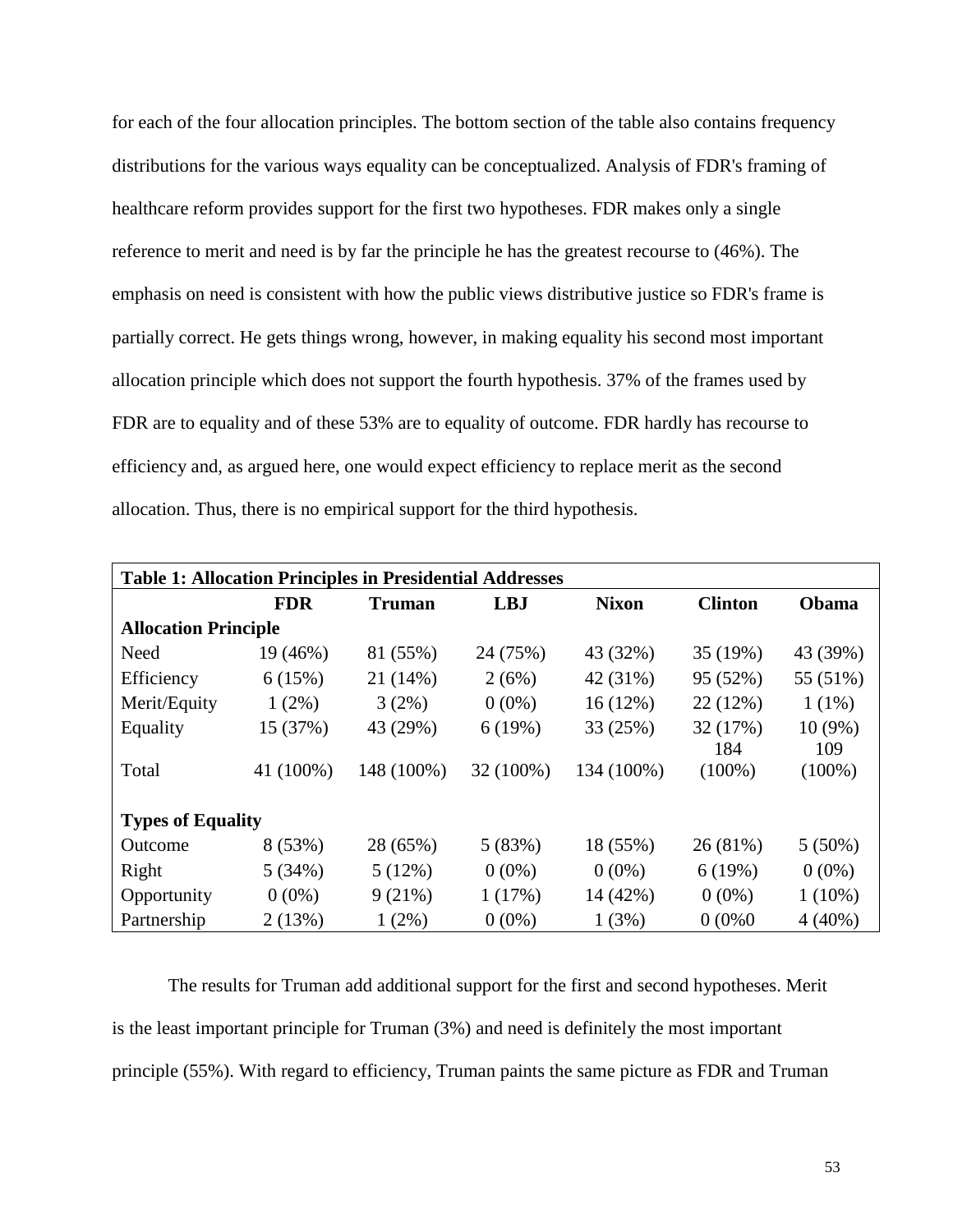follows FDR in making the mistake of having equality as the second most important principle (29%) which does not support the fourth hypothesis. Closer inspection of Truman's use of equality shows that 65% of the time he uses equality in terms of equal outcomes and 12% of the time he speaks in terms of healthcare as an equal right. This means that 77% of his appeals to equality are couched in such a way as to lose support amongst the American people. This being said, Truman does try to frame equality in terms of the equality of opportunity (21%), but even with this being said he would have been better off to not employ equality at all as an allocation principle of distributive justice for the policy area of healthcare reform policy legislation.

The results for Johnson to continue the trend of providing support for the first two hypotheses are presented next. Johnson makes no references to merit and 75% of all his references to distributive justice are to need. Johnson's lack of recourse to efficiency (6%) goes against the American public's expectations regarding their views of distributive justice as does the fact that he uses equality 16% of the time. In referencing equality, 83% of the time he speaks of equality of outcome and he makes only a single reference to equality of opportunity. Johnson's framing efforts, like those of FDR and Truman, are not consistent with the values of the American public. This, in part, explains why Johnson was unable to follow up his success in passing Medicare and Medicaid. With regard to the development of comprehensive healthcare legislation that would spur forward the process of creating universal healthcare coverage for all American citizens, Johnson seems guilty of oversimplification by emphasizing need almost exclusively. While need is important, experimental research on distributive justice allocation principles and norms shows that people think about distributive justice in more nuanced ways where they often combine multiple principles and that these principles vary by policy area (see Miller 1999; Elster 1995; Frohlic and Oppenheimer 1992; Scott et al. 2001). Had Johnson been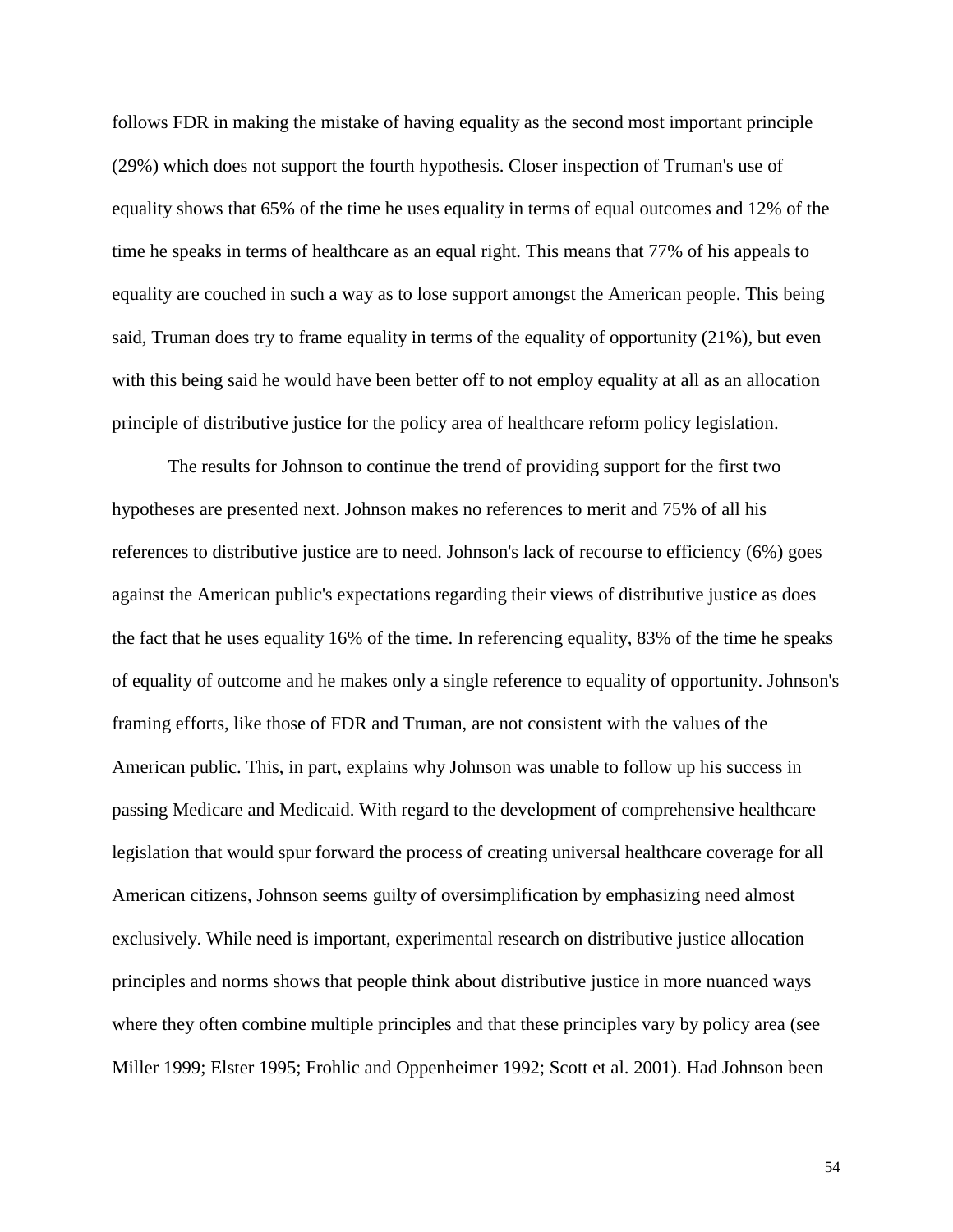able to capture this concept in his efforts to frame healthcare reform he might have been successful.

Merit remains the least important principle for Nixon (12%) and need is still the most important principle (32%). Here, one finally finds support for the hypothesis that efficiency will replace merit in how the argument for healthcare reform should be framed. Closer inspection of Nixon's speech itself contains multiple passages where Nixon connects need and efficiency. Nixon (1974) states, "Only with effective cost control measures can States ensure that the citizens receive the increased health care they need and at rates they can afford." Based on these findings, Nixon's frame comes the closest to the mirroring the preferences of the American people. So, where does Nixon's frame go wrong? The answer to this question seems to be his recourse to equality (25%). The rate that Nixon has recourse to this concept is almost at the same level as his references to need (32%) and efficiency (31%). Thus, Nixon essentially makes a three-pronged argument in favor of healthcare reform. While Nixon smartly employs equality of opportunity (42%), the dominant understanding of equality used by Nixon remains equality of outcome (55%). Nixon would have been far better served to exclusively use equality of outcome or to drop any reference to equality all together.

The results for Clinton paint quite the interesting picture for his prospective take on devising comprehensive healthcare reform. While merit remains the least important allocation principle (12%), Clinton's rhetoric moves in a highly unanticipated direction as he only uses need 19% of the time! Not only does this fact contradict the public's view of distributive justice, but it ultimately seems strange and contradictory in that establishing need is the logical foundation of an argument for healthcare reform itself. If there is no recourse to the distributive justice allocation principle of need, then the question remains as to why it is that reform is necessary in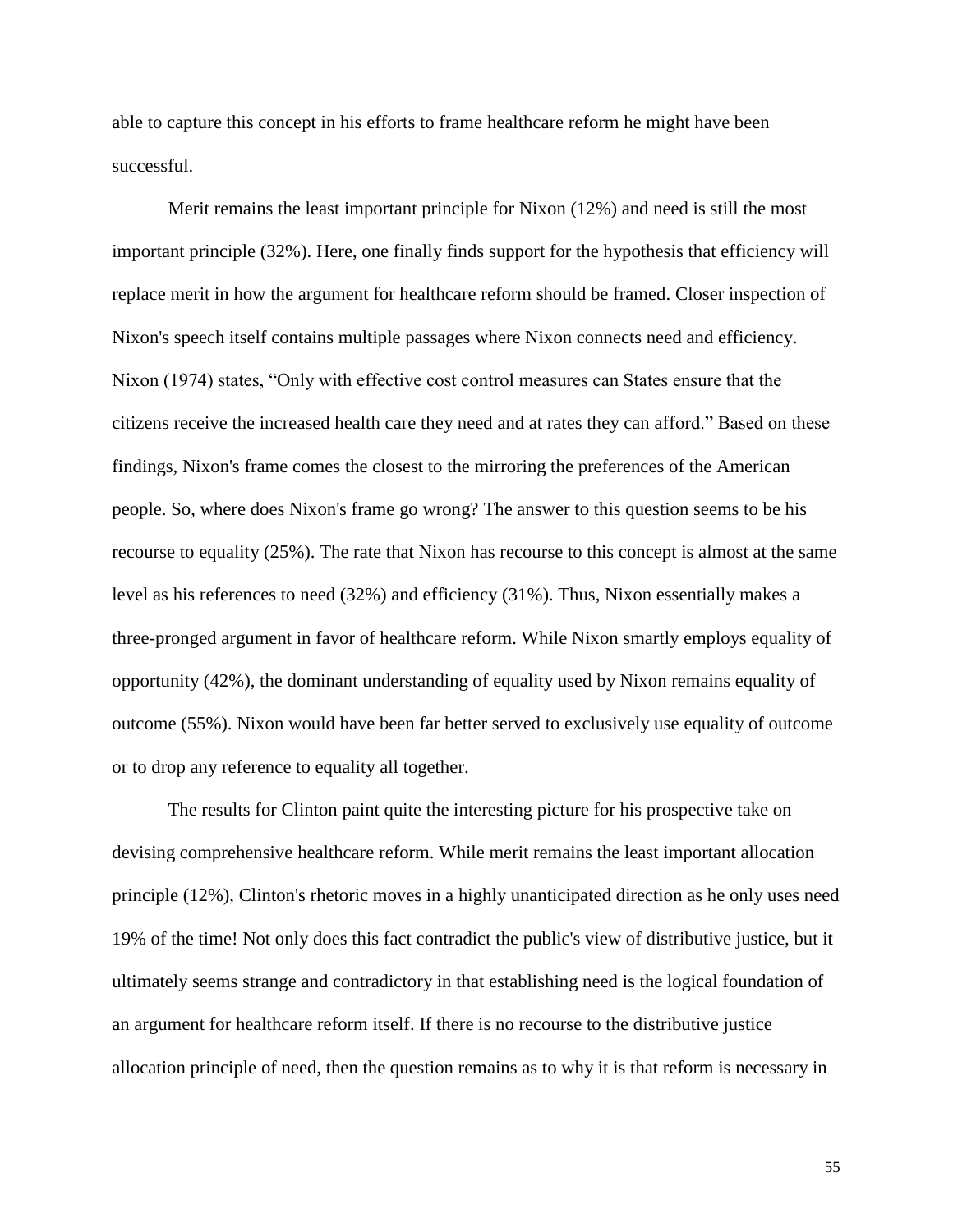the first place? Clinton does provide support for the third hypothesis as he has recourse to efficiency 52% of the time and he continues the trend of not supporting the fourth hypothesis as well by employing equality 17% of the time with 85% of these references to equality of outcome. The efficiency results are striking. While one expects efficiency to have increased importance, it is a bit surprising to see it as the most important principle. While this does suggest that politicians recognize that the public evaluates things based primarily on a performance criterion, one would not expect the total abandonment of ethical criteria in arguing for healthcare reform. The fact that Clinton does this is suggested by the fact that his combined use of the two most relevant ethical principles available to him (need and equality) is 16% less than his use of efficiency. These results suggest that the way Clinton framed healthcare reform worked against him. He correctly recognizes the importance of efficiency, but seems unclear as to how to successfully to expand and complete this policy frame.

Finally, the results for President Obama provide empirical support for the more general argument made here; that Obama was able to pass healthcare reform because he framed his argument for reform in terms consistent with the public's views on distributive justice. Merit continues to be the least important principle (1%) and, unlike Clinton before him, Obama strikes a better balance between need (39%) and efficiency (51%). Not only does this provide support for the second and third hypotheses tested here, but this combination of allocation principles accords with the preferences of the American public. That Obama was successfully able to capture the values of the American people in his framing of healthcare reform is also suggested by equality's lack of importance in his framing efforts. Only 9% of Obama's use of distributive justice allocation principles refer to equality (by far the lowest of any of the six presidents looked at here) and while 50% of these are to equality of outcome the infrequency of these references is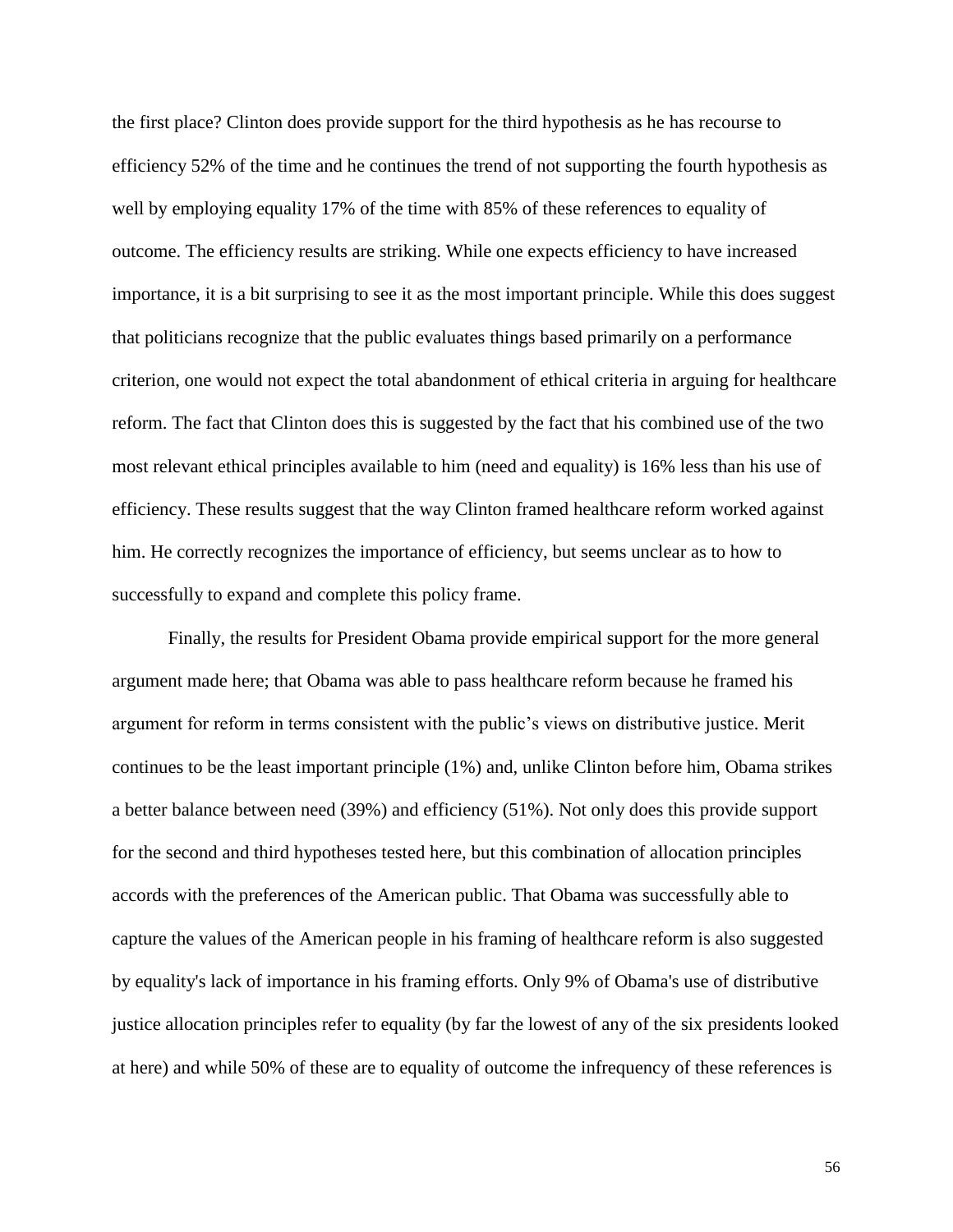important. Additionally, like Nixon, who ultimately sought to balance equality of outcome via recourse to equality of opportunity, Obama's use of equality of solution frames (40%) represents an important contribution to his efforts to pass healthcare reform. Previously, FDR, Truman, and Nixon had all spoken of the fact that the American people, Republicans, Democrats, the insurance industry, and healthcare professionals working in the healthcare sector are all equal partners in solving the problems of healthcare in America. By providing this understanding of equality of partnership, rather than merely a greater emphasis on the general distributive justice allocation principle of equality with greater weight than previous presidents, Obama effectively uses this rhetorical tool-the breakup of the policy monopoly used by the AMA-to efficiently combat previous reform efforts. This is evident when Obama (2009) speaks of reform efforts being "supported by an unprecedented coalition of doctors and nurses; hospitals, seniors' groups, and even drug companies -- many of whom opposed reform in the past." Thus, one not only sees here evidence showing that Obama's framing of healthcare reform is the most consistent with the preferences of the American people, but that he is able to add something new to the issue frame (equal partners is equal to finding a solution) that serves the political purpose of releasing the AMA's strangle hold on this issue area.

#### **Comparative Analysis of Allocation Principles**

Having shown that Obama's efforts to frame healthcare reform are the closest to the preferences of the American people, one is provided with a clear sense of why he succeeded where previous presidents failed in their attempts to pass and officially enact comprehensive healthcare reform. Additional insight into this conclusion is provided by comparing each allocation principle across all six presidents' data, which can be found by reading across Table One. Doing so provides additional support for the argument made here.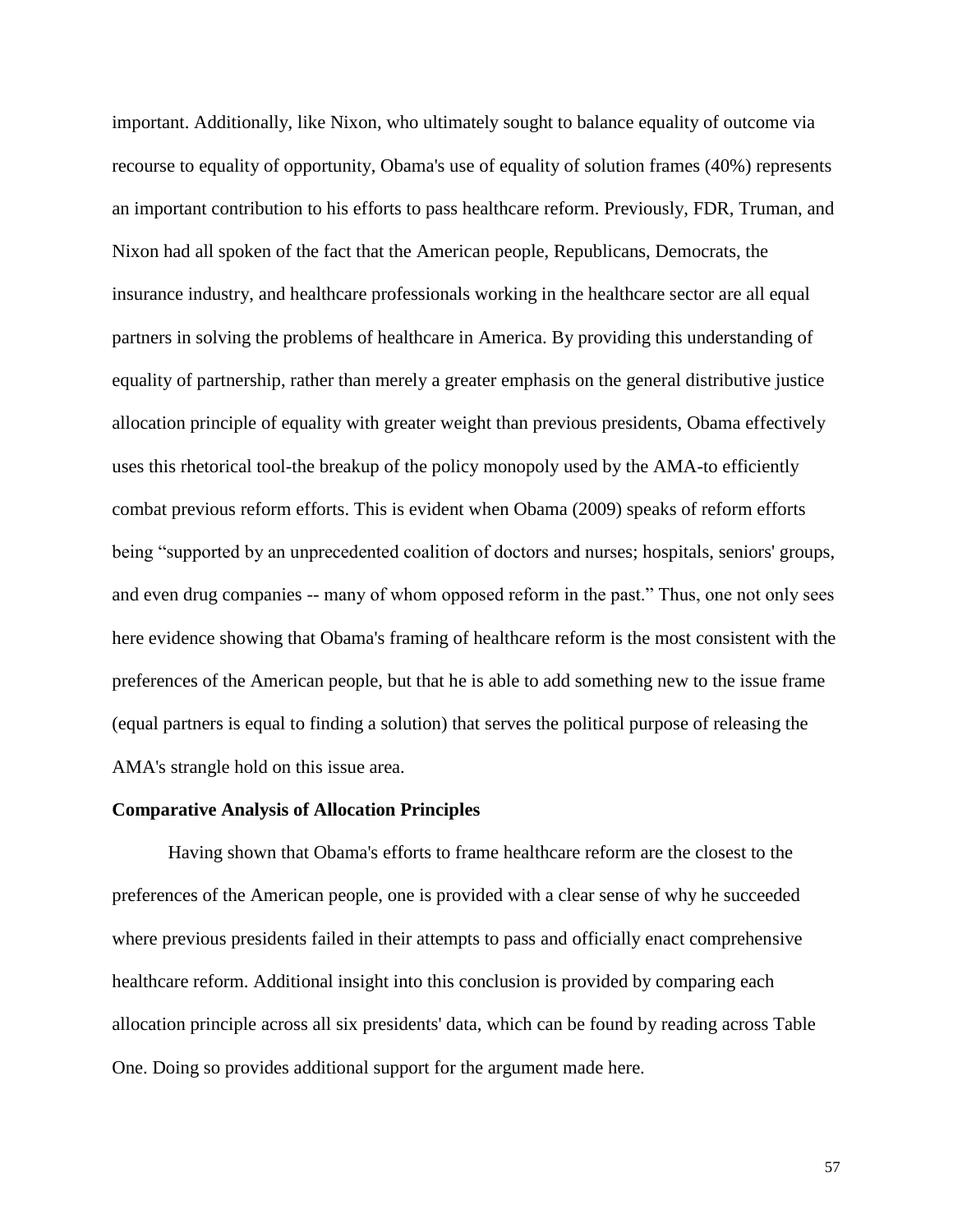The first research hypothesis is that merit will be the least important allocation principle and the results show this to be the case for each president. This idea is not emphasized by FDR, Truman, Johnson, and Obama; merit is only used with any frequency by Nixon (12%) and Clinton (12%). Instead of arguing that greater government involvement will improve the quality of healthcare in America, inspection of their use of merit shows both presidents attempting to use the connection between merit and excellence to decrease their intense and well-documented opposition of the AMA and others to healthcare reform. Nixon (1974), for example, speaks of sharing the costs of healthcare between the "employer and employee on a basis which would prevent excessive burdens on either." Similarly, Clinton (1993) argues "We're blessed with the best health care professionals on Earth, the finest health care institutions, the best medical research, the most sophisticated technology. My mother is a nurse. I grew up around hospitals. Doctors and nurses were the first professional people I ever knew or learned to look up to. They are what is right with this health care system. But we also know that we can no longer afford to continue to ignore what is wrong."

Through the presidency of Nixon need was the most important allocation principle which accords with the second research hypothesis. While FDR, Truman, Johnson, and Nixon all emphasized need, they all appeared to struggle to find that second principle to connect need to, with the principle of merit not an option available to them to connect with as a principle. Both FDR and Truman try to balance need with equality but this only leads to confusion as political theorists working in the field of distributive justice recognize the similarity between need and equality (see Miller 1999, 203-230; Stone 2002). Thus, this confusion leads to a muddled public message which undermines reform efforts. Nixon begins the process of identifying the allimportant second principle as he makes efficiency his second most important principle (31%)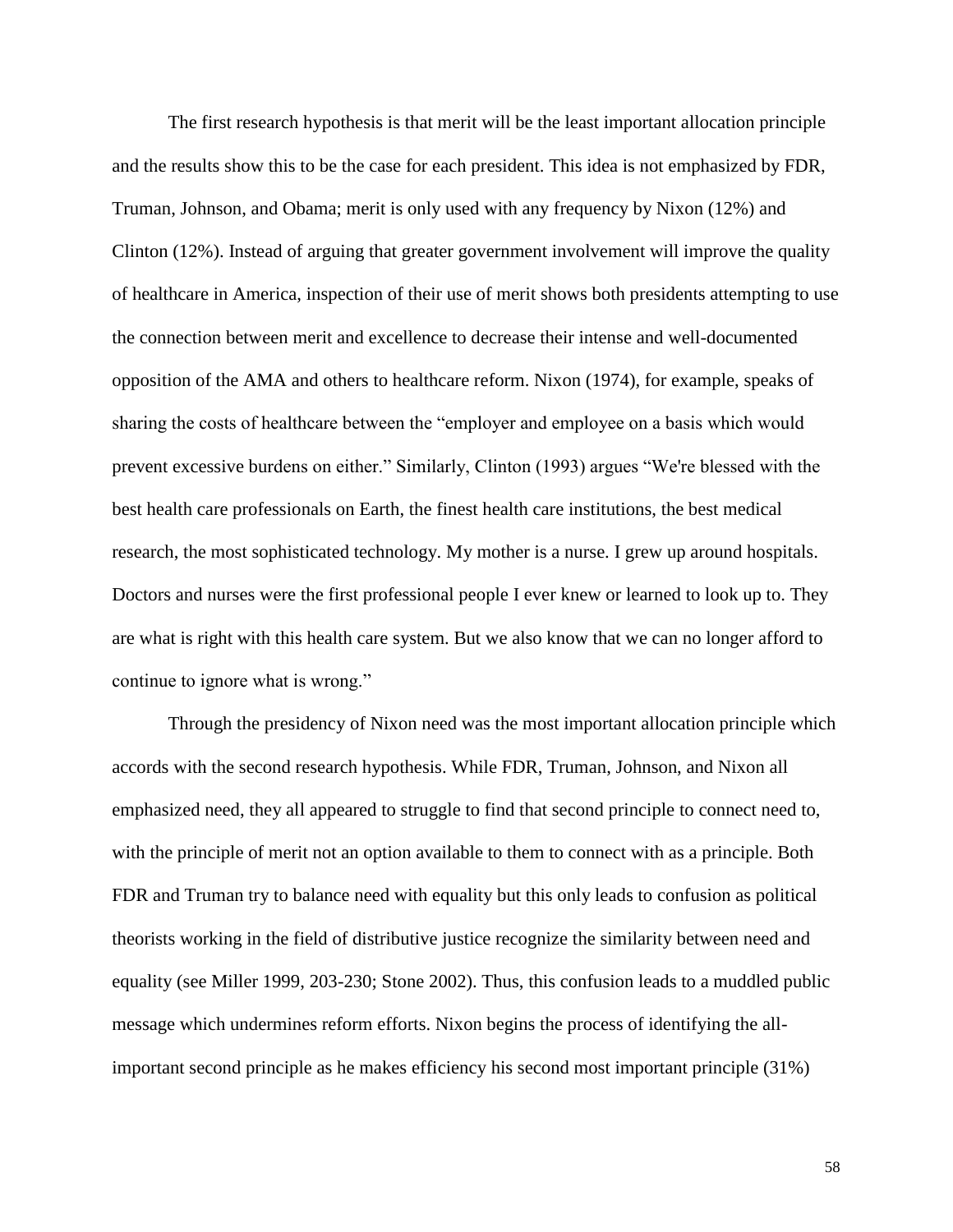thus establishing the ascendancy of efficiency as an important allocation principle in accordance with the third hypothesis. The problem with Nixon's message, despite his efforts to appeal to equality of opportunity, is that he incorporated equality as a third allocation principle (25%). While Americans' understanding of distributive justice is complex, it is not that complex.

As already indicated, Clinton's framing efforts all seem to run counter to the positions held by the American people. Not only does Clinton not emphasize the principle of need (19%), but ultimately Clinton is unable to balance his appeals to efficiency with any normative allocation principle of distributive justice. Relying almost exclusively on efficiency, Clinton opens his argument for reform to the criticism that greater government involvement in any aspect of life runs counter to much of the argument for efficiency (see Tomasi 2012; Hayek 1976). Thus, when reform opponents argue that government involvement produces greater inefficiency Clinton is unable to adequately respond to this line of criticism as he did not give himself another principle he could use to deflect this line of criticism. It seems that Obama learned from the mistakes of past reform efforts. Following Nixon and Clinton, Obama emphasized efficiency. Unlike Clinton, who ignored the principle of need, Obama seems to have had to maintain an ideal balance between the principles of efficiency and need in accordance with the American public's viewpoints regarding the allocation principles of distributive justice. Unlike FDR, Truman, and Johnson, Obama gives little attention to equality and when he does speak in terms of equality he is able to use this concept to undercut arguments against reform.

### **Conclusion**

Jacobs and Skocpol (2012) remind one that there are numerous factors that explain why President Obama was successfully able to pass healthcare reform. This study shows that one of these key factors was President Obama's use of language. When compared to the framing efforts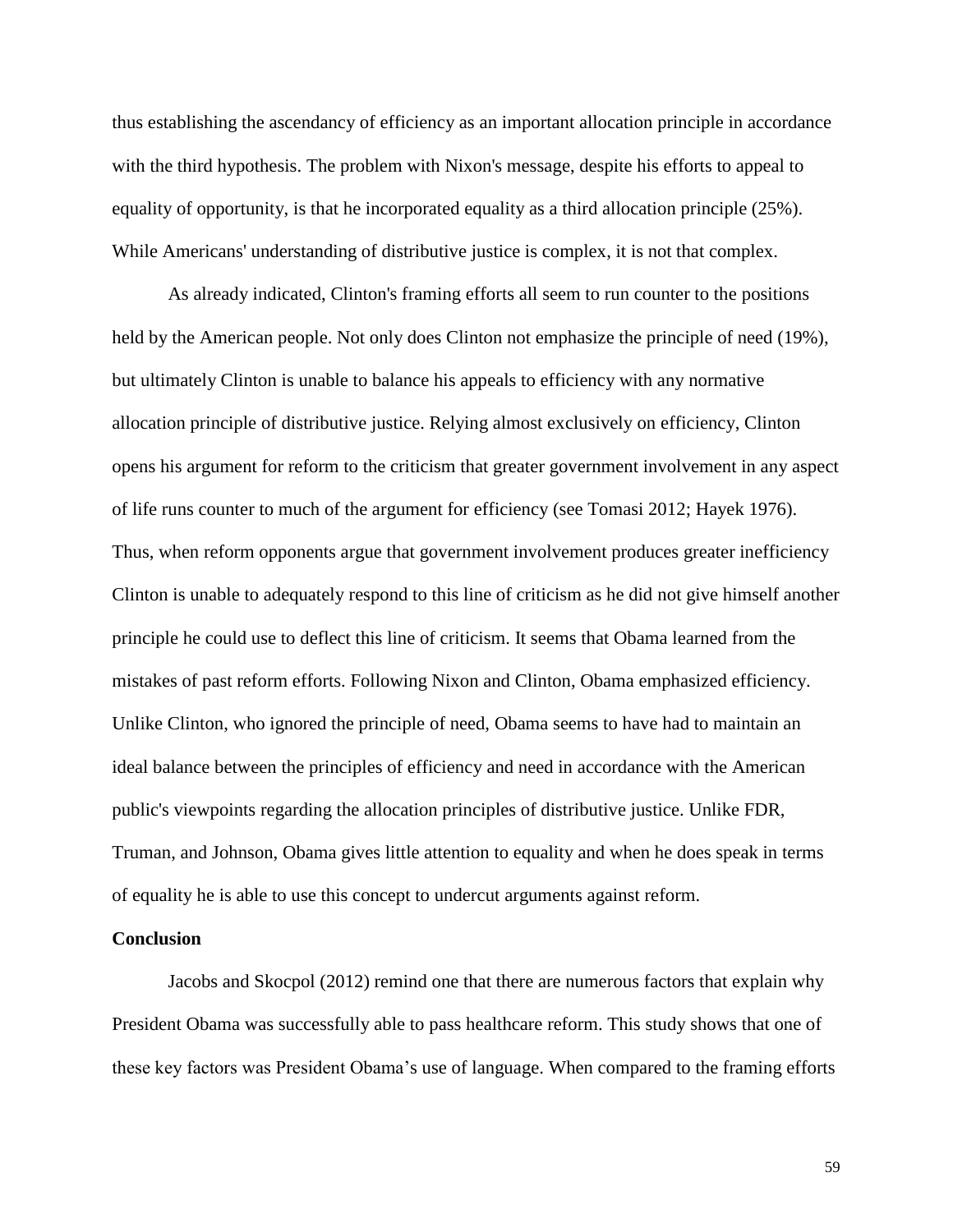of previous presidents who sought, unsuccessfully, to enact healthcare reform, the framing efforts of President Obama stand out. Presidents Roosevelt, Truman, Johnson, and Nixon all recognized the centrality of framing reform in terms of need, but they failed to recognize the nuanced view of distributive justice held by the American people. Roosevelt, Truman, and Johnson all employed equality of outcome in their issue frames and this value is definitely not consistent with the preferences of the American people. In fact, one of the conclusions of this chapter is that presidents use equality of outcome as an allocation principle to their peril.

Instead of marrying need and equality, presidents would be better served to combine need with a performance measure like efficiency. Nixon begins to do this, but it is President Clinton who first emphasizes efficiency in his framing of healthcare reform. The problem with Clinton's efforts, however, is that he relies almost exclusively on efficiency. By neglecting need, Clinton effectively undermines his own efforts at healthcare reform. Ultimately, President Obama strikes the right balances between appeals to normative principles (need) and framing healthcare reform in terms of performance (efficiency).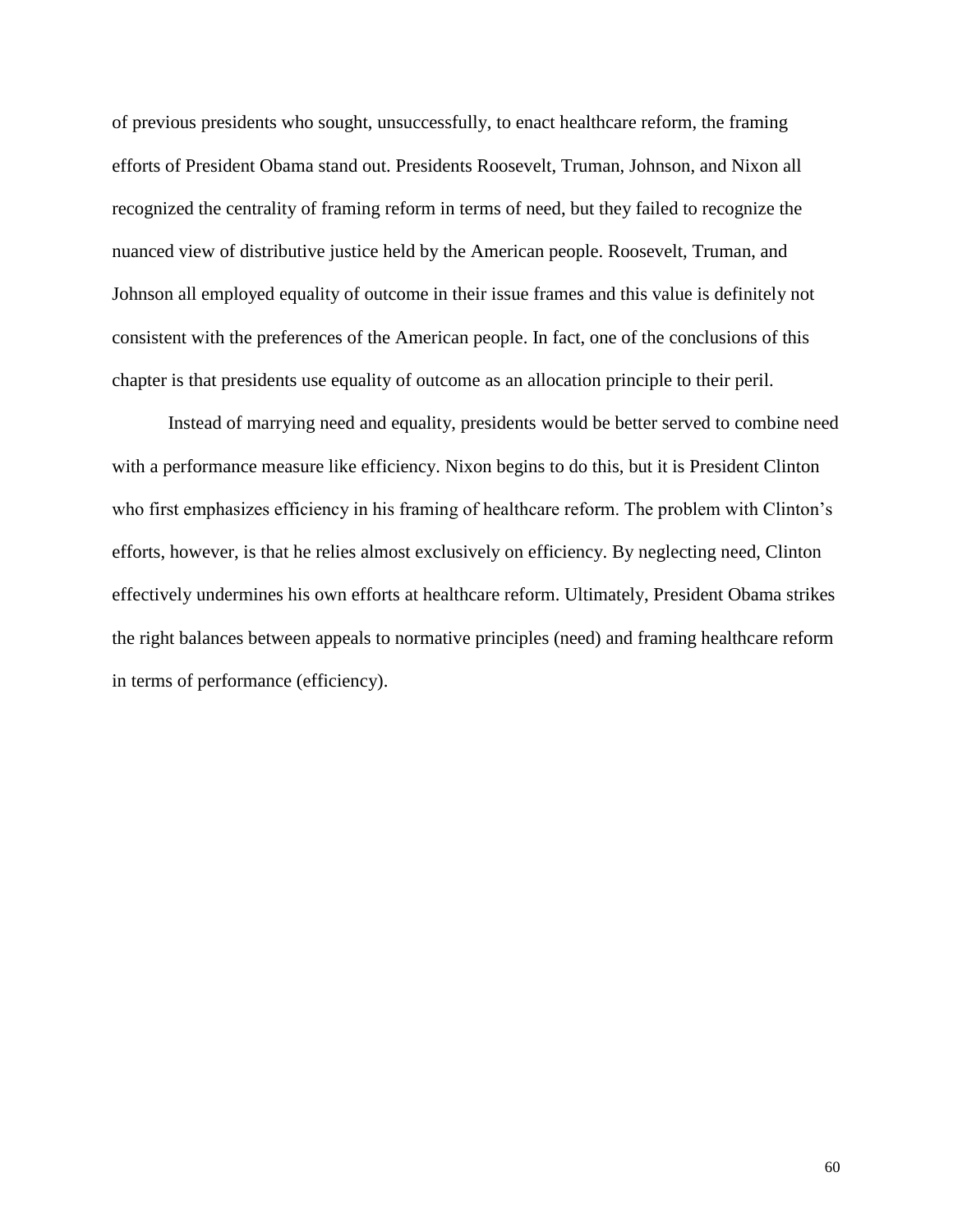#### **Chapter Four**

# **Republican Opposition to Healthcare Reform: Opposition Framing of the Clinton and Obama Reform Efforts**

# **Introduction**

The results and argument of the previous chapter suggests that President Obama was successfully able to pass healthcare reform because he framed his healthcare reform efforts using distributive justice principles that resembled America's understanding of distributive justice. Previous presidents framed healthcare reform using the primary allocation principle of need, while President Obama used multiple allocation principles in combination to frame his healthcare reform efforts. In particular, President Obama's recourse to both need and efficiency (which serves as a performance criteria) differentiates his from previous, unsuccessful frames. The Obama frame succeeds, in part, because it does a better job of capturing the distributive justice preferences of the American public.

In relying heavily on efficiency, Obama follows the example of Richard Nixon who was the first president to use efficiency as a distributive justice principle in his framing of healthcare reform. Obama's ability to successfully employ efficiency as an aspect of his frame of healthcare reform also raises an interesting question when one compares the Obama and Clinton frames. Like Obama, Clinton liberally used efficiency as a distributive justice principle in his healthcare reform efforts. Clinton's efforts failed, though, as he primarily relied on the principle of efficiency in framing his healthcare reform efforts while not using need as a distributive justice principle. President Obama, unlike previous presidents, invoked both normative and performance principles like need and efficiency, as well as sound political language and rhetoric and effective leadership, to ensure that his healthcare reforms were passed. This is, however, only half of the picture as the argument and analysis focuses only on the arguments in favor of healthcare reform.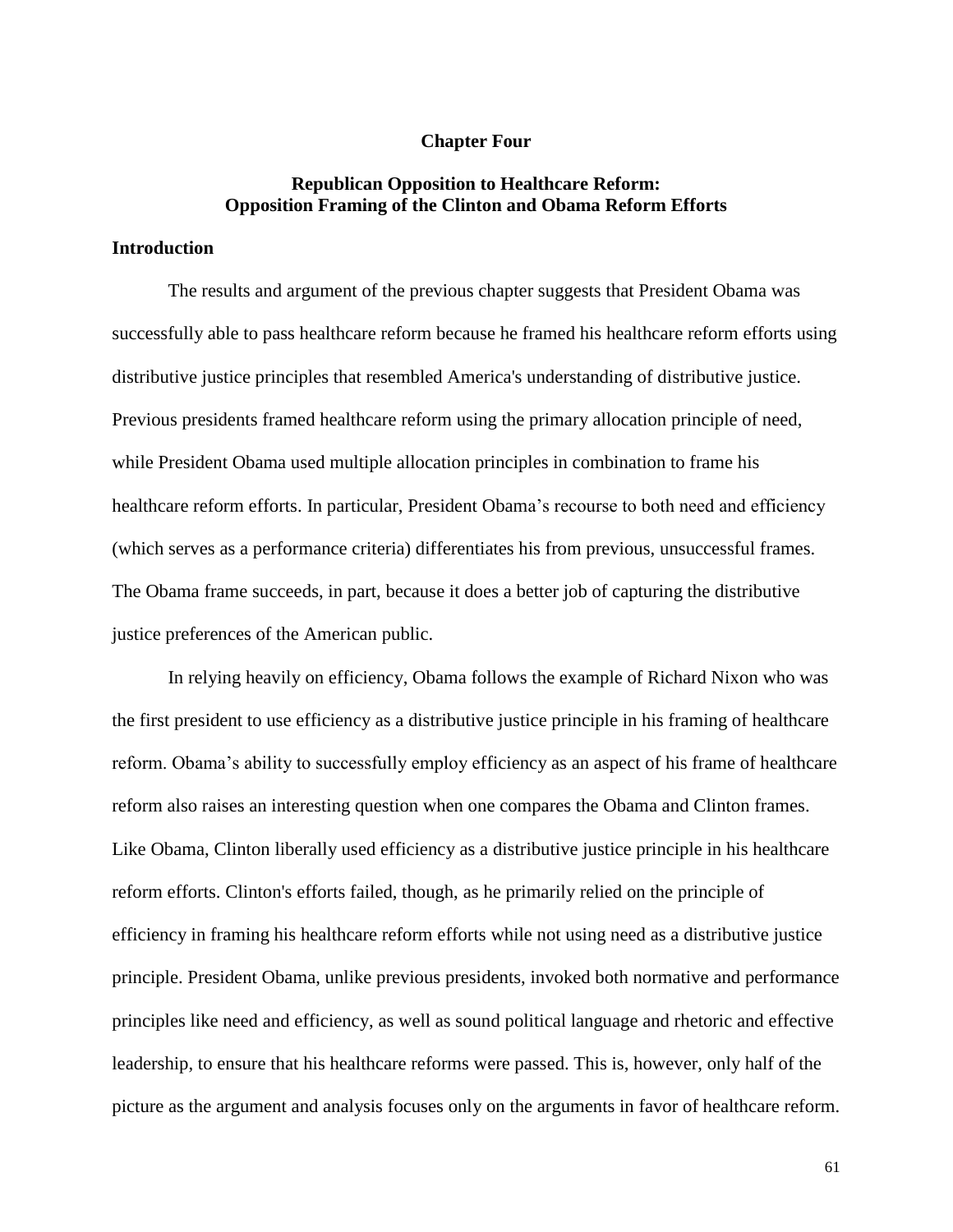In order to more fully understand the results from the previous chapter, it is necessary to have some sense of how opposition to healthcare reform was framed. The arguments in favor of healthcare reform analyzed in the previous chapter did not occur in a political vacuum. Opponents of healthcare reform anticipate arguments in favor of reform, respond to particular frames, and adjust their own frames in an effort to defeat reform efforts. That Republicans thought in these terms is suggested by William Kristol, who opposed Clinton's reform efforts. He writes: "These four pages are an attempt to describe a common political strategy for Republicans in response to the Clinton health care plan. By examining the president's own strategy and tactics, this memo suggests how Republicans might reframe the current health care debate, offer a serious alternative, and, in the process, defeat the president's plan outright" (Kristol 1992). In short, Kristol offers Republicans a frame and a political strategy for defeating President Clinton's healthcare reform efforts. By examining Clinton's tactics and strategy, it becomes possible for Republicans to first defeat the President and, second, develop and pass a healthcare reform package of their own. As the history of healthcare reform in the United States makes clear, opposition to reform efforts have won the political battle every time except one. Thus, it is important to consider how opponents of healthcare reform have framed the issue. In particular, one is interested in three questions: 1) Do opponents of healthcare reform employ distributive justice principles in their frames?; 2) If so, how do they employ these frames?; and 3) Is their use of distributive justice principles consistent with the values of the American public?

This chapter focuses on Republican opposition to the healthcare reform efforts of Presidents Clinton and Obama. In addition to the questions just mentioned, this chapter also considers the question of whether or not there evidence of a change in how Republicans framed their opposition? This question is important given the different outcomes of their opposition. If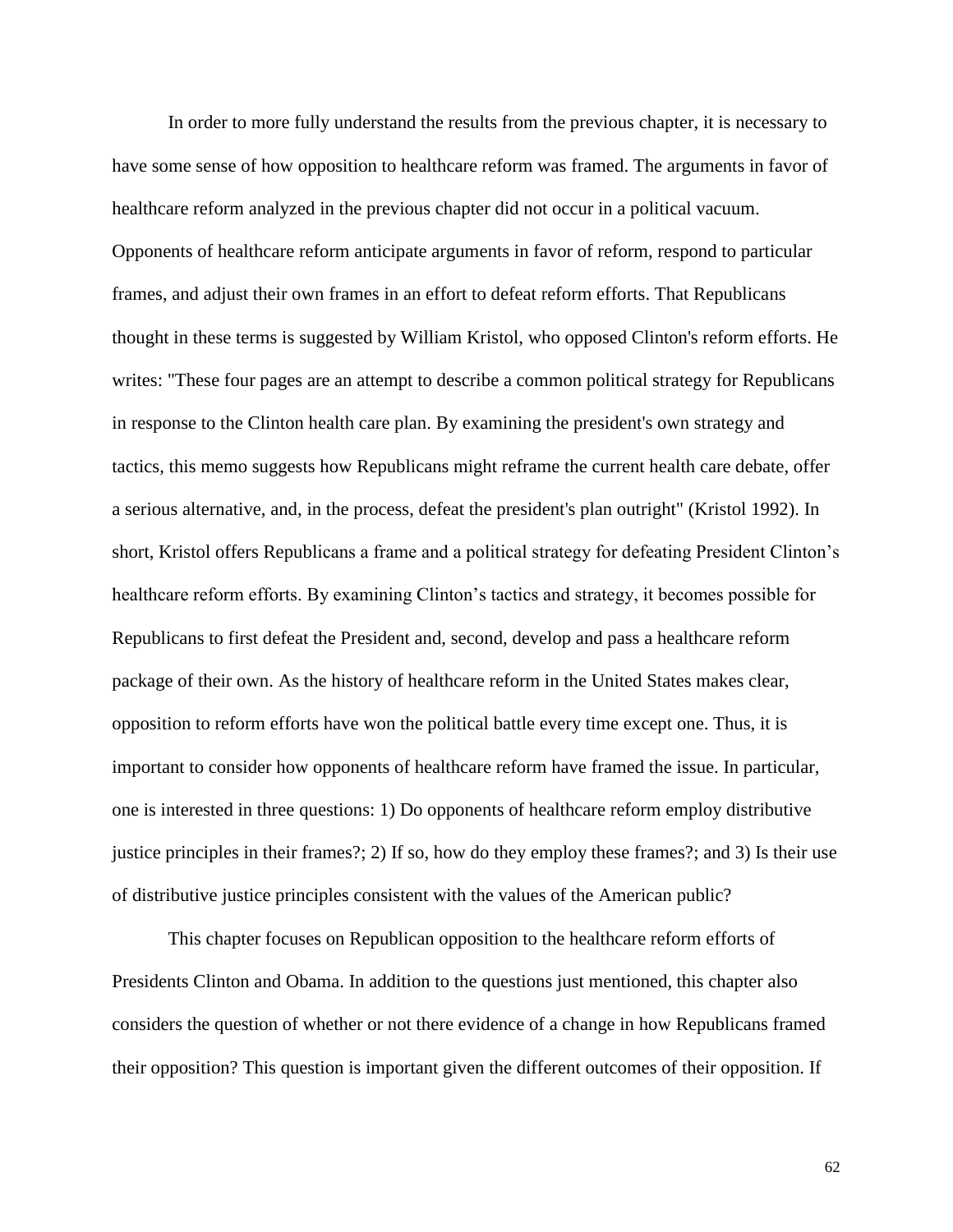there is evidence of a change in how Republicans framed their opposition, does this help one to understand why Clinton's reform efforts failed whereas Obama's succeeded? Finally, given what we know about the differences between the Clinton and Obama frames, does the evidence presented here support the possibility that one of the reasons Obama was able to pass healthcare reform and Clinton was not is because he did a better job of framing the issue than Republicans.

#### **Data and Hypotheses**

This chapter uses the operational definitions of need, efficiency, merit, and equality employed in the previous chapter and applies the same methodological approach to the Republican opposition considered in this chapter. In particular, this chapter focuses on three examples of Republican opposition. In opposition to the Clinton healthcare reform efforts, William Kristol's "Defeating President Clinton's Health Care Proposal" published by the Project for a Republican Futre (1993) was selected. William Kristol is a conservative political analyst and commentator who is the chief editor of the *Weekly Standard*, an influential magazine that is geared towards a conservative political audience. The purpose of Kristol's memo is to examine Clinton's healthcare policy and then reframe Clinton's healthcare plan by creating a healthcare strategy which is more aligned with how Republicans believe healthcare legislation should be written. Two items were selected to gauge Republicans' response to President Obama's argument for healthcare reform. A memo titled "Healthcare Memo" put out by the conservative Heritage Foundation was selected as was Representative Charles Boustany's (R-LA) official Republican response to President Obama's healthcare address analyzed in the previous chapter. The Heritage Foundation is a conservative Washington, DC based think tank which has had had a major influence in drafting scholarship on conservative public policies since the presidency of Ronald Reagan. Heritage Foundation scholarship is very influential in conservative policy circles.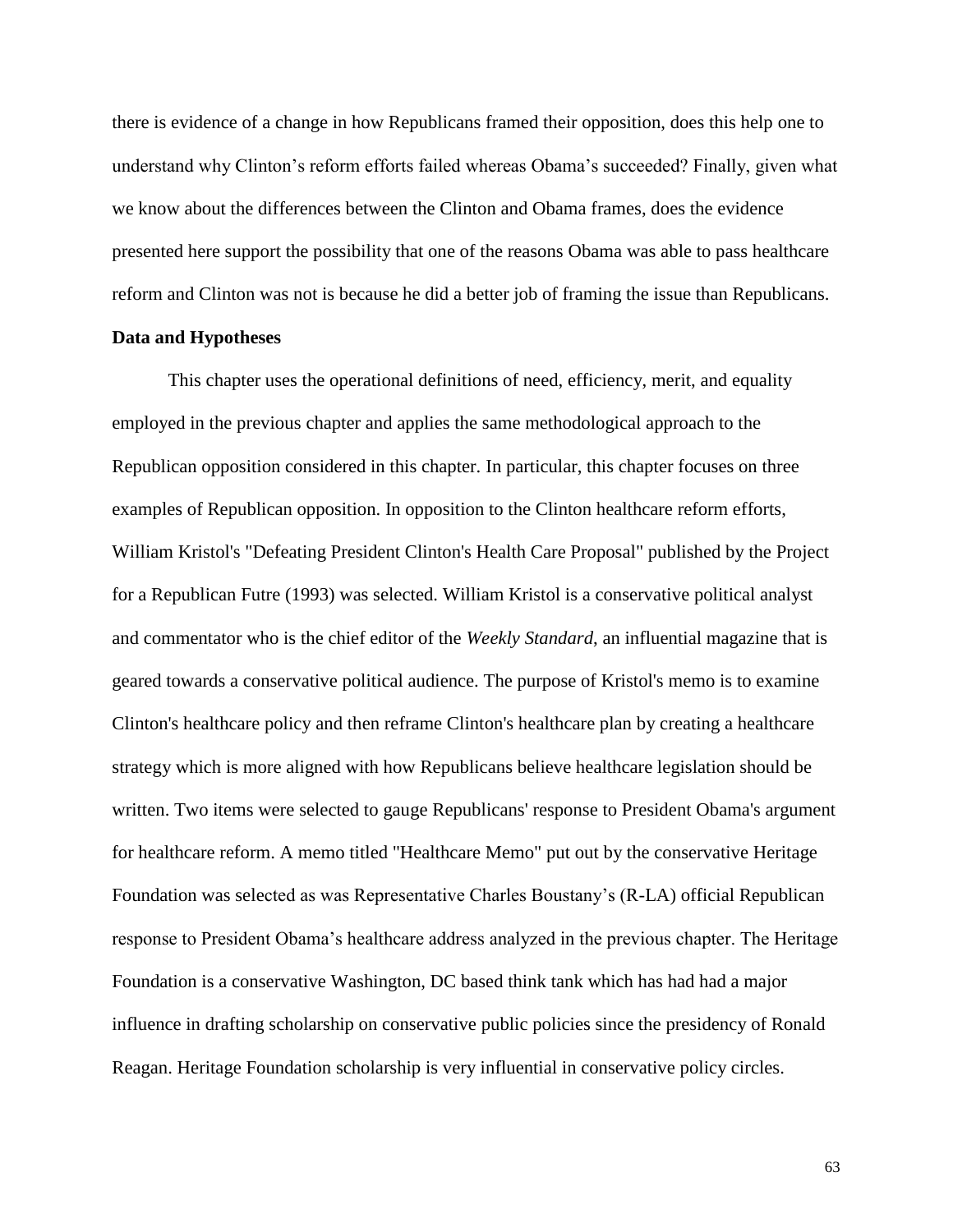Charles Boustany is a representative of Louisiana's Third Congressional District. Prior to serving in Congress, Representative Boustany was a renowned heart surgeon in the area.

As with the presidential addresses analyzed in the previous chapter, each of these items was content coded for how they framed the issue of healthcare reform by the author and an outside reader. Having two coders compare their respective results ensures the accuracy of the coding process in terms of whether or not a relevant piece of text should be coded and, if it should be coded, what allocation principle it should be coded as. Every individual reference to a particular allocation principle is counted as a single frame which allows for the counting of multiple frames within a single sentence. The more a particular allocation principle is employed in opposition to healthcare reform indicates that the particular principle is more salient to opposition frames provided by Republicans.

Four research hypotheses, one for each of the distributive justice allocation principles, are tested in this chapter. In terms of need, Republicans will not emphasize the allocation principle of need as they are generally opposed to reforming healthcare. To the extent that they do employ need as an issue frame, one would expect that need is connected to policy recommendations that are minor in nature and that do not require a reworking or rethinking of healthcare in the United States as it currently exists. In terms of efficiency, one would expect this to be the most important frame for Republicans. In particular, one should expect Republicans to frame the reform efforts of Clinton and Obama in terms of inefficiency. Republicans should have recourse to the tried and true argument that government controlled policies are inherently inefficient and that healthcare consumers would be better served by either making all healthcare decisions themselves or, to the extent that government must be involved, that the states are more likely to provide efficient reform. In terms of merit/equity, one would expect Republicans to emphasize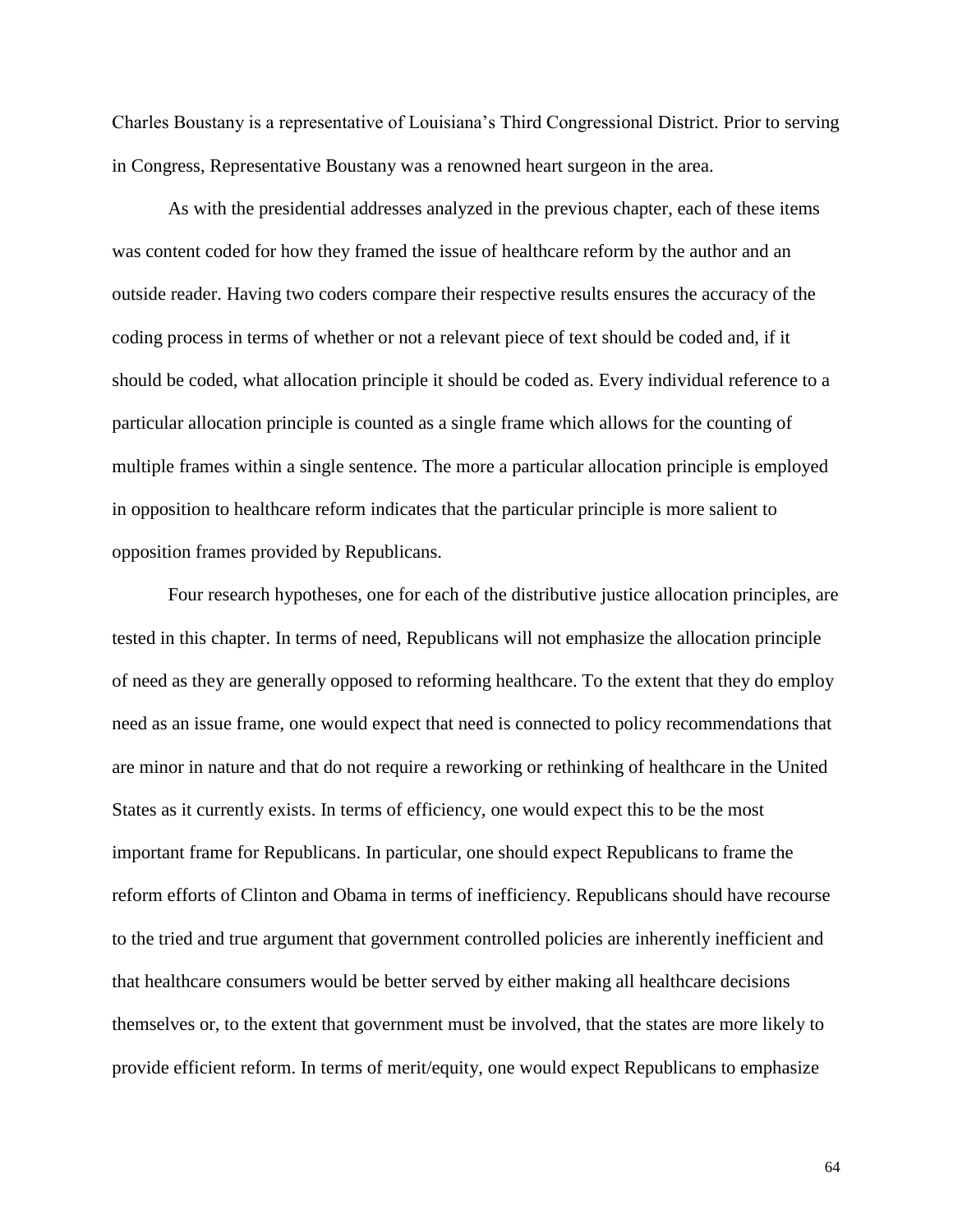merit in their opposition to Clinton and Obama. One expects that Republicans would use this principle to argue that the proposed reforms would undermine the quality of healthcare provided under the current system in the United States. In terms of equality, one would not expect Republicans to emphasize equality as the requirements of equality are in tension with the expectation that they will emphasize merit. The latter point recognizes the justness of unequal distributions whereas the former point explicitly rejects this. To the extent that one finds Republicans to have any recourse to equality, one would expect that they would employ the logic of the equality of opportunity following the lead of President Nixon.

## **Analysis**

 The coding results for Republican opposition to the healthcare reform efforts of Presidents Clinton and Obama are presented in Table One. The analysis presented here proceeds chronologically in order to determine if there is a shift in how Republicans framed their opposition.

#### R*epublican Opposition to Clinton*

| <b>Allocation Principle</b> | <b>Kristol</b> | <b>Heritage</b> | <b>Boustany</b> | <b>Total</b> |
|-----------------------------|----------------|-----------------|-----------------|--------------|
| <b>Need</b>                 | 9(12%)         | 5(11%)          | 4 (13%)         | 18 (11%)     |
| Efficiency                  | 48 (64%)       | 32 (73%)        | 24 (75%)        | 104 (69%)    |
| Merit/Equity                | 17 (23%)       | 1(2%)           | 3(9%)           | 21 (13%)     |
| Equality                    | 1(15)          | 6(14%)          | 1 (3%)          | 8(5%)        |
| Other                       | 0              | 3(7%)           | 0               | 3(2%)        |
| Total                       | 75 (100%)      | 44 (100%)       | 32 (100%)       | 151 (100%)   |
|                             |                |                 |                 |              |
| <b>Types of Equality</b>    |                |                 |                 |              |
| Outcome                     | 0              | $\Omega$        | 0               | O            |
| Right                       | 0              | 0               | 0               | 0            |
| Opportunity                 | 1              | 6               | 1               | 8            |
| Partnership                 | O              | 0               | 0               | Ⴖ            |

**Table 1: Allocation Principles in Republican Responses to Clinton and Obama**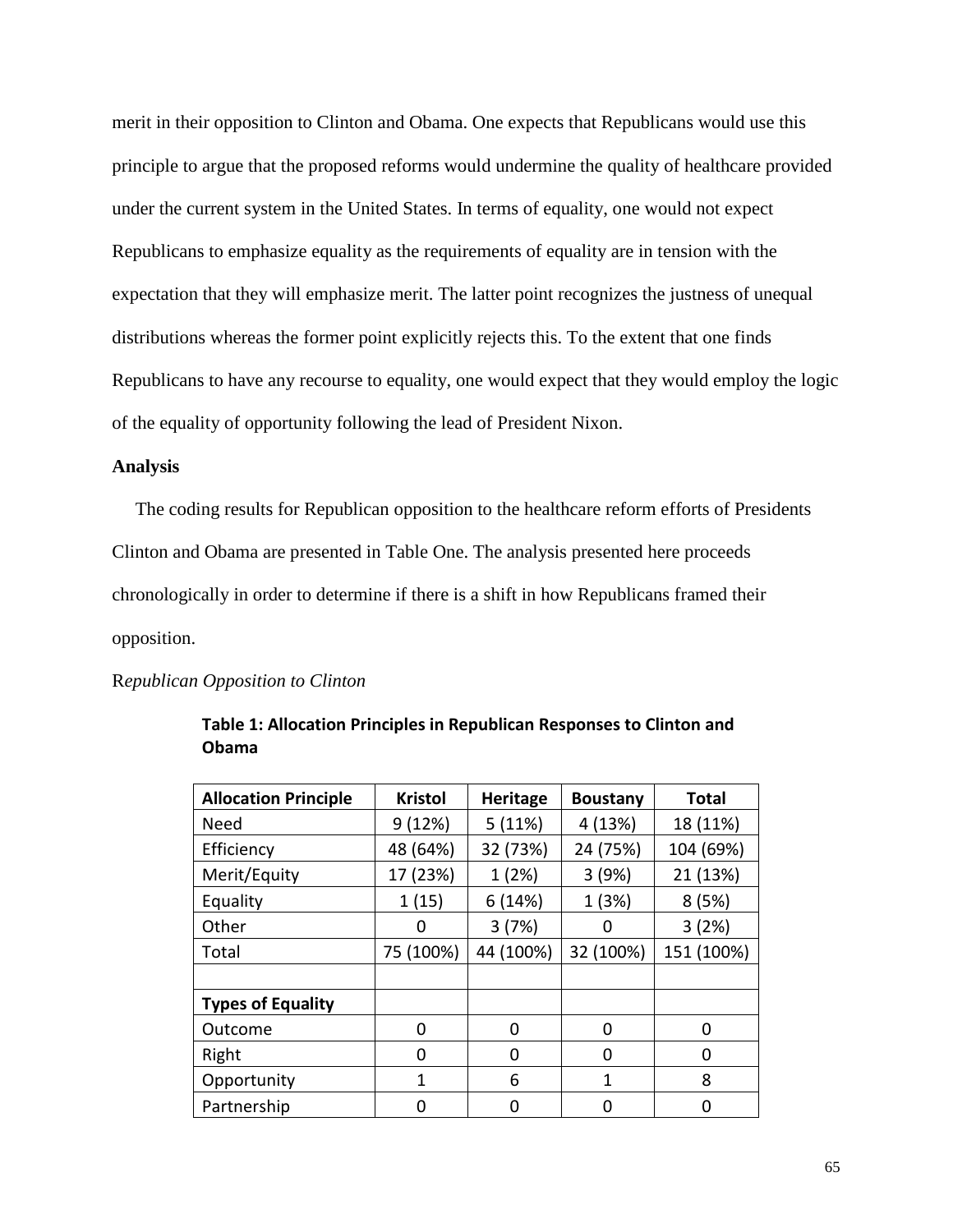Kristol cites inefficiency as a key allocation principle in his framing of distributive justice 64% of the time. This idea aligns with Americans' understanding of distributive justice and is consistent with the expectation that Republicans would emphasize the inefficiency of the Clinton proposal. The second most important allocation principle for Kristol is merit/equity, which is cited 23% of the time. This is also consistent with expectations and supports the research hypothesis for this allocation principle. That Kristol understands merit in the terms suggested by the research hypothesis is evident in the following passage from his memo: "Passage of the Clinton health care plan, in any form, would guarantee and likely make permanent an unprecedented federal intrusion into and disruption of the American economy--and the establishment of the largest federal entitlement program since Social Security. Its success would signal a rebirth of centralized welfare-state policy at the very moment we have begun rolling back that idea in other areas. And, not least, it would destroy the present breadth and quality of the American health care system, still the world's finest. On grounds of national policy alone, the plan should not be amended; it should be erased." What is particularly striking about the Kristol memo is recognition of the fact that using merit in opposition to the Clinton frame is consistent with the values of the American public. Citing survey results from a 1993 CBS/New York Times survey, Kristol highlights the public's concern with a decrease in the quality of healthcare. He writes, "Respondents to a mid-November CBS/New York Times poll say, by a two-to-one margin, that the Clinton plan is more likely to degrade than enhance the quality of their own medical care, and by an almost six-to-one margin that their personal medical expenses are more likely to go up under Clinton than down." These ideas show that the content of the frame speaks to a fundamental Republican concern with reform—that the quality of healthcare in America will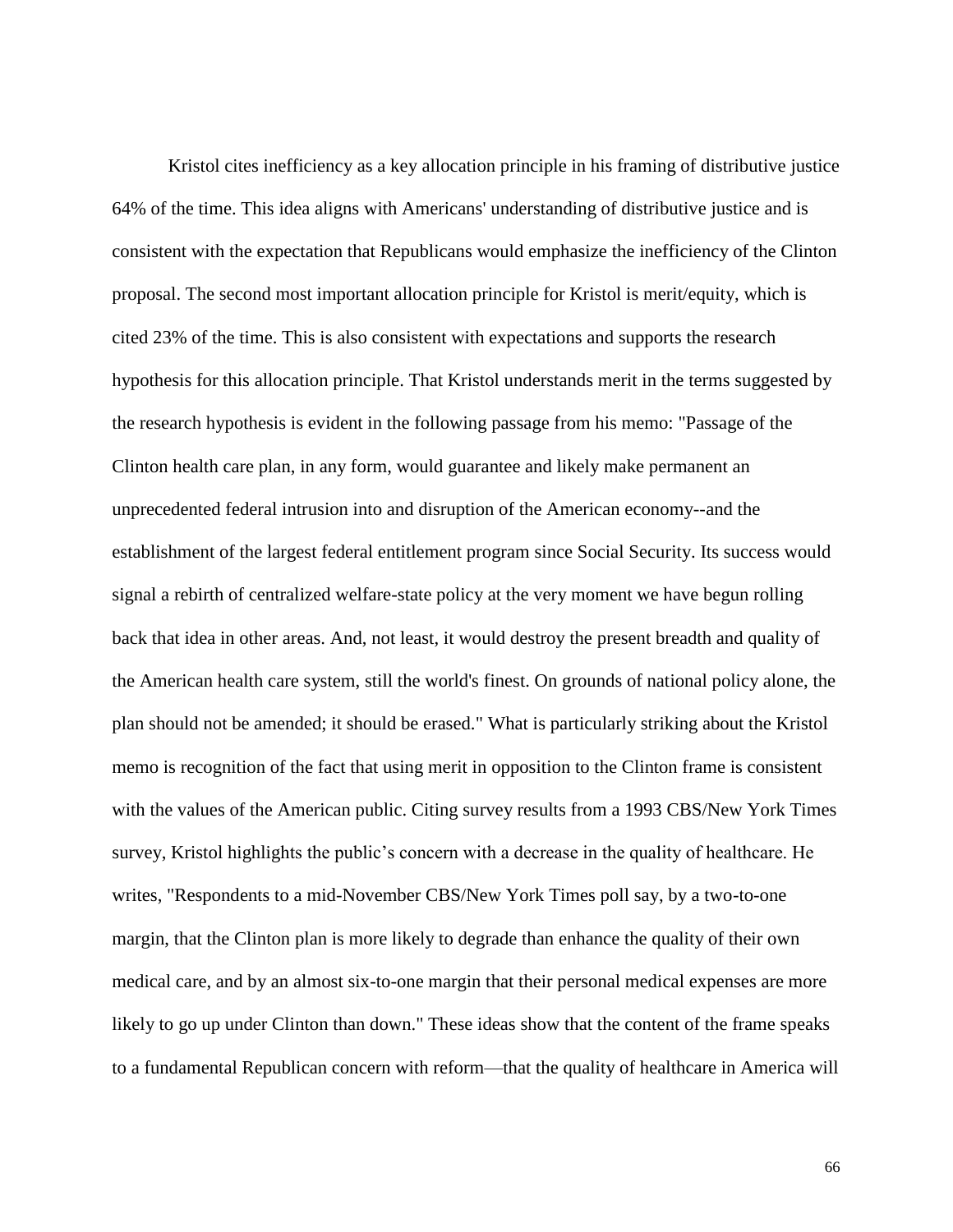suffer under the proposed reform package.

According to Kristol, need is the third most important principle (12%), which is consistent with expectations for the Republican opposition frame. As expected, equality is the least important principle in Kristol's frame, as it only was referenced one time (15 %). Again, this result is consistent with expectations and supports the hypothesis for equality in the Republican frame. Kristol's frame focuses on promoting the needs of the American people by reducing the cost of healthcare and increasing the number of Americans covered in contrast to the inefficiency of big government and a decrease in the quality of healthcare coverage. He offers a nice summary statement of this approach in the following quote: "Republicans should ask: what will Bill Clinton's health care plan do to the relationship most Americans now have with their family doctor or pediatrician. What will it do to the quality of care they receive? Such questions are the beginning of a genuine moral-political argument, based on human rather than bureaucratic needs. And they allow Republicans to trump Clinton's security strategy with an appeal to the enlightened self-interest of middle-class America." When compared to the lack of focus that characterizes the Clinton frame in favor of healthcare reform and its lack of a clear connection to the distributive justice values of the American people, the results presented here speak to one of the reasons for why the Republicans were able to defeat the Clinton reform efforts. Simply put, Republicans did a better job of framing the issue than Clinton did.

# *Republican Opposition to Obama*

Consistent with expectations, the memo from the Heritage Foundation emphasizes efficiency with 73% of the distributive justice frames in the memo appealing to this allocation principle. Contrary to expectations, equality was the second most important frame (14%). It was noted above, however, that if Republicans were to have recourse to equality that they would have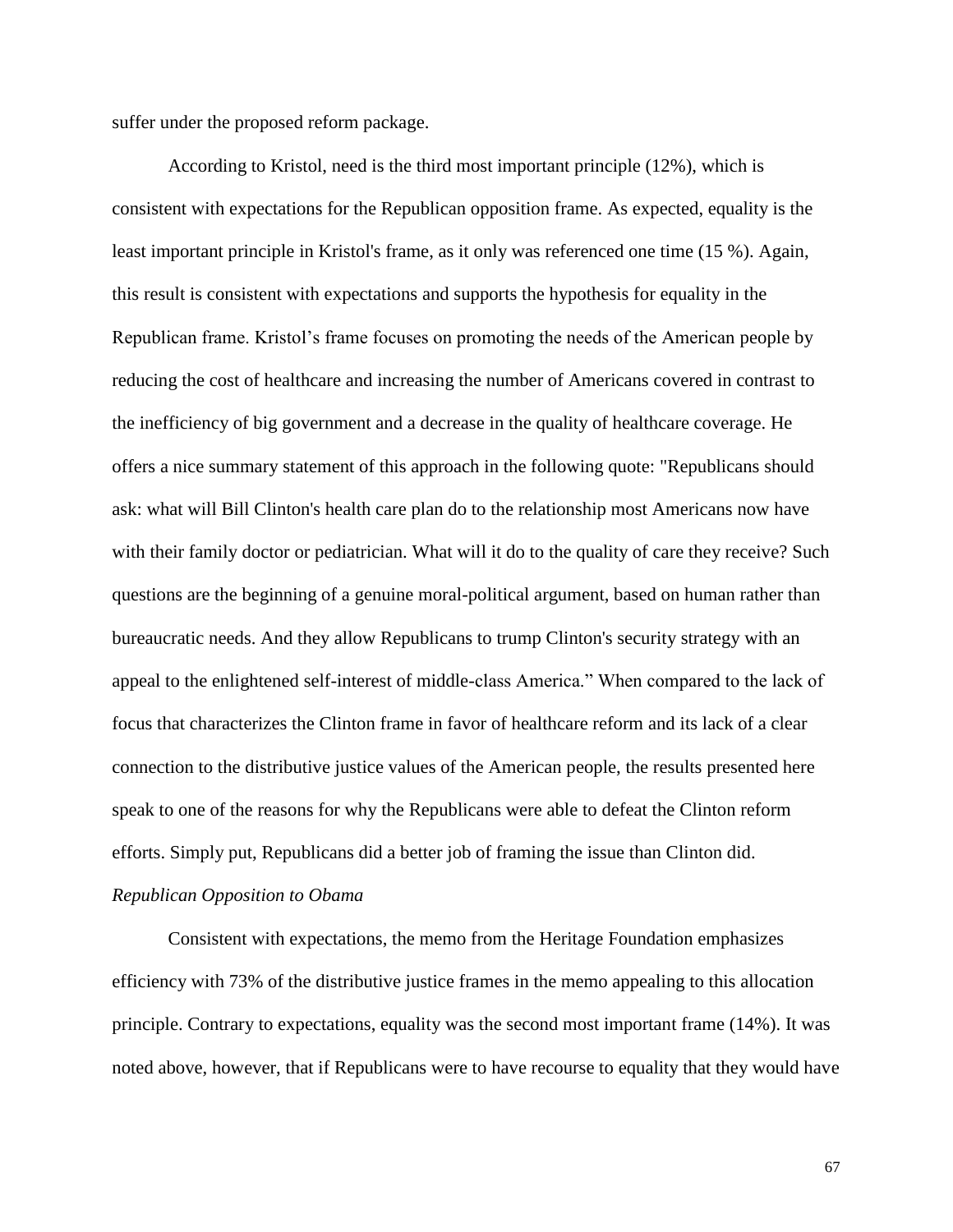recourse to the equality of opportunity and this is what one sees here. The Heritage Foundation invokes the idea of equality of opportunity as follows: "But inertia leads some other Americans who can afford coverage not to acquire it, in many cases because they know they can rely on the taxpayer-supported emergency room. For those Americans, you should explore the idea of 'autoenrollment' in private plans, in which the default is that working families are automatically signed up and must actively decline coverage if they don't want it. It turns out that default enrollment sharply increases sign-ups for pension plans, and you supported legislation to make it easier and affordable for firms to institute such enrollment procedures" (Owcharenko and Butler 2008). More striking is the result showing that the Heritage Foundation memo employs need (11%) more than merit (2%). This result is not consistent with expectations and the lack of emphasis on merit in the Heritage Foundation memo distinguishes it from the frame provided by Kristol in opposition to President Clinton. With regard to why need is emphasized more than merit, one finds the following suggestion to President Obama in the Heritage memo: "Use incentives and perhaps automatic enrollment in private plans, not government mandates, to foster wider coverage. You spoke eloquently during the primaries of the unfairness of forcing families to purchase coverage they couldn't afford. You also challenged your primary opponents to say which police powers they would use to enforce a mandate. As you explained, the main reason why working Americans are uninsured is that they cannot afford coverage" (Owcharenko and Butler 2008". Unlike the Kristol memo which downplays the need for healthcare reform, the Heritage Foundation's memo concedes that reform is needed. Obama and Republicans share the common ground of providing coverage for uninsured Americans at a reasonable price. Merit is surprisingly referenced only 2% of the time in the Heritage memo. Merit's lack of saliency in the Heritage memo suggests that Republicans might have shifted their opposition frame.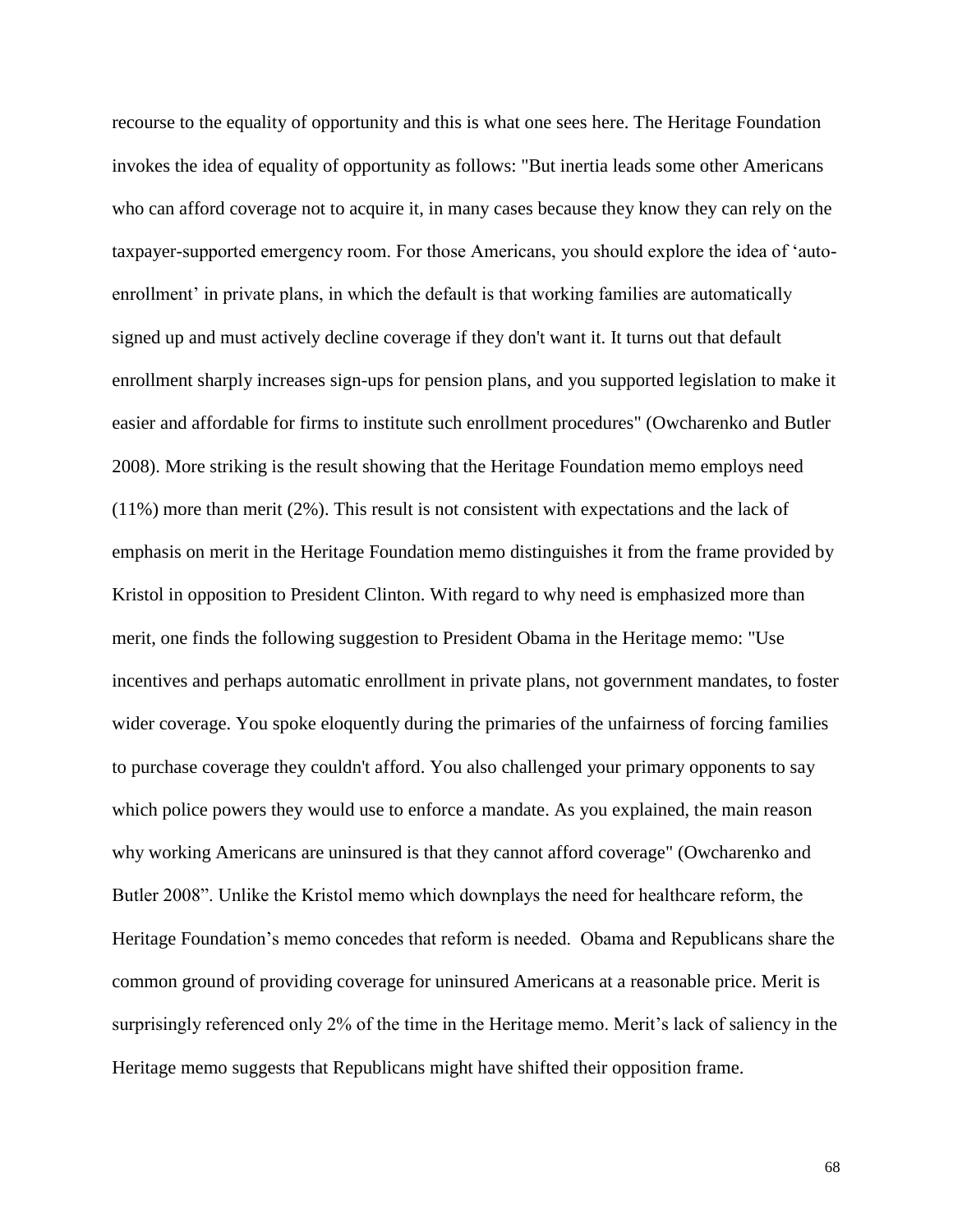Specifically, it suggests that they are no longer arguing against healthcare reform in terms of a decline in the quality of healthcare coverage. Instead, they seem to oppose Obama's efforts on the single dimension of efficiency. More importantly, this result suggests that the Republican frame might not conform to the distributive justice values of the American public.

Boustany's response to President Obama's address is the shortest of the three pieces under consideration. Its brevity requires one to be cautious from drawing any generalizable conclusions. This being said, Boustany's frame supports the hypothesis that Republicans will emphasize the inefficiency of the Obama proposal. Boustany has recourse to efficiency in 69% of his distributive justice frames. The Boustany speech also supports the hypothesis that merit will also be an important frame for Republicans. The second most important allocation principle for Boustany is merit (13%). This being said, one would actually expect this to be more important to his framing of the issue, as Republicans' understanding of healthcare reform relies on the ability of consumers to have as much choice, flexibility, and competitition in choosing a quality healthcare plan that can be bought at a lower cost. Kristol, as opposed to Boustany or the Heritage Foundation, references merit a total of 23%, the most of any Republican opposition memo, while merit is referenced 2% and 13% by the Heritage Foundation and Boustany memos respectively. Republicans pay too much to the allocation principle of efficiency in reference to making healthcare coverage more affordable, while not, like Obama, framing healthcare reform using multiple allocation principles like need and efficiency. The memos which document Republican opposition to Obama's healthcare reforms do not take into account that Americans view public policies in terms of the social welfare and economic well-being that they provide to the American population. That need is the third most important principle is not surprising, but that it the principle of need is almost as important as merit (11% to 13%) is surprising. Boustany'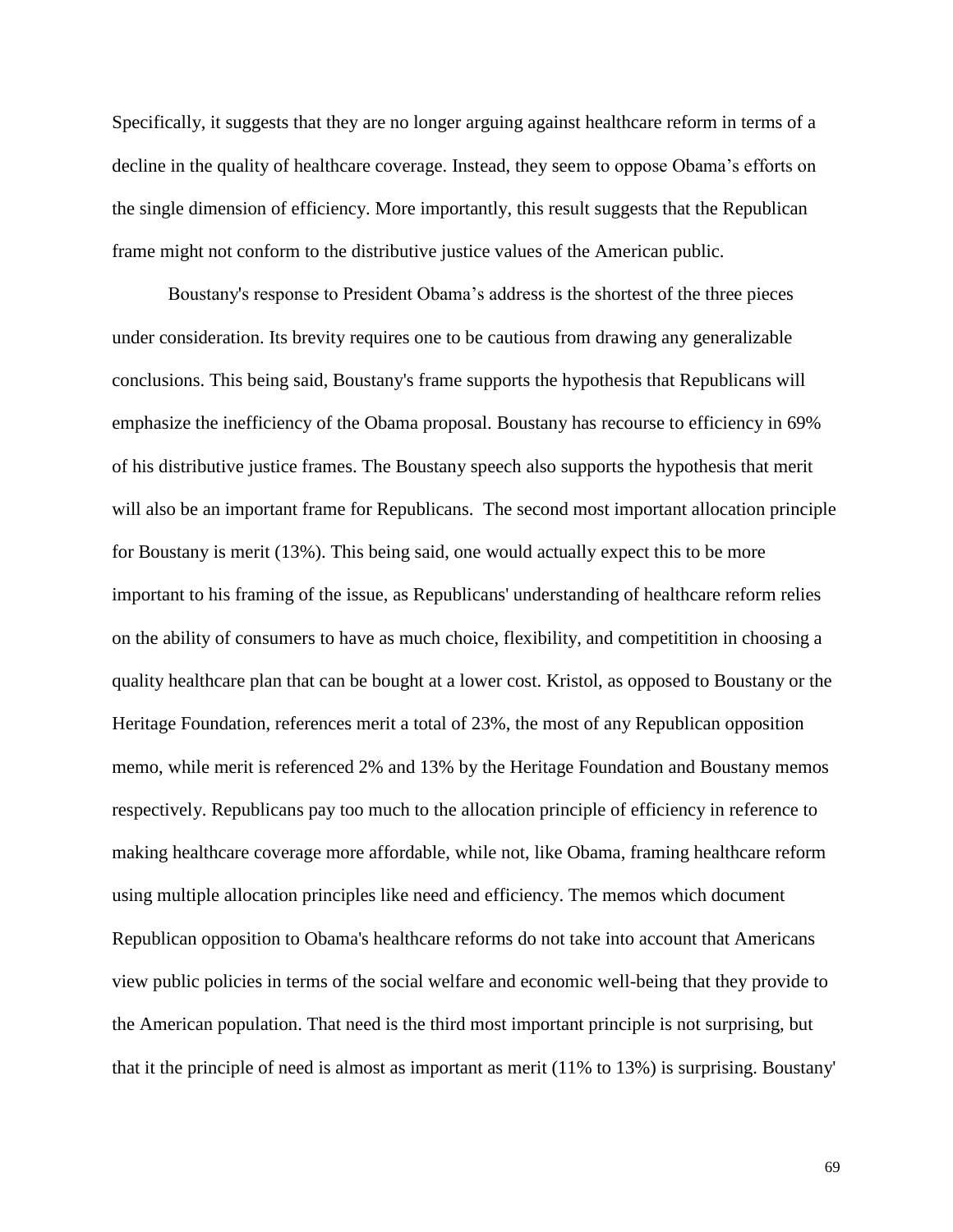lack of emphasis on merit suggests that an opportunity was missed in his efforts to frame Republican opposition to the argument in favor of healthcare reform made by Obama. Finally, Boustany makes only eight references to equality (5%) and all of these are to the equality of opportunity which is consistent with expectations.

Consistent with expectations, Republicans emphasize efficiency or, more accurately, the lack of efficiency in their opposition to the reform efforts of Presidents Clinton and Obama. Of the 151 individual frames identified in the three items, 69% of the frames are to efficiency. The second most important frame is merit (13%) and this is also consistent with expectations. What is not consistent is the lack of frequency which is used as a frame. While one would expect Republicans to employ merit less than efficiency, one would not expect to see it used so infrequently. The infrequency of its use is suggested when one sees that Republicans have recourse to need in 11% of all frames looked at here. Finally, equality is the least important frame for Republican opposition (5%) and when Republicans do have recourse to this principle, they do so in terms of equality of opportunity.

#### **Comparing the Clinton and Obama Opposition Frames**

The results presented in the previous section suggest that Republicans adjusted their opposition frame in their effort to defeat the healthcare reform efforts of President Obama. The purpose of this section is to explore this possibility with greater focus and to consider the implications of such a shift in Republican strategy.

In comparing the results of Republican opposition to the Clinton and Obama healthcare reform efforts, one is first struck by the centrality of efficiency to the frames. Efficiency was the most important allocation principle for Kristol (64%) and remains the most important principle for Republican opposition to Obama. What is interesting here is that when one combines the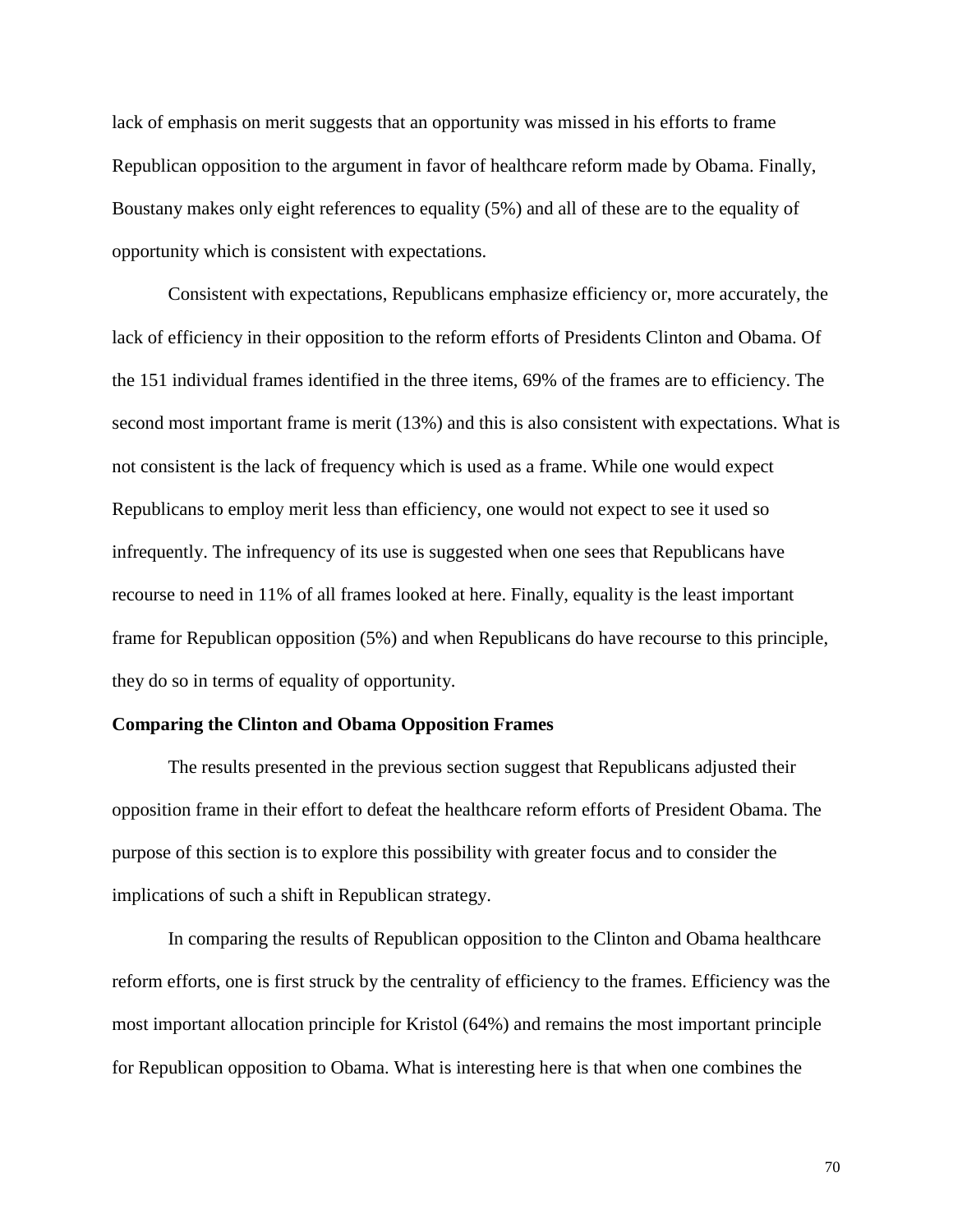results for the Heritage memo and the speech of Congressman Boustany, Republican emphasis on efficiency increases by ten percentage points. 74% of the Republican frame against the Affordable Care Act focuses on efficiency and, as noted earlier, efficiency is the most important principle of the Obama frame. Thus, one can conclude that there is very little to differentiate the frames in favor and against healthcare reform. This suggests that whoever does a better job of persuading the American people should win the political struggle.

The second finding the comparison illuminates is the decreasing reliance of Republicans on merit and the argument that healthcare reform will result is diminished quality of healthcare. Merit was the second most important principle for Kristol (23%) and the third most important principle for Republican opposition to Obama (12%). In fact, Republican use of merit in opposing President Obama is indistinguishable from their use of need (13%). This suggests that one of the problems with Republican efforts to defeat the Affordable Care Act is a lack of balance in the Republican frame. They seem to have put all of their eggs in the efficiency basket and in doing so they miss an important lesson provided by the Kristol frame: while it is important to emphasize the performance criteria of efficiency in a frame, one cannot focus exclusively on this principle as the distributive justice preferences of the American public contain other, normative principles as well.

Finally, one sees that need is emphasized at about the same level in the two Republican frames looked at here (12% and 13% respectively. One also notes that Republicans emphasize equality at a higher level in their opposition to Obama (8% to 1%), but that they rely on equality of opportunity here and not equality of outcome. While this result is not that surprising, what is surprising when one considers the aggregated results for the Republican opposition to Obama is the lack of a coherent, nuanced frame that indicates a clear sense of the values of the American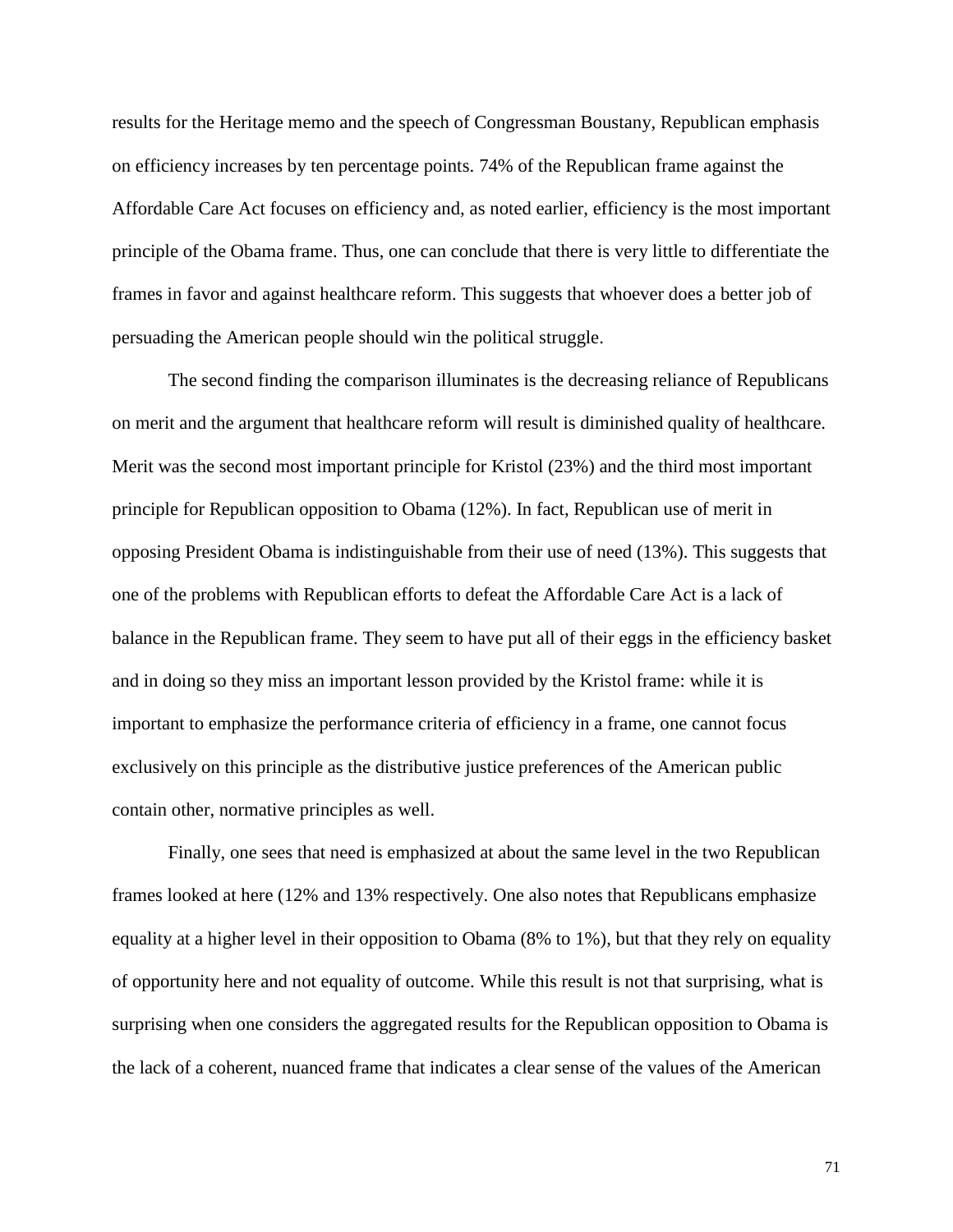people. Besides emphasizing efficiency, the Republican frame lacks recourse to any other distributive justice principle. This is highly unanticipated as the arguments against healthcare reform in the United States have been remarkably stable over time and very successful. Why Republicans decided to deviate from the tried and true cannot be answered here. The only thing that can be said is that in doing so they contributed to the ability of President Obama to do what many thought was politically impossible—pass healthcare reform.

## **Conclusion**

The previous chapter demonstrates that Obama's understanding of distributive justice principles aligns with how Americans conceptualize distributive justice. His use of multiple allocation principles, including the performance principle efficiency, accurately capture how Americans think about distributive justice in this particular policy area. Obama's ability to capture this in his framing of healthcare reform explains, in part, why he was able to successfully pass healthcare reform. As shown in this chapter, another factor explaining the success of President Obama is the way Republicans framed their opposition to his healthcare reform efforts. Comparison of the opposition frames to the Clinton and Obama healthcare proposals shows that Republicans shift the nature of their frames. Republican opposition to Clinton, while it emphasized the inefficiency of government-sponsored healthcare reform, included the argument that there would be a decrease in the quality of American healthcare. Thus, one finds that their frame employed two principles of distributive justice. This is not the case with their framing of the Obama proposal. Instead of creating a frame that capture the nuance of the American public with regard to distributive justice, Republicans put all of their political eggs in the basket of inefficiency. Moreover, they conceded a point that no opponent of healthcare reform had previously conceded—that there was a need for healthcare reform in America. These changes to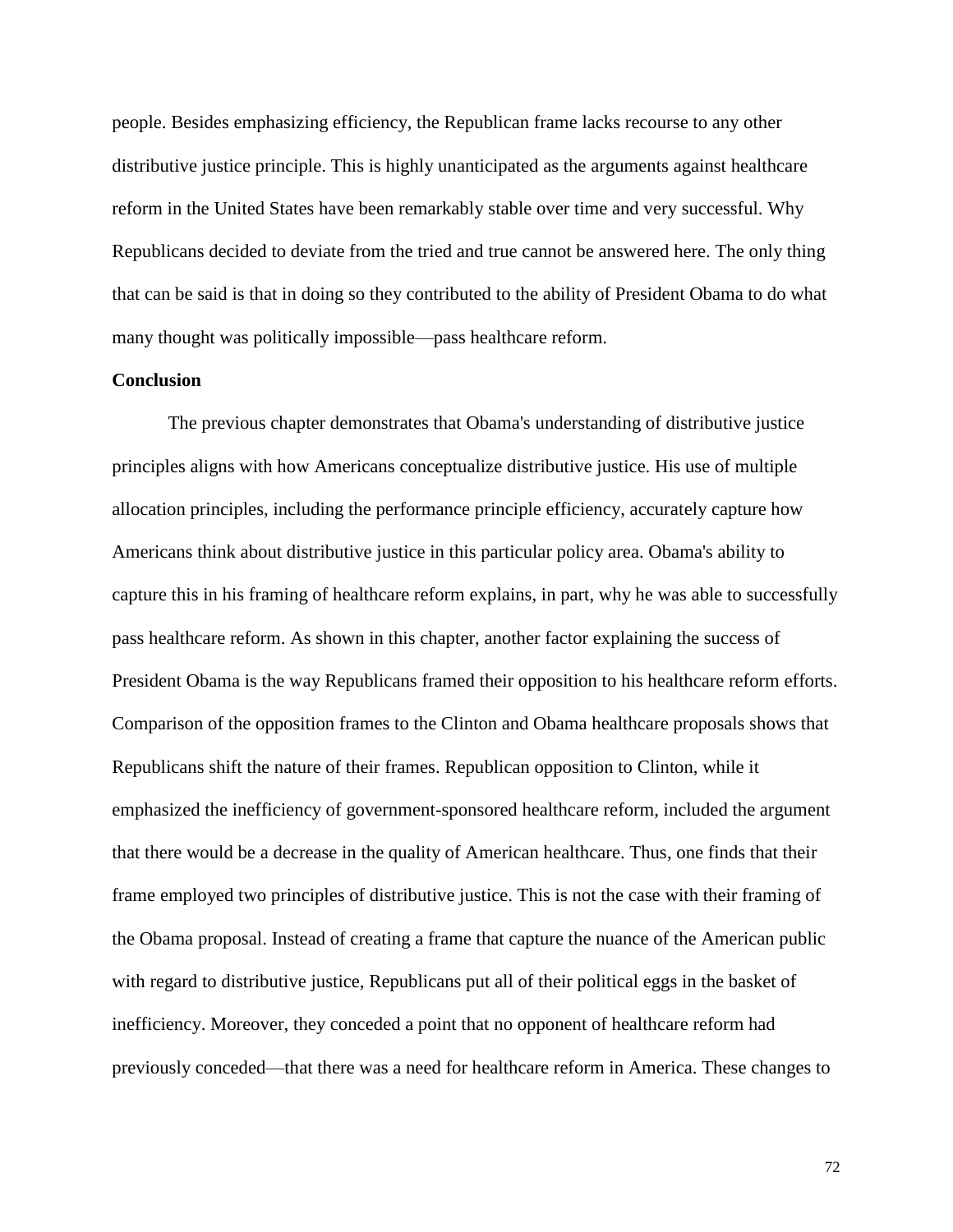how opponents of healthcare reform framed their opposition speak not only to why President Obama succeeded where others had failed, but to the importance of getting the political language that one uses right. When this is done the chance of success increases, but when one does not get the language right, the probability of defeat increases.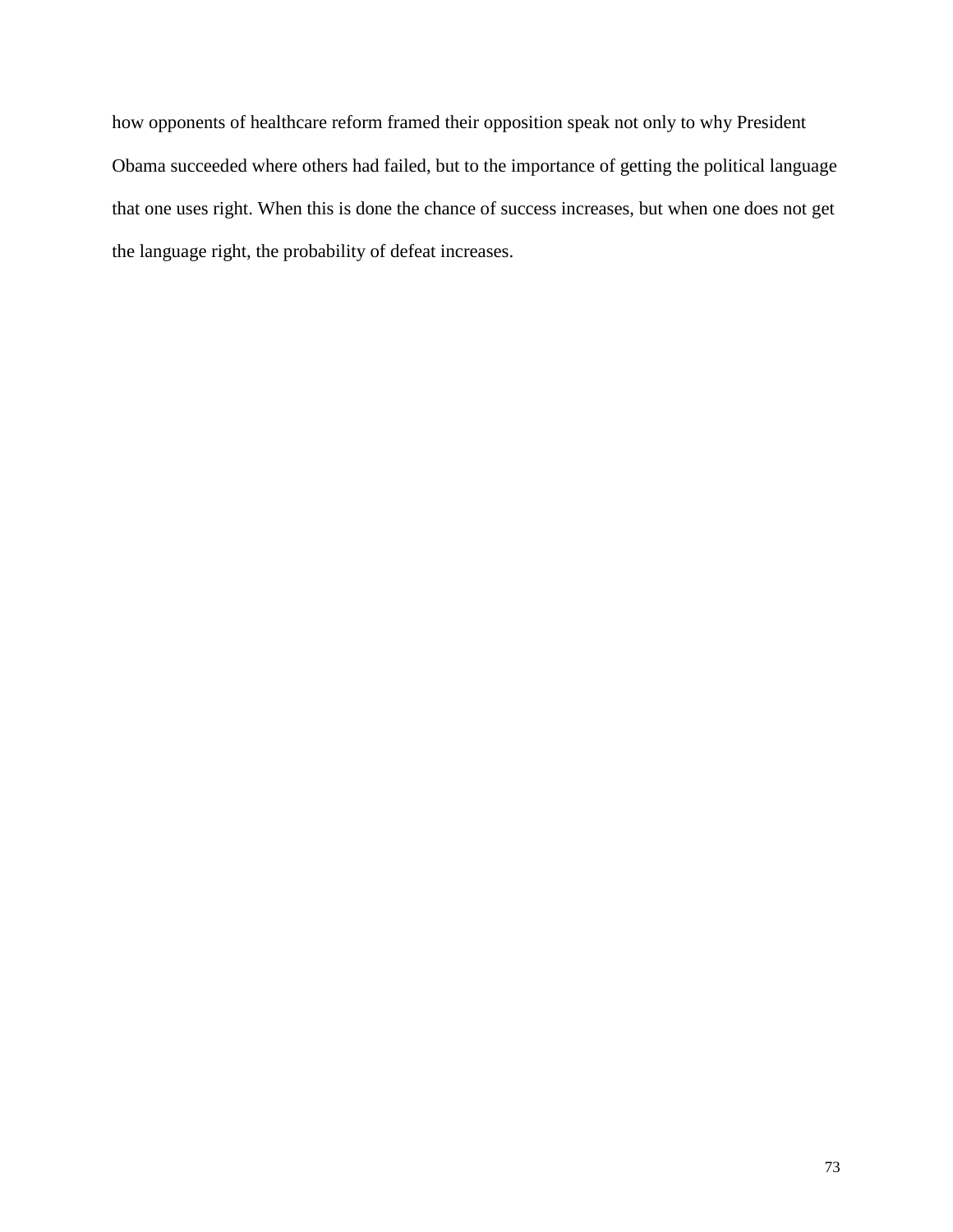## **Chapter Five**

## **Putting Theory into Practice: Creating More Just Public Policies Through the Use of Distributive Justice Allocation Principles**

President Obama's successful framing of healthcare reform and his ultimate success in passing the Affordable Care Act reminds us that in politics the language one employs matters. As such, the results presented here add support for the theoretical power of the rhetorical presidency. By framing healthcare in the way he did and going directly to the public, President Obama was able to garner support for healthcare reform and use this support to leverage Congress and pass reform into law. Not only did this serve as an effective antidote for gridlock, but, more importantly, in effectively using rhetoric and the tools at his disposal, President Obama satisfied what has become an unquestioned premise of our political system: The President ought to be a popular leader (Tulis 1987, 4). To all those who criticized President Obama for his lack of effective leadership, the evidence suggests quite the opposite—a strong President who effectively employed the power of language to accomplish what other presidents (more powerful, more popular, and better advantaged politically) failed to do.

The results presented here also speak to the importance of properly framing one's argument(s) for and against policy change. Obama's successful efforts are not simply a consequence of his frame being right, but the fact that Republicans made mistakes in framing their opposition to the ACA. Successful frames do not simply identify a problem and propose a solution. Good frames succeed when they make the frame salient and this happens when political elites tap into "culturally familiar symbols" (Entman 1993, 53). Given the focus on the various allocation principles of distributive justice taken here, one may conclude that one of these symbols is a sense of justice. The challenge this presents political elites is that they have to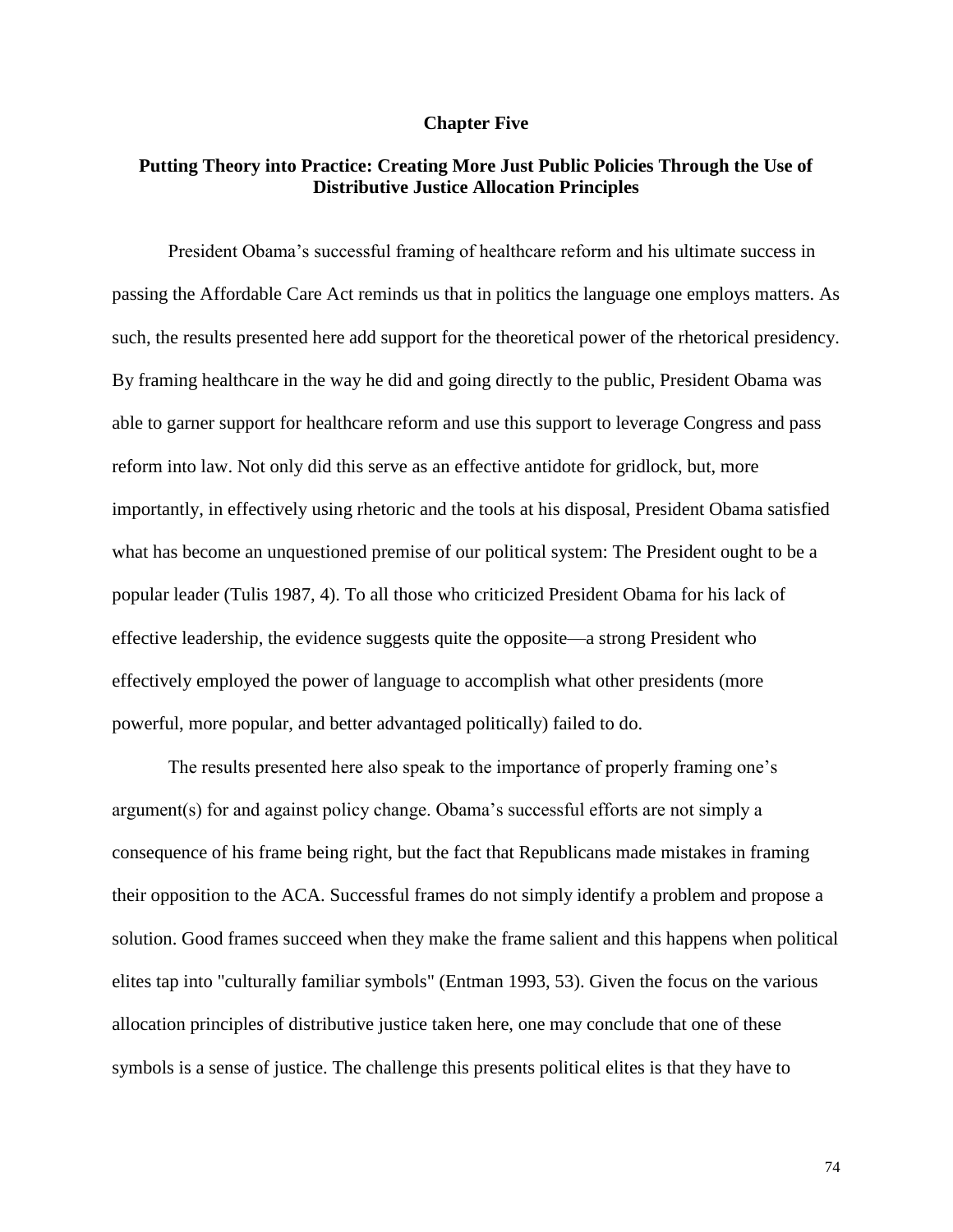accurately identify these symbols and properly blend them in a way that is consistent with the underlaying sense of justice held by the American public. To complicate matters further, scholarship indicates that these principles may vary by policy areas (see Miller 1999; Elster 1995; Frohlic and Oppenheimer 1992; Scott et al. 2001, Kluegel and Smith 1986). Thus, the political elites first need to determine what principle or principles inform the public's perceptions of a particular policy area ahead of time.

To the extent that this argument holds, the results of this thesis require one to think about the policy process in terms that depart from convention. In *Policy Paradox*, Stone (2002) offers a political alternative to the dominant market based understanding of the policy process. The market model, which remains the dominant view of the policy process, contends that markets and not politics shape public policy. In particular, the market model is seen as preferable as it accords with the public's concern with maximizing personal welfare and economic well-being. In contrast, Stone argues for the centrality of politics and not economics. Using the word polis (the Greek word for city-state) Stone contends that policy is best understood in terms of community-based political activity. It is in recognition of this fact that policy is discussed in terms other than efficiency. In fact, it is only is a political context that values like need and equality have a place in one's understanding of public policy.

The results presented here suggest that Stone's either or proposition is not quite accurate. It turns out that a proper understanding of the policy process is a hybrid model where the market and market based concepts like efficiency cannot be disregarded in favor of overtly political concerns. Similarly, economists and policy experts who focus exclusively on efficiency not only ignore the reality of politics, but as Stone's use of polity suggests, they ignore the normative underpinnings of all of politics. Politics and public policy should be seen in a more nuanced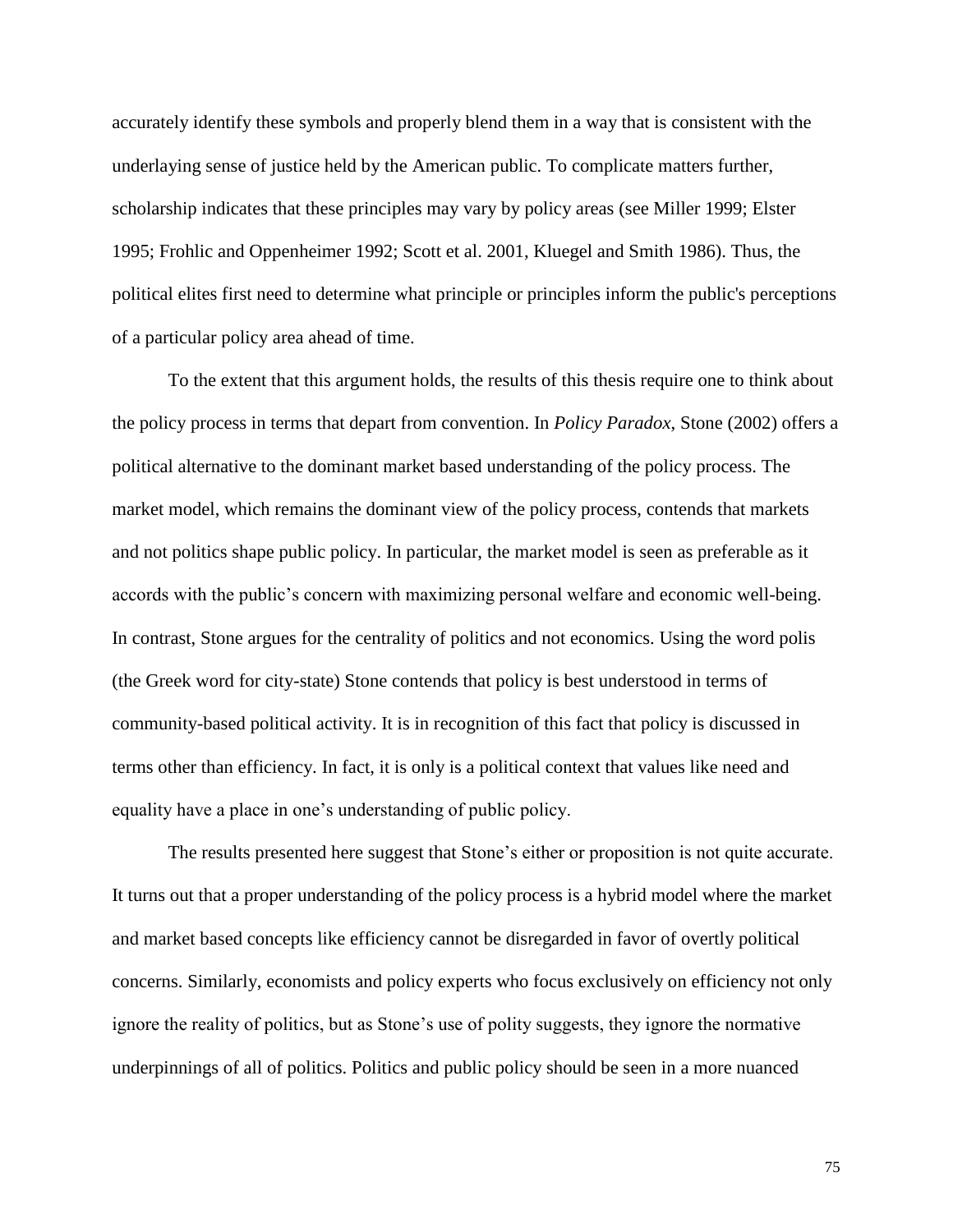light. Failure to do so provides one with an inaccurate understanding of the political world as President Obama's successful efforts to pass healthcare reform reminds the student of politics and policy that the actual world of politics is more complex than what a simple equation can capture.

So, what does all of this mean going forward? What lessons can policy makers and politicians take from this study? Besides the already mentioned conclusions of not ignoring language and getting the public's underlying sense of justice in the particular policy area right, this study suggests that there must be correspondence between the actual policy and the framing of that policy. In other words, and this is especially important for the party in power, it is not enough to be against something. One must be for something and the frame must reflect this. A possible example of failing to recognize this is the recent efforts of President Trump and congressional Republicans to repeal and replace the ACA.

The current debates surrounding how Republicans would like to reform healthcare legislation center around the rhetorical idea of "repeal and replace." Rather than completely dismantle Obama's currently enacted ACA legislation, certain features of Obama's Affordable Care Act should be kept intact, as it is clear Republicans have not yet developed a concrete plan to reform healthcare. One of the reasons for this that that factions within the Republican party cannot come to a consensus about how to revise the ACA. Conservative members of the Republican Party, such as the Freedom Caucus, would like to repeal the Affordable Care Act, while more moderate and liberal Republicans have aligned with Democrats in their political views surrounding healthcare by wanting to fix certain aspects of the Affordable Care Act (and not knowing how to do so) but keeping other parts of it intact. Since the election of Donald Trump as president in January 2017, lawmakers have not come up with a comprehensive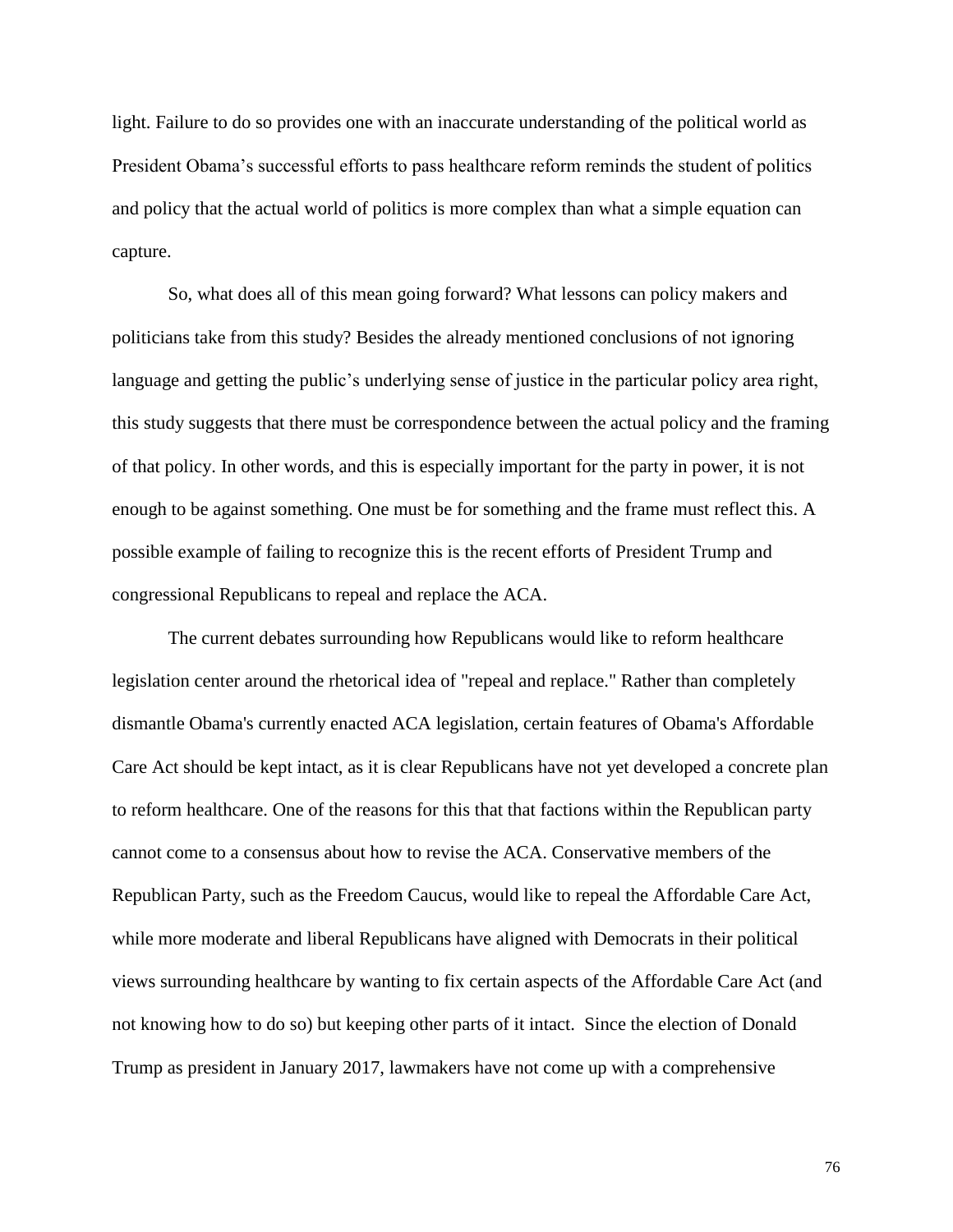congressional plan to replace the Affordable Care Act. In the absence of such a plan, Republican efforts to frame their alternative to the ACA and assess its relationship to the values of the American public are compromised.

Part of the difficulty encountered by the Trump administration stems from the president's discussion of the topic. On one hand, Trump argues that the ACA is a complete disaster and that repealing and replacing it will lower people's insurance costs which speaks to a concern with efficiency. On the other hand, Trump has publicly opposed cuts to programs like Medicaid and Medicare which were designed to meet the healthcare needs of Americans and continue to do so. While Trump's recourse to efficiency and need might appeal to Americans more generally, his understanding and framing of the issue does not sit well with Republicans who are concerned that his rhetoric and promises do not align with how Republicans view healthcare policy and how to fund it. Republicans, for this reason, are not sure how they would like to proceed with healthcare reform, in terms of preserving their views on healthcare, meet the public's demands for affordable healthcare, and deal with President Trump's ideas on the subject. While there is certainly an element of political reality here—our political parties are large and contain a great diversity of interests and positions—it might also be the case that the distributive justice values of the Republican party are inconsistent with those of the American people. President Trump, who is not a traditional Republican in any sense of the term, is thus cought between his understanding of the issue and the frame he would like to employ (efficiency combined with meeting the healthcare needs of the American people) and the Republican party who, even after eight years of opposing President Obama and voting on a repeal of the ACA 52 times, has yet to formalize their own plan for healthcare reform. President Trump's dilemma is that while his own views seem to accord with those of the public, they do not accord with those (particulary at the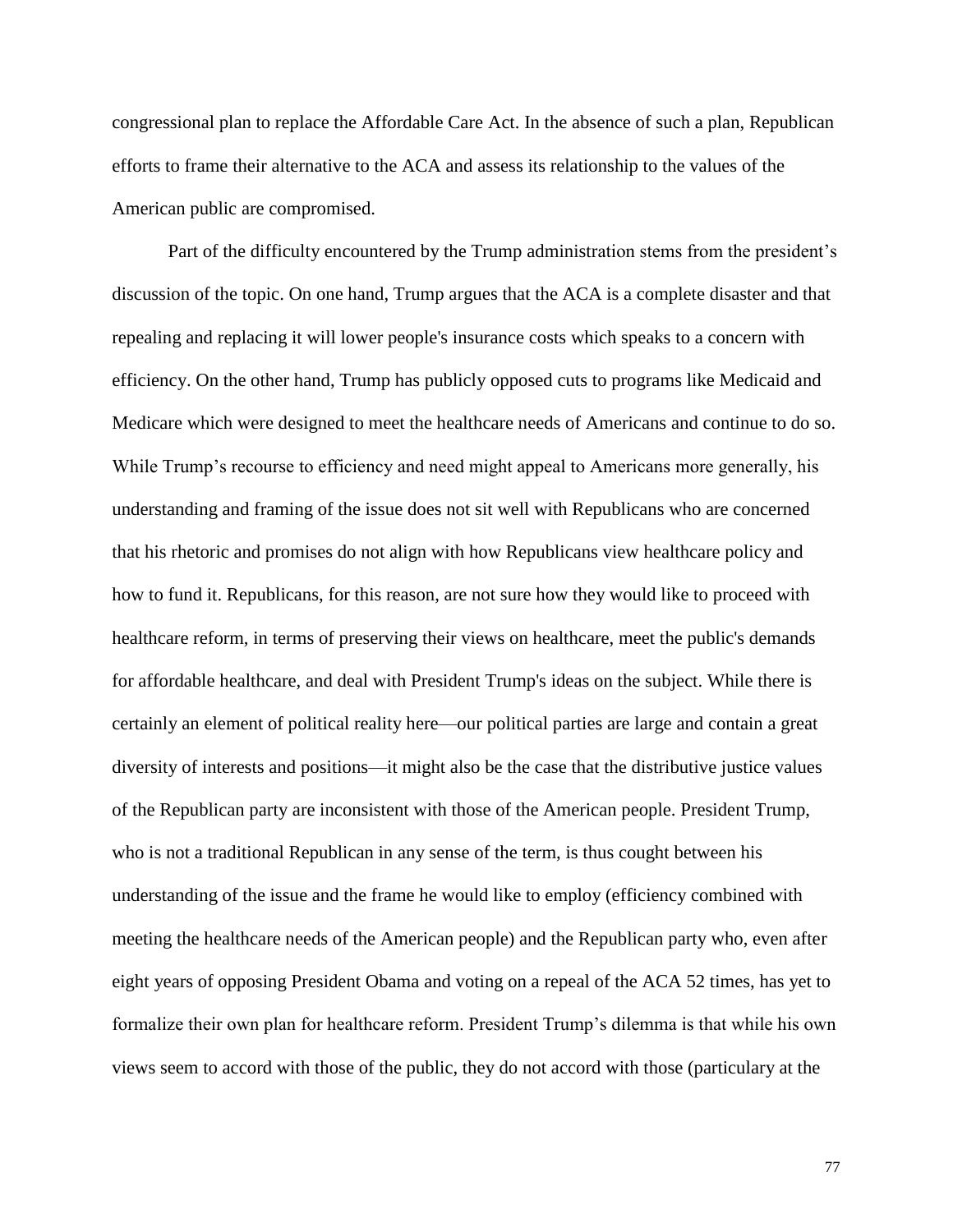extreme of his party) with those who he must rely on to pass legislation.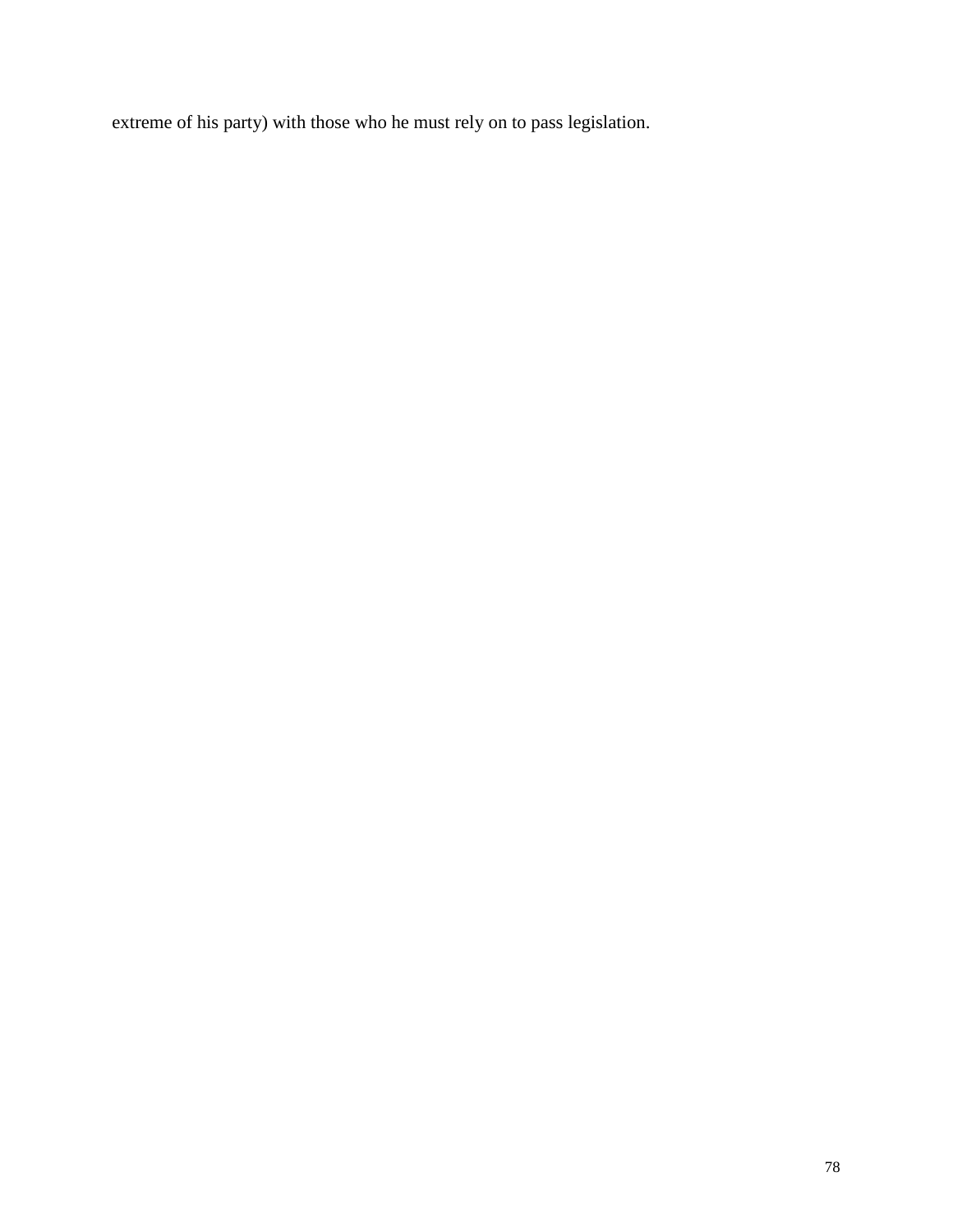## **Bibliography**

- Altman, Stuart., and David Schactman. 2011. *Power, Politics, and Universal Health Care: The Inside Story of a Century-Long Battle.* Amherst, NY: Prometheus Books.
- Baumgartner, Frank R. and Bryan D. Jones. 1993. Agendas and Instability in American Politics. Chicago, IL: University of Chicago Press.
- Beland, Daniel., Philip Rocco, and Alex Wadden. 2016. *Obamacare Wars: Federalism, State Politics, and the Affordable Care Act.* Lawrence, KS: University Press of Kansas.
- Boustany, Charles. 2009. "Republican Rep. Charles Boustany's Response to Obama Healthcare Speech." ABS News Online. [http://abcnews.go.com/Politics/HealthCare/charles](http://abcnews.go.com/Politics/HealthCare/charles-)boustany-republican-rebuttal-obama-health-care-speech/story?id=8527214
- Brill, Steven. 2015. *America's Bitter Pill: Money, Politics, Backroom Deals, and the Fight to Fix Our Broken Healthcare System.* New York, NY: Random House.
- Clinton, William J. 1993. "Address on Health Care Reform." Online Miller Center. <http://millercenter.org/president/speeches/speech-3926>
- Elster, Jon. 1995. "The Empirical Study of Justice." In *Pluralism, Justice, and Equality*, eds. David Miller and Michael Walzer. Oxford: Oxford University Press.
- Entman, Robert M. 1993. "Framing: Toward Clarification of a Fractured Paradigm." *Journal of Communication* 43(4):551-58.
- Frohlich, Norman. and Joe A. Oppenheimer. 1992. *Choosing Justice: An Experimental Approach to Ethical Theory.* Berkeley, CA: University of California Press.
- Hayek, Friedrich. 1976. *Law, Legislation, and Liberty. Vol. II: The Mirage of Social Justice.*  London: Routledge and Kegan Paul.
- Iyegar, Shanto. 1996. "Framing Responsibility for Political Issues." *Annals of the American Academy of Political Science* 546(1): 59-70.
- Jacobs, Lawrence R., and Theda Skocpol. 2012. *Health Care Reform and American Politics: What Everyone Needs to Know.* New York, NY: Oxford University Press.
- Johnson, Lyndon B. 1965. "Remarks With President Truman at the Signing in Independence of the Medicare Bill." Online by Gerhard Peters and John T. Wooley, The American Presidency Project. [http://www.presidency.ucsb.edu/ws/index.php?pid=27123&st=&st1=](http://www.presidency.ucsb.edu/ws/index.php?pid=27123&st=&st1)
- Kingdon, John. 1980. *Agendas, Alternatives, and Public Policies.* Boston, MA: Little, Brown, & Co.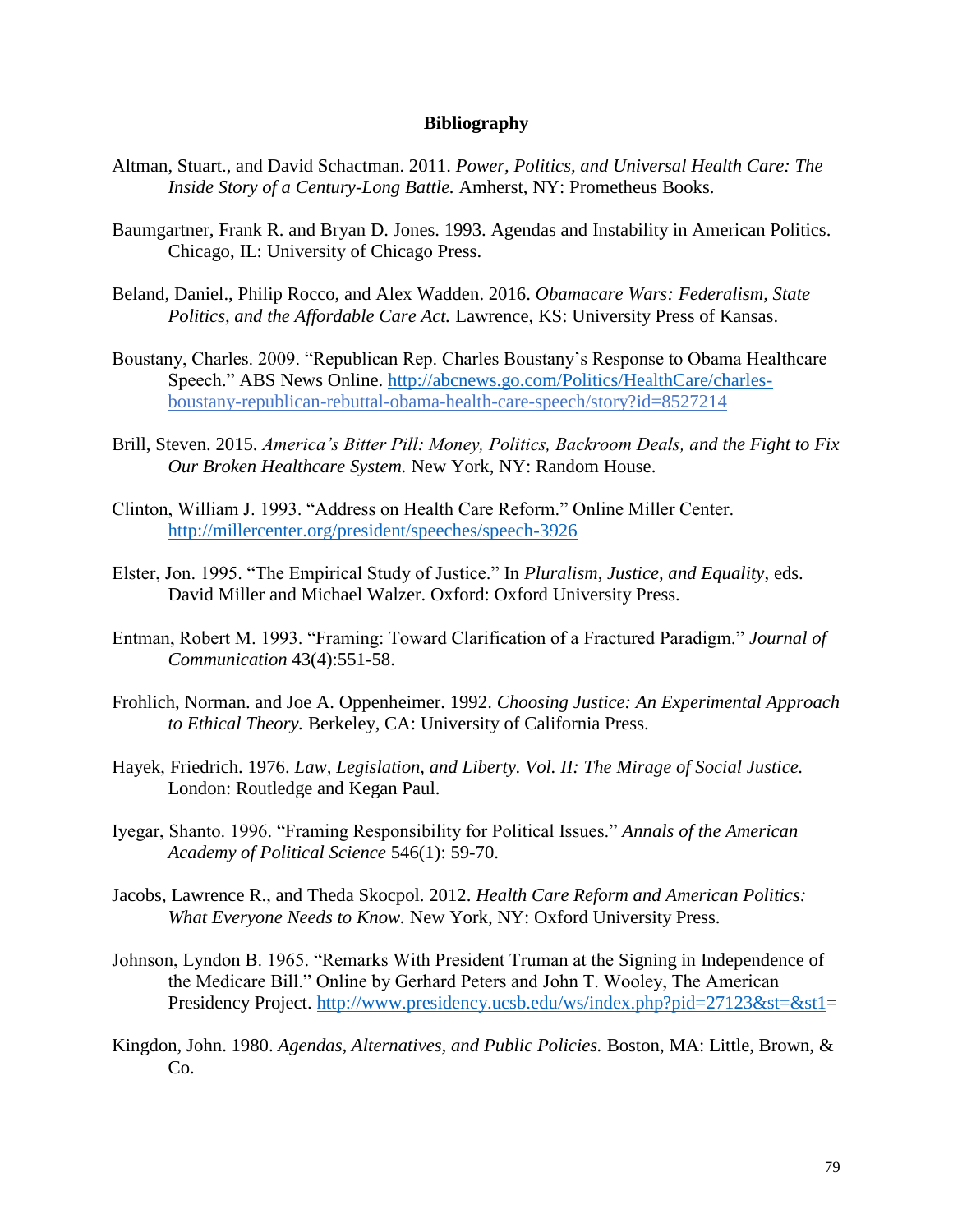- Kluegel, James R., and Eliot Smith. 1986. *Beliefs About Equality: America's Views of What is and What Ought to Be.* New York, NY: *Aldine.*
- Kristol, William. 1993. "Defeating President Clinton's Health Care Proposal." Online at Project for a Republican Future. [http://talkingpointsmemo.com/edblog/the-1993-kristol-memo-on-defeating-health-care](http://talkingpointsmemo.com/edblog/the-1993-kristol-memo-on-defeating-health-care-)reform
- Lakoff, George. 2002. *Moral Politics: How Liberals and Conservatives Think.* New York, NY: Oxford University Press.
- Lenz, Gabriel S. 2013. *Follow the Leader?: How Voters Respond to Politicians' Policies and Performance.* Chicago, IL: University of Chicago Press.
- Marmor, Theodore R., Jerry L. Machaw, and Philip L. Harvey. 1990. *America's Misunderstood Welfare State.* New York, NY: Basic Books.
- McCloskey, Herbert. and John Zaller. 1984. *The American Ethos: Public Attitudes Toward Capitalism and Democracy.* Cambridge, MA: Harvard University Press.
- Miller, David. 1999. *Principles of Social Justice.* Cambridge, MA: Harvard University Press.
- Miller, David., and Michael Walzer. 1995. *Pluralism, Justice, and Equality*. Oxford: Oxford University Press. University Press.
- Nixon, Richard M. 1974. "Special Message to the Congress Proposing a Comprehensive Health Insurance Plan." Online by Gerhard Peters and John T. Wooley, The American Insurance
- Plan." Online by Gerhard Peters and John T. Wooley, The American Presidency Project. Presidency Project. http://www.presidency.ucsb.edu/ws/?pid=4337
- Nozick, Robert. 1974. *Anarchy, State, and Utopia.* New York, NY: Basic Books.
- Obama, Barack H. 2009. "Remarks by the President to a Joint Session of Congress on Health Care." Online by Office of the White House Press Secretary. [https://www.whitehouse.gov/the-press-office/remarks-president-a-joint-session-congress](https://www.whitehouse.gov/the-press-office/remarks-president-a-joint-session-congress-health-care)[health-care](https://www.whitehouse.gov/the-press-office/remarks-president-a-joint-session-congress-health-care)
- Oucharenko, Nina., and Stuart Butler. 2008. "Ensuring Access to Health Insurance: A Memo to President-Elect Obama." Online The Heritage Foundation. [http://www.heritage.org/health-care-reform/report/ensuring-access-affordable-health](http://www.heritage.org/health-care-reform/report/ensuring-access-affordable-health-)insurance-memo-president-elect-obama
- Rawls, John. 1971. *A Theory of Justice*. Cambridge, MA: Harvard University Press.
- Rochefort, David A. and Roger W. Cobb. 1994. "Problem Definition: An Emerging Perspective." In *The Politics of Problem Definition: Shaping the Policy Agenda*, eds.